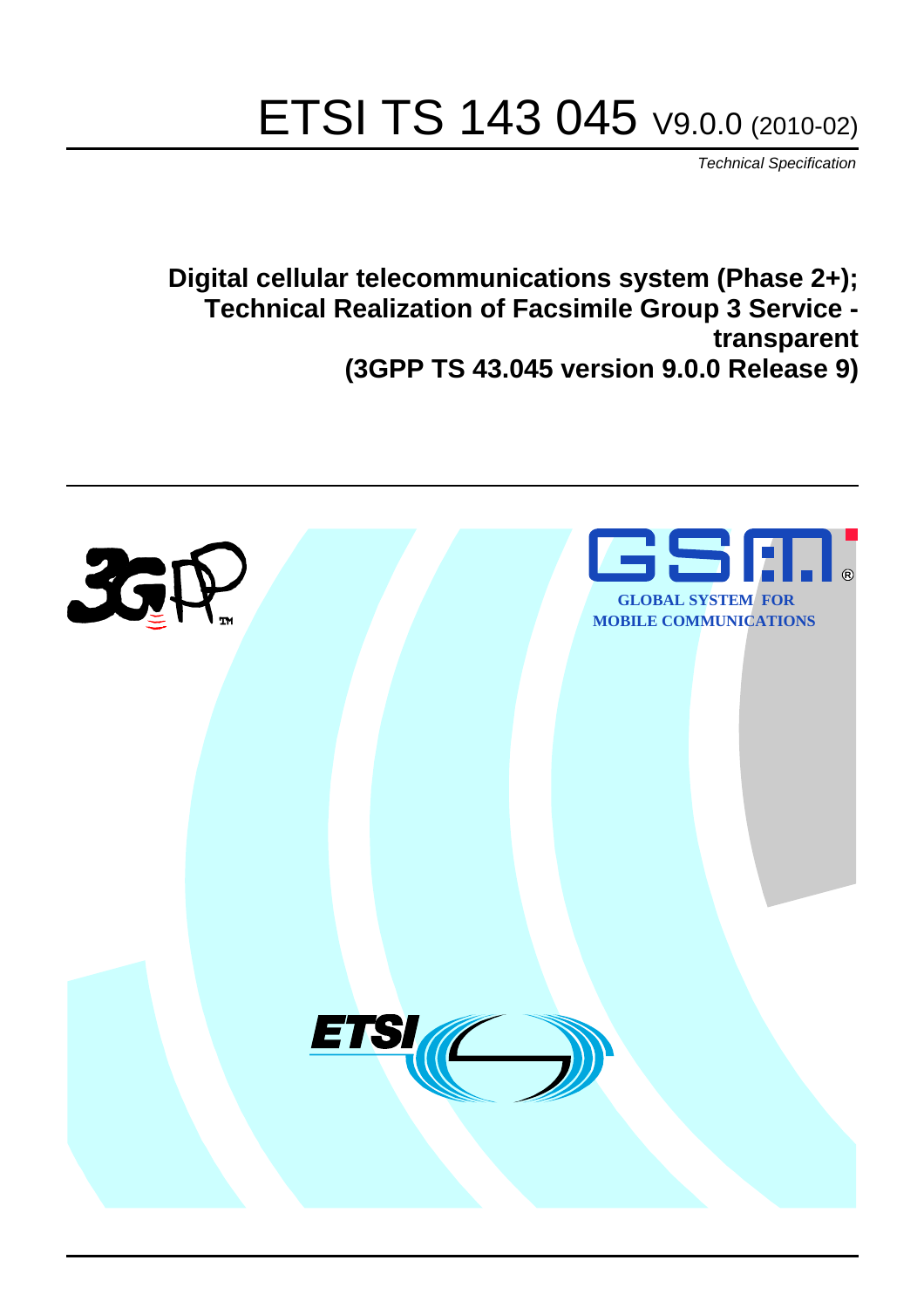Reference RTS/TSGC-0343045v900

> Keywords GSM

#### *ETSI*

#### 650 Route des Lucioles F-06921 Sophia Antipolis Cedex - FRANCE

Tel.: +33 4 92 94 42 00 Fax: +33 4 93 65 47 16

Siret N° 348 623 562 00017 - NAF 742 C Association à but non lucratif enregistrée à la Sous-Préfecture de Grasse (06) N° 7803/88

#### *Important notice*

Individual copies of the present document can be downloaded from: [http://www.etsi.org](http://www.etsi.org/)

The present document may be made available in more than one electronic version or in print. In any case of existing or perceived difference in contents between such versions, the reference version is the Portable Document Format (PDF). In case of dispute, the reference shall be the printing on ETSI printers of the PDF version kept on a specific network drive within ETSI Secretariat.

Users of the present document should be aware that the document may be subject to revision or change of status. Information on the current status of this and other ETSI documents is available at <http://portal.etsi.org/tb/status/status.asp>

If you find errors in the present document, please send your comment to one of the following services: [http://portal.etsi.org/chaircor/ETSI\\_support.asp](http://portal.etsi.org/chaircor/ETSI_support.asp)

#### *Copyright Notification*

No part may be reproduced except as authorized by written permission. The copyright and the foregoing restriction extend to reproduction in all media.

> © European Telecommunications Standards Institute 2010. All rights reserved.

**DECT**TM, **PLUGTESTS**TM, **UMTS**TM, **TIPHON**TM, the TIPHON logo and the ETSI logo are Trade Marks of ETSI registered for the benefit of its Members.

**3GPP**TM is a Trade Mark of ETSI registered for the benefit of its Members and of the 3GPP Organizational Partners. **LTE**™ is a Trade Mark of ETSI currently being registered

for the benefit of its Members and of the 3GPP Organizational Partners.

**GSM**® and the GSM logo are Trade Marks registered and owned by the GSM Association.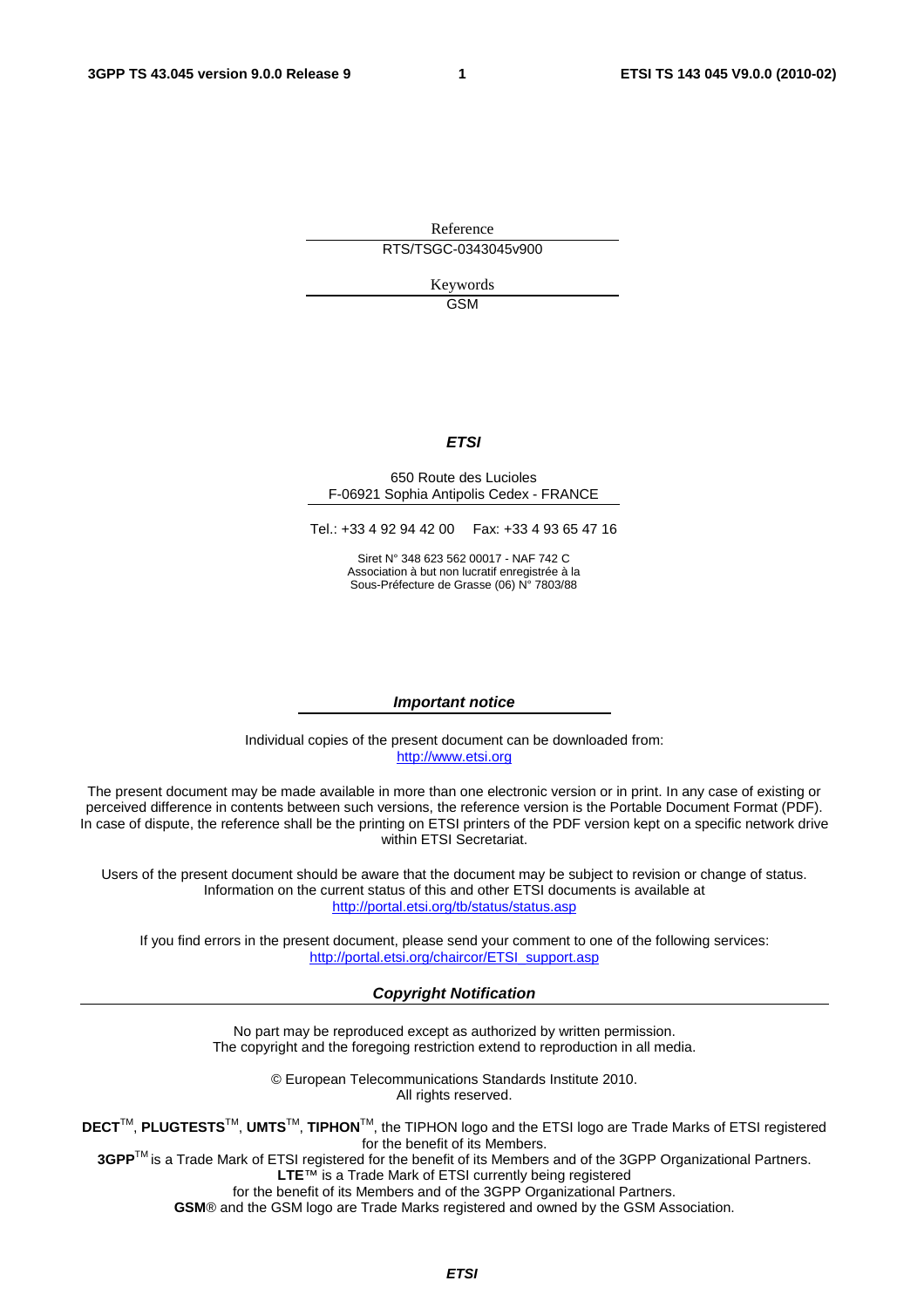# Intellectual Property Rights

IPRs essential or potentially essential to the present document may have been declared to ETSI. The information pertaining to these essential IPRs, if any, is publicly available for **ETSI members and non-members**, and can be found in ETSI SR 000 314: *"Intellectual Property Rights (IPRs); Essential, or potentially Essential, IPRs notified to ETSI in respect of ETSI standards"*, which is available from the ETSI Secretariat. Latest updates are available on the ETSI Web server ([http://webapp.etsi.org/IPR/home.asp\)](http://webapp.etsi.org/IPR/home.asp).

Pursuant to the ETSI IPR Policy, no investigation, including IPR searches, has been carried out by ETSI. No guarantee can be given as to the existence of other IPRs not referenced in ETSI SR 000 314 (or the updates on the ETSI Web server) which are, or may be, or may become, essential to the present document.

# Foreword

This Technical Specification (TS) has been produced by ETSI 3rd Generation Partnership Project (3GPP).

The present document may refer to technical specifications or reports using their 3GPP identities, UMTS identities or GSM identities. These should be interpreted as being references to the corresponding ETSI deliverables.

The cross reference between GSM, UMTS, 3GPP and ETSI identities can be found under [http://webapp.etsi.org/key/queryform.asp.](http://webapp.etsi.org/key/queryform.asp)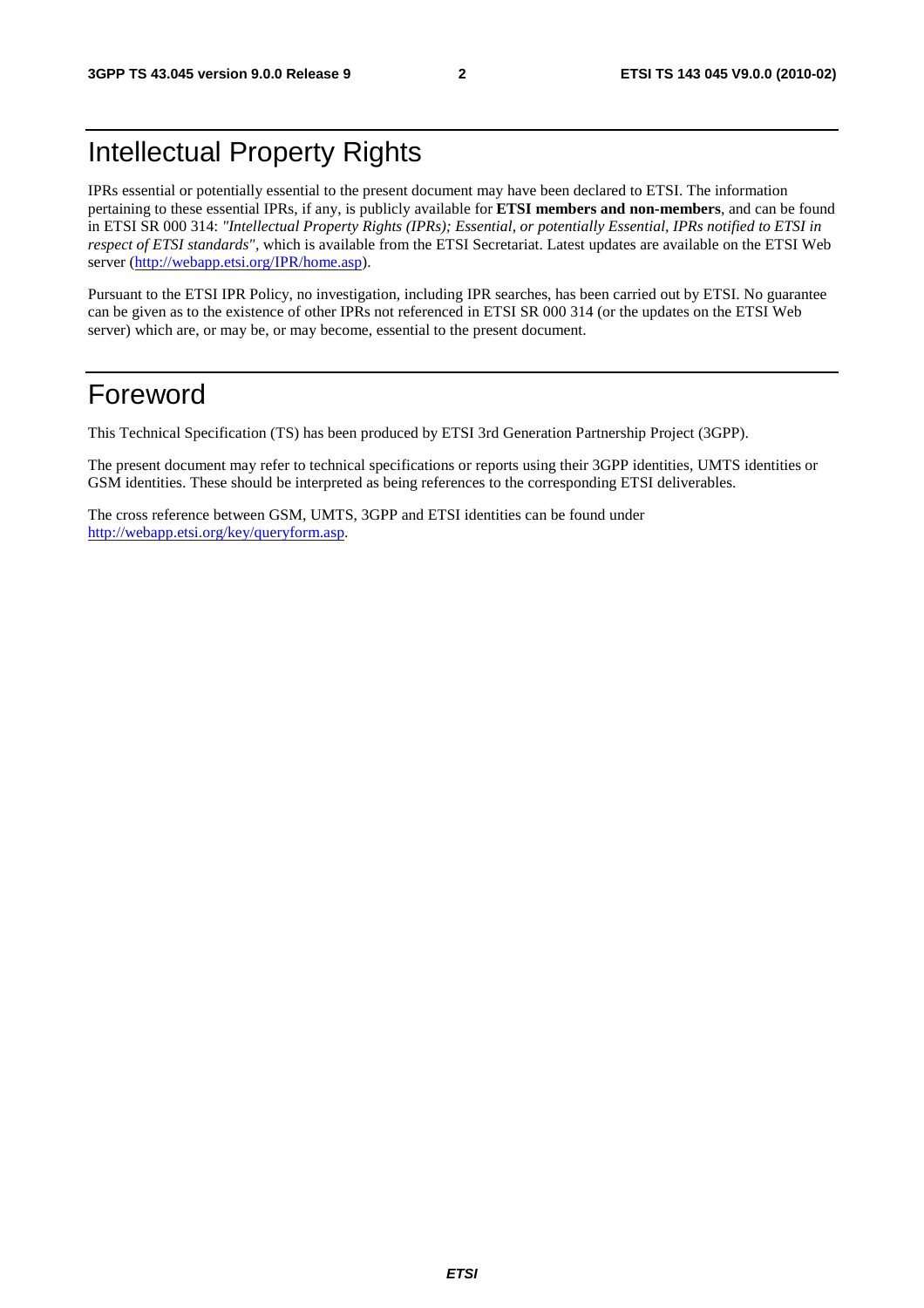$\mathbf{3}$ 

# Contents

| $\boldsymbol{0}$ |  |  |  |  |  |
|------------------|--|--|--|--|--|
| 0.1              |  |  |  |  |  |
| 0.2              |  |  |  |  |  |
| 1                |  |  |  |  |  |
| $\overline{2}$   |  |  |  |  |  |
| 3                |  |  |  |  |  |
| 3.1              |  |  |  |  |  |
| 3.2              |  |  |  |  |  |
| $\overline{4}$   |  |  |  |  |  |
| 4.1              |  |  |  |  |  |
| 4.2              |  |  |  |  |  |
| 4.2.1            |  |  |  |  |  |
| 4.2.1.1          |  |  |  |  |  |
| 4.2.2            |  |  |  |  |  |
| 4.2.3            |  |  |  |  |  |
| 4.2.3.1          |  |  |  |  |  |
| 4.2.3.2          |  |  |  |  |  |
| 4.2.3.3          |  |  |  |  |  |
| 4.2.3.4          |  |  |  |  |  |
| 4.2.3.5          |  |  |  |  |  |
| 4.2.4            |  |  |  |  |  |
| 4.3              |  |  |  |  |  |
| 4.3.1            |  |  |  |  |  |
| 4.3.2            |  |  |  |  |  |
| 5                |  |  |  |  |  |
| 5.1              |  |  |  |  |  |
| 5.2              |  |  |  |  |  |
| 5.2.1            |  |  |  |  |  |
| 5.2.2            |  |  |  |  |  |
| 5.2.2.1          |  |  |  |  |  |
| 5.2.3            |  |  |  |  |  |
| 5.2.3.1          |  |  |  |  |  |
| 5.2.3.2          |  |  |  |  |  |
| 5.2.3.3          |  |  |  |  |  |
| 5.2.3.4          |  |  |  |  |  |
| 5.2.3.5<br>5.2.4 |  |  |  |  |  |
| 5.2.5            |  |  |  |  |  |
| 5.2.6            |  |  |  |  |  |
| 5.2.7            |  |  |  |  |  |
| 5.3              |  |  |  |  |  |
| 5.3.1            |  |  |  |  |  |
| 5.3.2            |  |  |  |  |  |
| 5.3.3            |  |  |  |  |  |
|                  |  |  |  |  |  |
| 6                |  |  |  |  |  |
| 6.1              |  |  |  |  |  |
| 6.2              |  |  |  |  |  |
| 6.2.1            |  |  |  |  |  |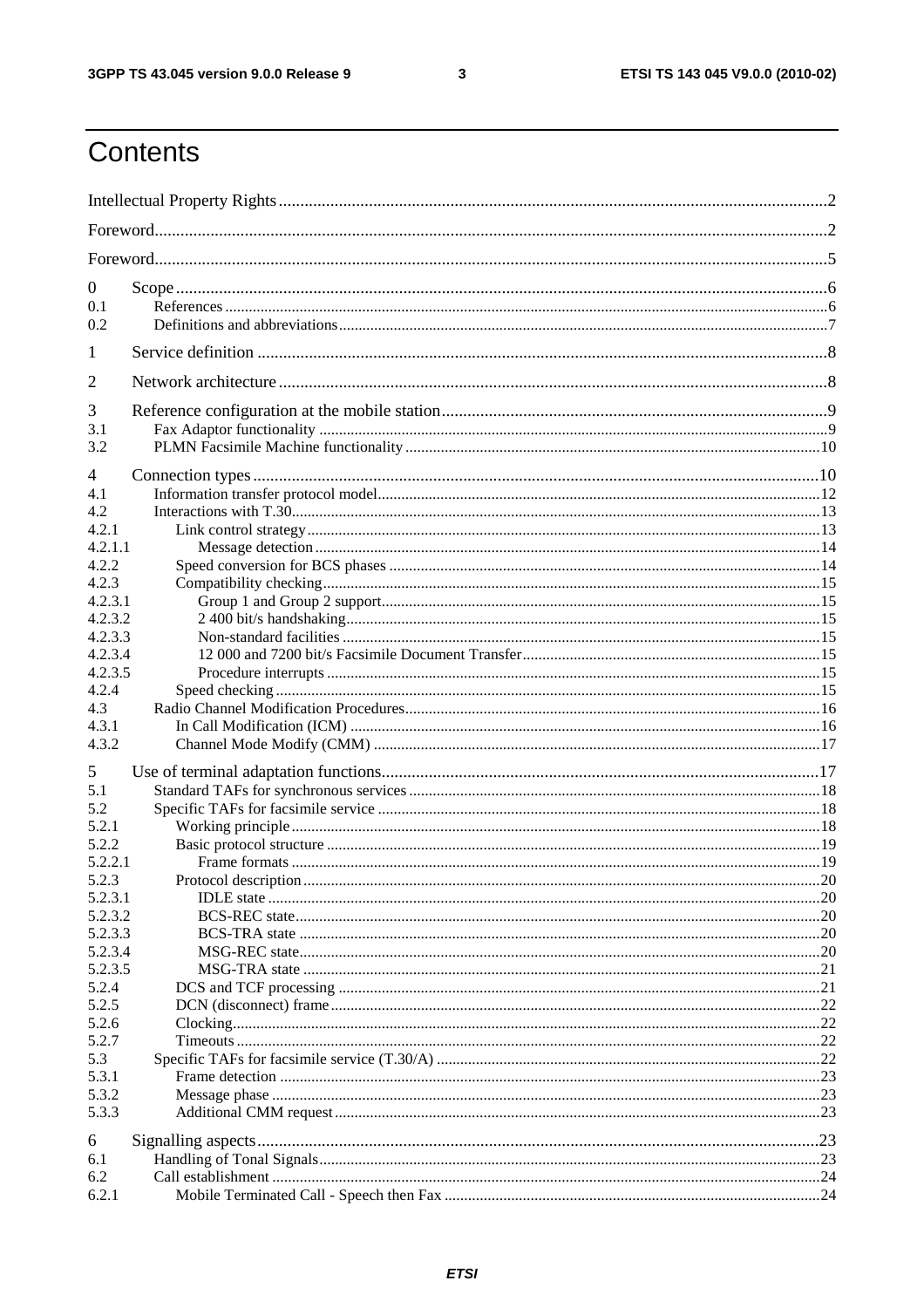$\overline{\mathbf{4}}$ 

| 6.2.2          |                                 |  |  |  |  |
|----------------|---------------------------------|--|--|--|--|
| 6.2.3          |                                 |  |  |  |  |
| 6.2.4          |                                 |  |  |  |  |
| 6.2.5          |                                 |  |  |  |  |
| 6.3            |                                 |  |  |  |  |
| 7 <sup>7</sup> |                                 |  |  |  |  |
| 7.1            |                                 |  |  |  |  |
| 7.2            |                                 |  |  |  |  |
|                | <b>Annex I</b> (informative):   |  |  |  |  |
|                | <b>Annex II (informative):</b>  |  |  |  |  |
|                | <b>Annex III (informative):</b> |  |  |  |  |
|                |                                 |  |  |  |  |
|                |                                 |  |  |  |  |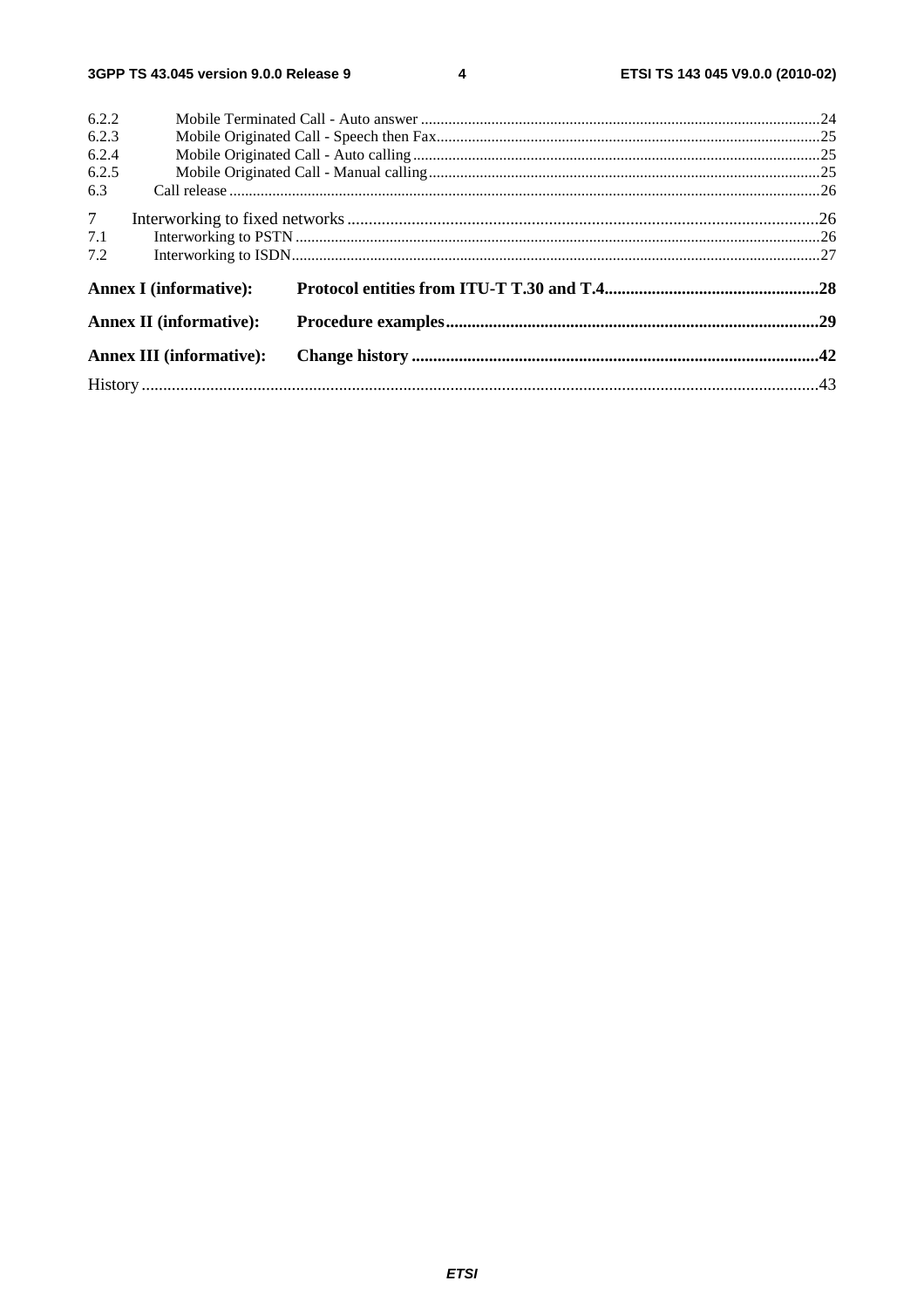# Foreword

This Technical Specification has been produced by the 3<sup>rd</sup> Generation Partnership Project (3GPP).

The contents of the present document are subject to continuing work within the TSG and may change following formal TSG approval. Should the TSG modify the contents of the present document, it will be re-released by the TSG with an identifying change of release date and an increase in version number as follows:

Version x.y.z

where:

- x the first digit:
	- 1 presented to TSG for information;
	- 2 presented to TSG for approval;
	- 3 or greater indicates TSG approved document under change control.
- y the second digit is incremented for all changes of substance, i.e. technical enhancements, corrections, updates, etc.
- z the third digit is incremented when editorial only changes have been incorporated in the document.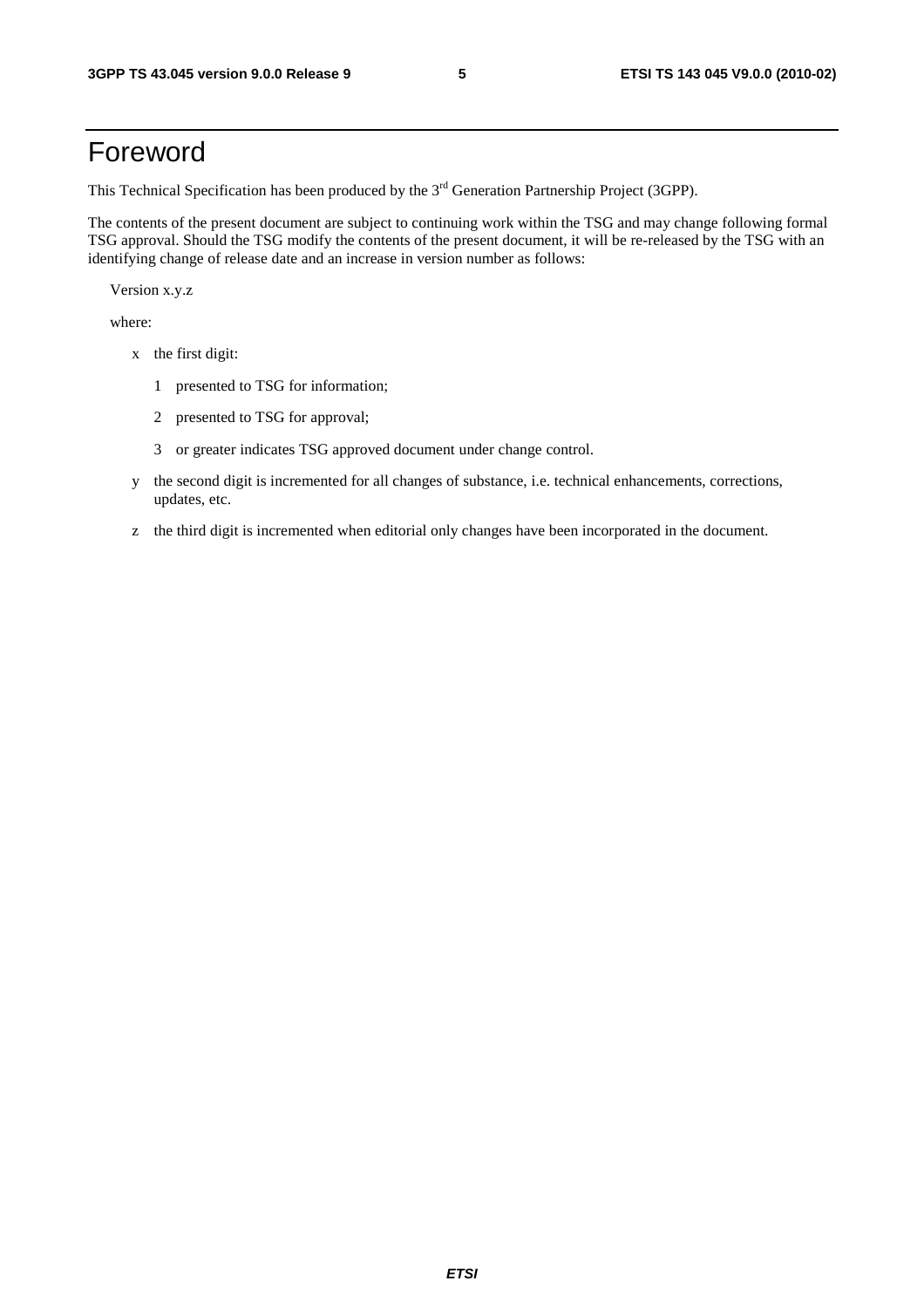# 0 Scope

The present document deals with the procedures allowing the technical realization of the Group 3 facsimile Service within the A/Gb mode PLMN using transparent Network support, according to the definition of Teleservice 61 and 62 specified in the 3GPP TS 22.003 [2].

# 0.1 References

The following documents contain provisions which, through reference in this text, constitute provisions of the present document.

- References are either specific (identified by date of publication, edition number, version number, etc.) or non-specific.
- For a specific reference, subsequent revisions do not apply.
- For a non-specific reference, the latest version applies. In the case of a reference to a 3GPP document (including a GSM document), a non-specific reference implicitly refers to the latest version of that document in the same Release as the present document.
- [1] Void.
- [2] 3GPP TS 22.003: " Teleservices supported by a GSM Public Land Mobile Network (PLMN)".
- [3] 3GPP TS 22.034: 'High Speed Circuit Switched Data (HSCSD) Stage1'.
- [4] 3GPP TS 43.010: " GSM Public Land Mobile Network (PLMN) connection types".
- [5] 3GPP TS 23.034: " High Speed Circuit Switched Data (HSCSD) Stage2.
- [6] 3GPP TS 04.02: " GSM Public Land Mobile Network (PLMN) access reference configuration".
- [7] 3GPP TS 04.08: " Mobile radio interface layer 3 specification".
- [8] 3GPP TS 44.021: " Rate adaption on the Mobile Station Base Station System (MS BSS) interface".
- [9] 3GPP TS 27.001: " General on Terminal Adaptation Functions (TAF) for Mobile Stations (MS)".
- [10] 3GPP TS 27.003: " Terminal Adaptation Functions (TAF) for services using synchronous bearer capabilities".
- [11] 3GPP TS 29.007: " General requirements on interworking between the Public Land Mobile Network (PLMN) and the Integrated Services Digital Network (ISDN) or Public Switched Telephone Network (PSTN)".
- [12] ITU-T Recommendation T.35: "Procedure for the allocation of ITU-T members' codes".
- [13] ITU-T Recommendation F.160 Fascicle II.5: "General operational provision for the international public facsimile".
- [14] ITU-T Recommendation T.4 Fascicle VII.3: "Standardization of group 3 facsimile apparatus for document transmission".
- [15] ITU-T Recommendation T.30 Fascicle VII.3: "Procedures for document facsimile transmission in the general switched telephone network".
- [16] ITU-T Recommendation V.21 Fascicle VIII.l: "300 bits per second duplex modem standardized for use in the general switched telephone network".
- [17] ITU-T Recommendation V.24 Fascicle VIII.l: "List of definitions for interchange circuits between data terminal equipment (DTE) and data circuit-terminating equipment (DCE)".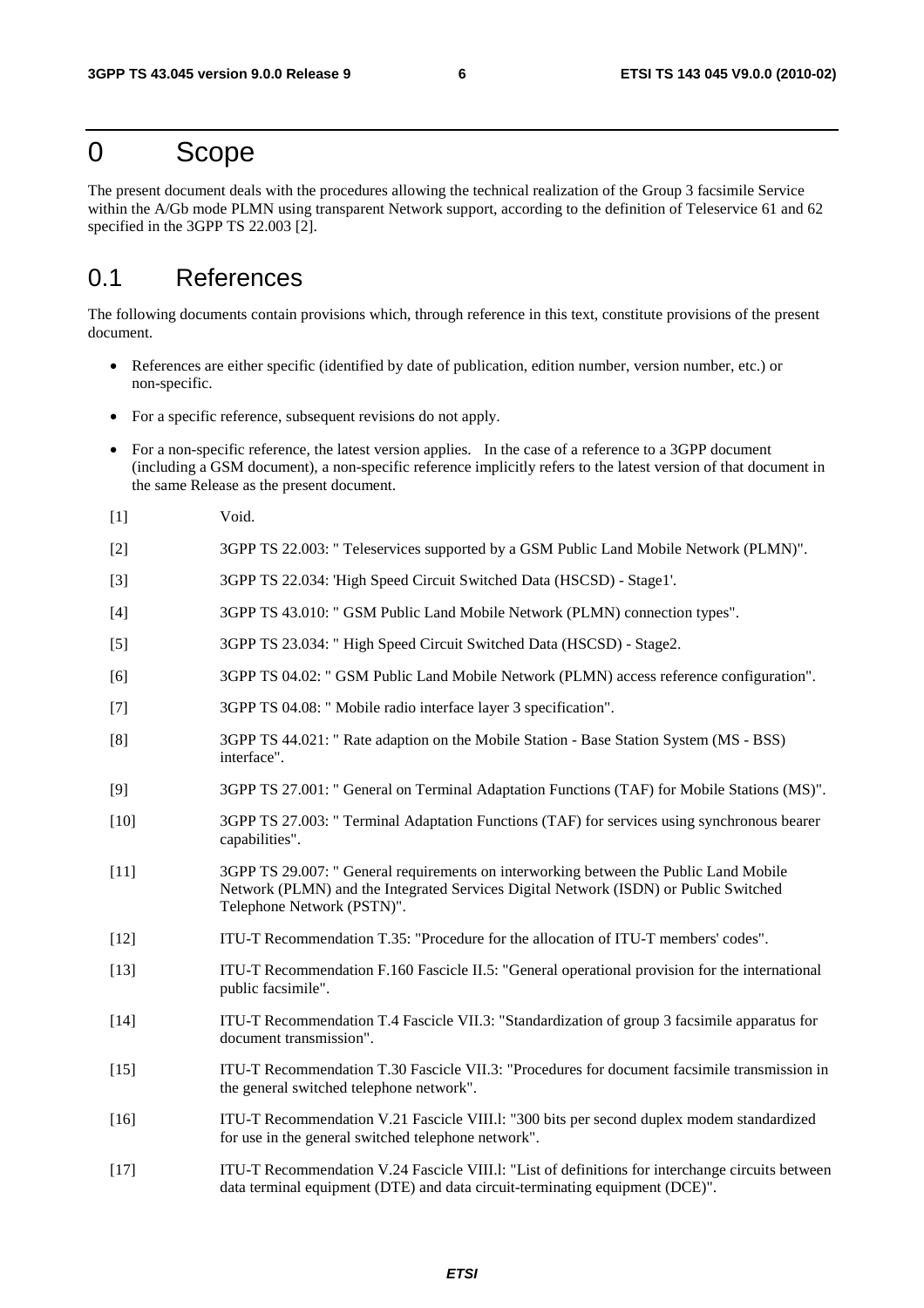| [18]               | ITU-T Recommendation V.25bis Fascicle VIII.1: "Automatic calling and/or answering equipment<br>on the general switched telephone network (GSTN) using the 100-series interchange circuits".                      |
|--------------------|------------------------------------------------------------------------------------------------------------------------------------------------------------------------------------------------------------------|
| $[19]$             | ITU-T Recommendation V.27ter Fascicle VIII.1: "4 800/2 400 bits per second modem<br>standardized for use in the general switched telephone network".                                                             |
| $\lceil 20 \rceil$ | ITU-T Recommendation V.29 Fascicle VIII.1: "9 600 bits per second modem standardized for use<br>on point-to-point 4-wire leased telephone-type circuits".                                                        |
| [21]               | ITU-T Recommendation V.33 Fascicle VIII.1: "14 400 bits per second modem standardized for use<br>on point-to-point 4-wire leased telephone-type circuits".                                                       |
| [22]               | ITU-T Recommendation X.300 Fascicle VIII.6: "General principles for interworking between<br>public networks, and between public networks and other networks for the provision of data<br>transmission services". |
| [23]               | ITU-T Recommendation V.17: "A 2-wire modem for facsimile applications with rates up to 14<br>$400 \text{ bit/s}$ ".                                                                                              |

[24] 3GPP TS 21.905: " Vocabulary for 3GPP Specifications "

# 0.2 Definitions and abbreviations

In addition to those below, abbreviations used in the present document are listed in 3GPP TR 21.905 [1].

| <b>BCS</b>    | Binary Coded Signalling phase of Facsimile transmission as per ITU-T T.30 |
|---------------|---------------------------------------------------------------------------|
| CT105         | Interchange Circuit 105 as per ITU-T V.24                                 |
| CT106         | Interchange Circuit 106 as per ITU-T V.24                                 |
| CT107         | Interchange Circuit 107 as per ITU-T V.24                                 |
| CT108.2       | Interchange Circuit 108/2 as per ITU-T V.24                               |
| CT109         | Interchange Circuit 109 as per ITU-T V.24                                 |
| CT114         | Interchange Circuit 114 as per ITU-T V.24                                 |
| CT115         | Interchange Circuit 115 as per ITU-T V.24                                 |
| FA/MT         | The Fax Adaptor specifically located at MT side                           |
| <b>FA/IWF</b> | The Fax Adaptor specifically located at IWF side                          |
| <b>MSG</b>    | Message phase of Facsimile transmission as per ITU-T T.30                 |

All protocol entities from ITU-T Facsimile Recommendations (T.4 and T.30) apply; in the present document they are referenced to in the same way as in the above ITU-T Recommendations (see also annex I to the present document).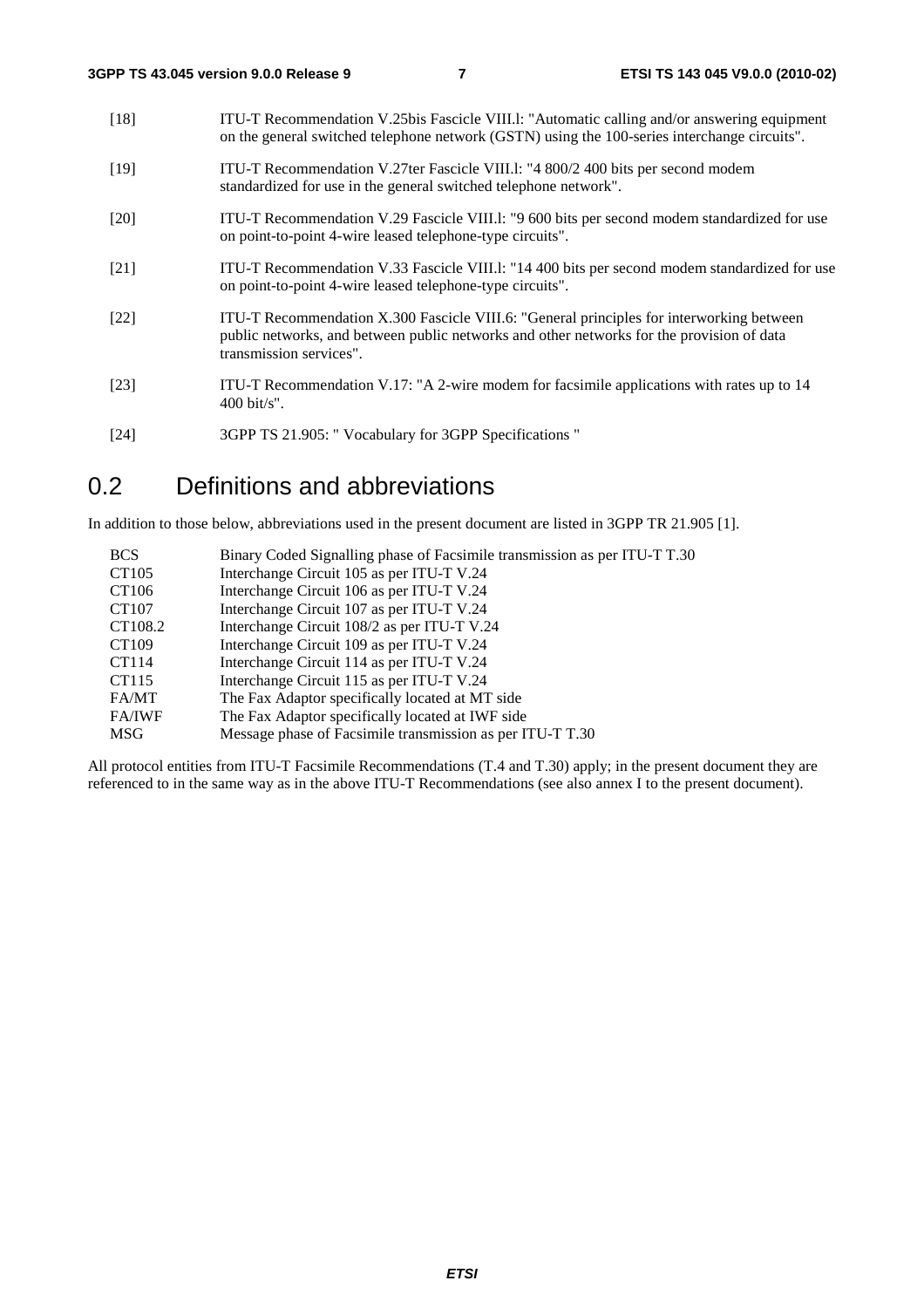# 1 Service definition

The fixed network Group 3 Facsimile service, as basically defined in ITU-T Recommendation F.160, is an international telematic service for ISO A4 document transmission between two facsimile stations.

The service specification is comprised of two parts: the control protocol described in ITU-T Recommendation T.30, and the document transmission coding described in ITU-T Recommendation T.4.

The facsimile Teleservice is intended to allow facsimile connections between group 3 apparatus using:

- a PLMN as a stand alone facility, for mobile to mobile communication;
- a PLMN to gain access to fixed networks PSTN and ISDN, for mobile to/from land communication.

For this Teleservice, the document coding is as ITU-T Recommendation T.4 with no modifications. The protocol used is ITU-T Recommendation T.30 modified within the PLMN as detailed in the present document.

The interworking between different networks is based on ITU-T Recommendation X.300.

The particular features of this Teleservice are:

- it uses point-point communication;
- the information transfer capability is dual "Speech"/"Group 3 Facsimile" for Teleservice 61 and "Group 3 Facsimile" only for Teleservice 62;
- both mobile originated and terminated calls are supported;
- the information transfer mode is circuit, duplex, synchronous and symmetric;
- different end-to-end transfer rates are used within the same call to take advantage of the better radio path error rate;
- use of a standard synchronous terminal adaptation function (as per 3GPP TS 27.003) within the MS.

# 2 Network architecture

The network architecture applicable to this Teleservice is shown in figure 1/43.045, below.



**Figure 1/43.045: Network architecture** 

This shows the case of mobile to fixed network interworking. For mobile to mobile calls, there would effectively be a loop back within the PLMN, using two IWFs.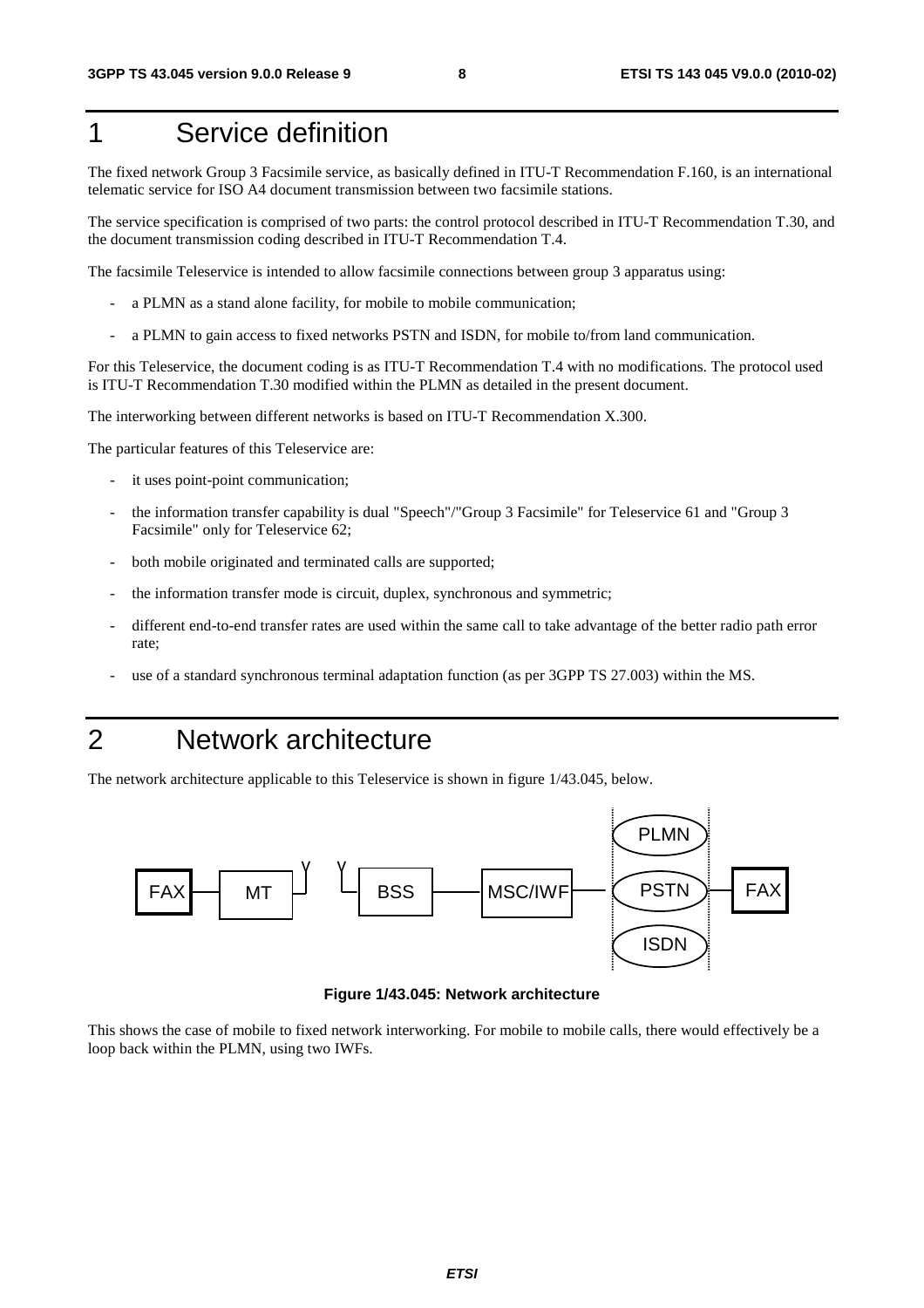# 3 Reference configuration at the mobile station

The mobile reference configurations described in this clause are defined as per 3GPP TS 24.002.



**Figure 2/43.045: Reference configurations** 

The Teleservice definition in 3GPP TS 22.003 regards the group 3 facsimile terminal as a 2-wire analogue terminated equipment. In order to connect this to the MT2 a separate "Fax Adaptor" device is necessary.

This configuration, shown in figure 2a/43.045, has to be considered as the standard configuration, so that all the existing Group 3 facsimile apparatus can be connected to the PLMN.

An alternative realization would be to combine a standard group 3 facsimile machine and the Fax Adaptor into a specially developed "PLMN facsimile machine", directly providing a digital output. Although such a device must appear to the MT2 as identical to the Fax Adaptor (i.e. with an identical interface and protocol), it would allow for a significantly smaller and simpler facsimile machine. This configuration is shown in figure 2d/43.045 and is regarded as a desirable alternative.

In addition of course, it is always possible to realize an MT0, as per figure 2f/43.045, where both the facsimile and mobile termination functions are considered to be part of one integrated unit.

The remaining configurations concern the use of an S interface and are considered as optional configurations. Their use is for further study.

The particular terminal adaptation functions used are those detailed in 3GPP TS 27.003 and the interface to the MT2 used is synchronous V.24 with an option for support of V.25bis procedures for autocalling and autoanswering.

# 3.1 Fax Adaptor functionality

The Fax Adaptor block, figure 3/43.045, is intended to specifically complement the Group 3 facsimile apparatus in order to be able to communicate over a PLMN.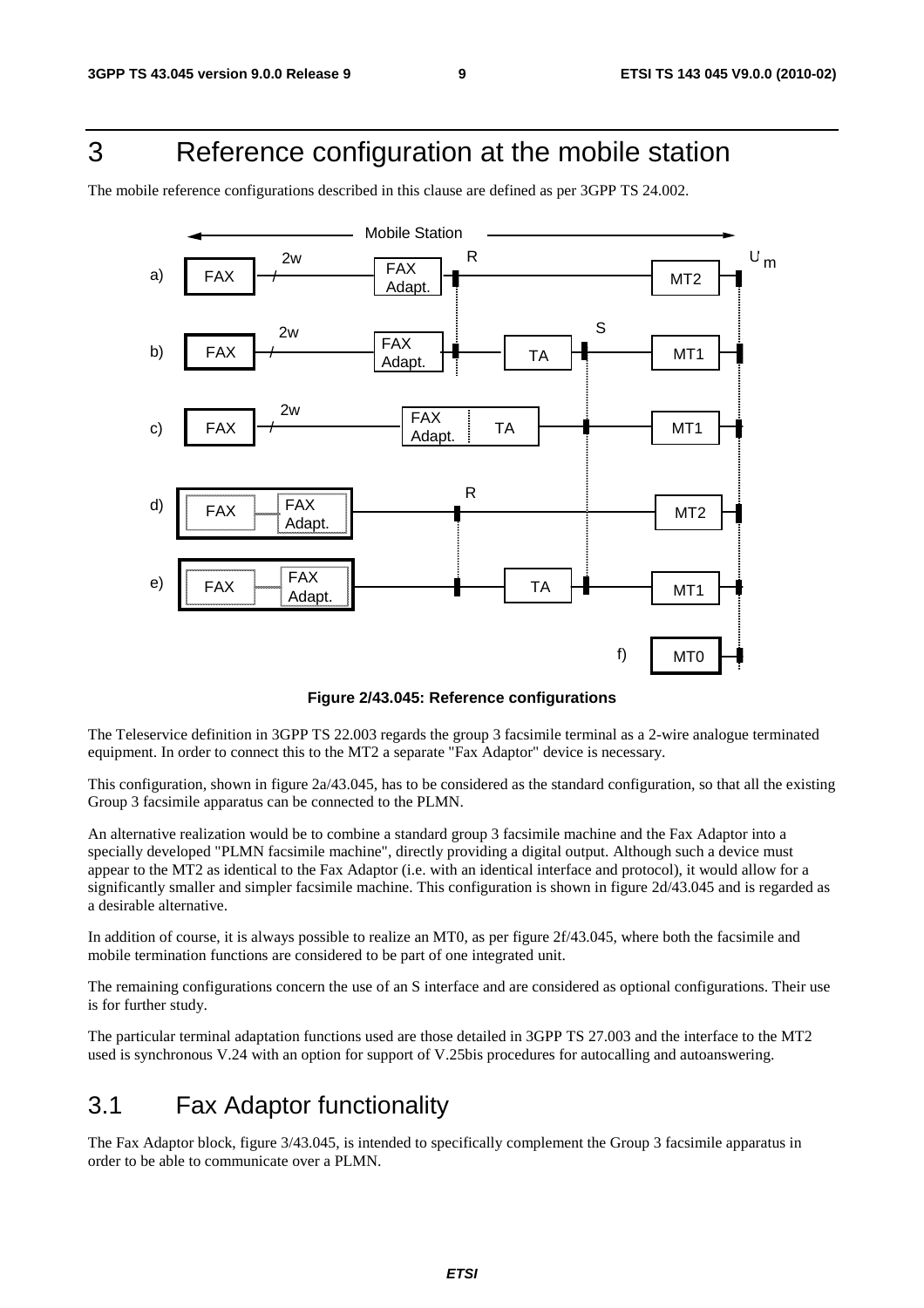

**Figure 3/43.045: Fax Adaptor scheme** 

Whether it has to be a function internal to the PLMN, or an external accessory associated with the Group 3 apparatus, is beyond the scope of the present document, and in any case, does not affect at all the working of the procedure as here described.

It can be functionally partitioned in two sections:

- an analogue section, dealing with:
	- the modulation and demodulation processes according to ITU-T Recommendation V.21, V.27ter, V.29 and V.17 as explained in T.4 and T.30;
	- handling of the signalling on the 2-wire path to the facsimile machine, including autocalling and autoanswer functions where necessary (see clause 6).
- a digital section, dealing with:
	- monitoring and where necessary, manipulation of the T.30 protocol as detailed in the rest of the present document;
	- overall control of the adaptor;
	- connection over the synchronous V.24 interface to the MT as described in 3GPP TS 27.003;
	- where necessary, autocalling and autoanswering functions according to V.25bis.

In the following this specification will reference the Fax Adaptor functionality, considering the most general case where it operates as a full-featured (see figure 3/43.045) separate block (see figure 2a/43.045), as this reference configuration is implicitly or explicitly exhaustive of all service related technical aspects.

# 3.2 PLMN Facsimile Machine functionality

The special PLMN facsimile machine shown in the MS configuration of figure 2d/43.045 has a similar functionality to the digital part of the Fax Adaptor, but without any of the analogue portions.

It appears over the V.24 interface as identical to the Fax Adaptor, i.e. the MT2 needs to have no knowledge of the particular configuration used.

When necessary this reference configuration, will be explicitly referenced to in the following; otherwise all technical aspects relevant to the configuration implicitly apply.

# 4 Connection types

Table 1/43.045 shows the connection elements attributes applicable to this Teleservice (note), adapted from 3GPP TS 43.010.

NOTE: Teleservice 61 includes both speech and data connection types, but Teleservice 62 only the data connection type.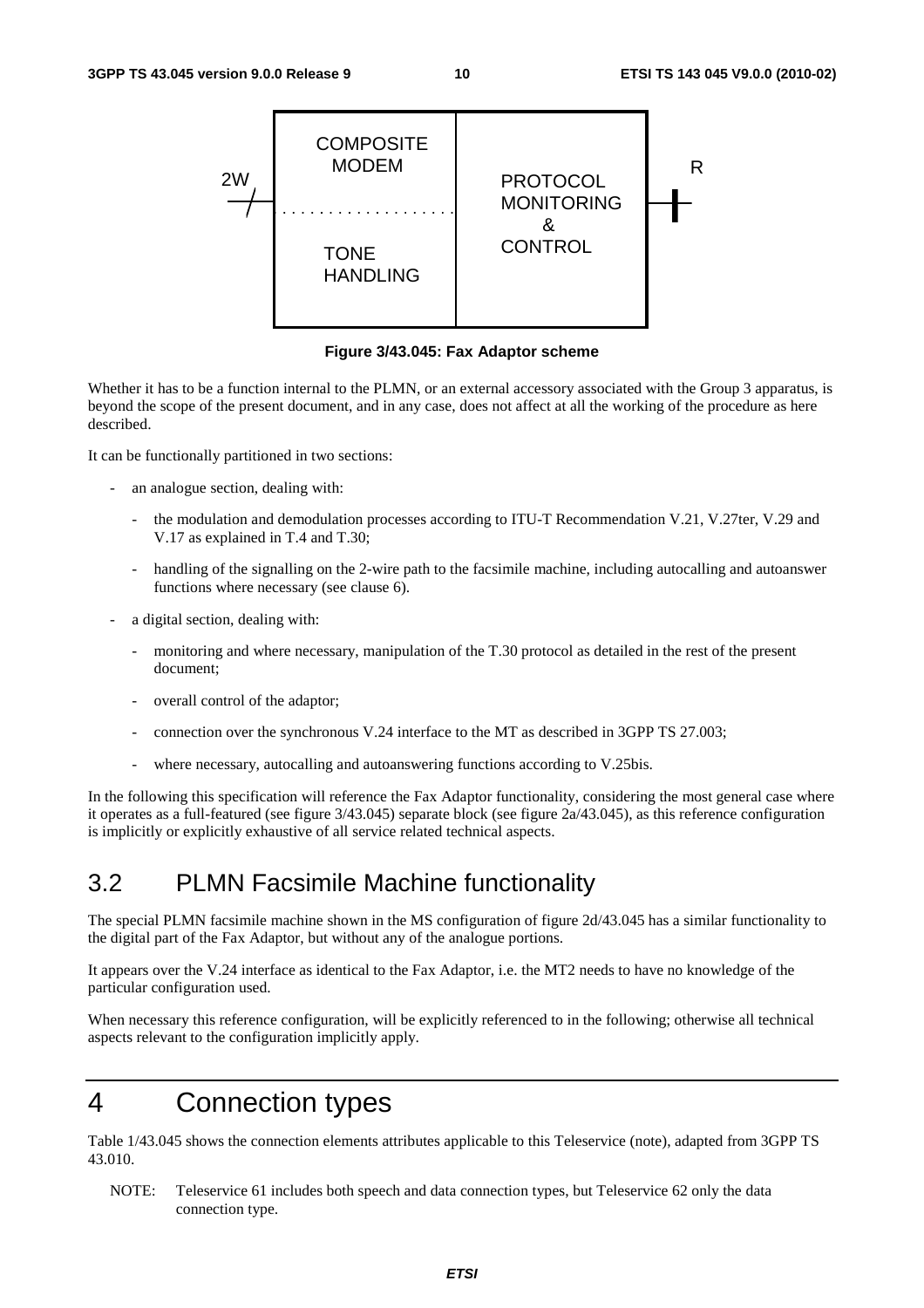| <b>Protocol type</b><br>of Figure 6 of TS<br>3GPP TS 43.010 | <b>Access to TAF</b><br>of the Mobile<br><b>Station</b>                                 | Radio interface<br>connection element                                           | Intermediate<br>rate<br>RA1 to RA2                                        | <b>BS-MSC/IWF</b><br>connection<br>element                                |
|-------------------------------------------------------------|-----------------------------------------------------------------------------------------|---------------------------------------------------------------------------------|---------------------------------------------------------------------------|---------------------------------------------------------------------------|
| Model 6: Speech                                             |                                                                                         | Speech/GSM                                                                      |                                                                           | IITU-T<br>A-law                                                           |
| Model 5:<br>Facsimile<br>Group 3                            | C/D/S UDI<br>$-14.4$ kbit/s<br>- 9.6 kbit/s<br>$-4.8$ kbit/s<br>$-2.4$ kbit/s<br>(note) | C/D/S UDI<br>- 14.5 kbit/s<br>- 12.0 kbit/s<br>$-6.0$ kbit/s<br>$-3.6$ kbit/s   | C/D/S UDI<br>$-16$ kbit/s<br>$-16$ kbit/s<br>8 kbit/s<br>8 kbit/s         | C/D/S UDI<br>$-64$ kbit/s<br>$-64$ kbit/s<br>$-64$ kbit/s<br>$-64$ kbit/s |
| Model 5b<br>Facsimile<br>Group 3                            | C/D/S UDI<br>$-14.4$ kbit/s<br>$9.6$ kbit/s<br>4.8 kbit/s<br>2.4 kbit/s<br>٠            | C/D/S UDI<br>14,5 or 2X12 kbit/s<br>or 2X6 kbit/s<br>12.<br>6 kbit/s<br>6 kbits | C/D/S UDI<br>16 or 2X16 kbit/s<br>16 or 2X8 kbits<br>8 kbit/s<br>8 kbit/s | C/D/S UDI<br>$-64$ kbit/s<br>$-64$ kbit/s<br>$-64$ kbit/s<br>$-64$ kbit/s |

#### **Table 1/43.045: Elements of connection types**

NOTE: The highest Access Rate actually supported in this teleservice will be consistent with the highest Access Rate of the Transparent Bearer Service provided by the Network Operator.

 $C =$  Circuit switched  $S =$  Synchronous

 $D = Full-duplex$   $UDI = Unrestricted Digital Information$ 

#### **Table 1a/43.045**

| Fax modem rates | No. of substreams | Radio i/f rate | <b>Intermediate Rate</b> | <b>Padding Scheme</b> |
|-----------------|-------------------|----------------|--------------------------|-----------------------|
| 14.4 kbit/s     |                   | $14.5$ kbit/s  | 16 kbit/s                |                       |
|                 |                   | 12 kbit/s      | 16 kbit/s                |                       |
| 12.0 kbit/s     |                   | $14.5$ kbit/s  | 16 kbit/s                | $FA(5D + S)$          |
|                 |                   | 12 kbit/s      | 16 kbit/s                | $FA(5D + S)$          |
| 9.6 kbit/s      |                   | 12 kbit/s      | 16 kbit/s                |                       |
|                 | 2                 | 6 kbit/s       | 8 kbit/s                 |                       |
| $7.2$ kbit/s    |                   | 12 kbit/s      | 16 kbit/s                | $FA(3D + S)$          |
|                 |                   | 6 kbit/s       | 8 kbit/s                 | $FA(3D + S)$          |
| 4.8 kbit/s      |                   | 6 kbit/s       | 8 kbit/s                 |                       |
| $2.4$ kbit/s    |                   | 6 kbit/s       | 8 kbit/s                 |                       |

 $FA =$  Padding is performed in the  $FA$ 

 $(nD + mS)$  means that m SYNC frames will be added every n"th DATA frame

The MS must support the combinations in table 1a/43.045, restricted to what has been negotiated between the MS and the network.

All transitions from one combination in table 1a/43.045 to another combination in the same table, must be supported by the MS, as long as the fax modem rate is kept constant or the transition of fax modem rate is performed in steps of 2,4 kbit/s.

The figure 4/43.045 shows the scheme of a typical PLMN connection for this Teleservice, considering respectively R and S access at Network Termination.

To grant full support to the ITU-T Recommendation T.30, requiring different transmission speeds, the following strategy shall be implemented:

- PLMN provides for four Access Rates only, that is 14 400 bits/s, 9600 bit/s, 4800 bit/s, 2400 bit/s;
- radio channel modification procedures are used for switching between Speech phase and facsimile phase, as well as to select the suitable Access Rate (14 400,9600/4800/2400 bit/s) within the facsimile phase, as resulting from the preliminary end-to-end negotiation between the terminals;
- to transport Binary Coded Signalling (BCS) requiring a synchronous 300 bit/s bit-rate, speed conversion will be used at both the PLMN ends.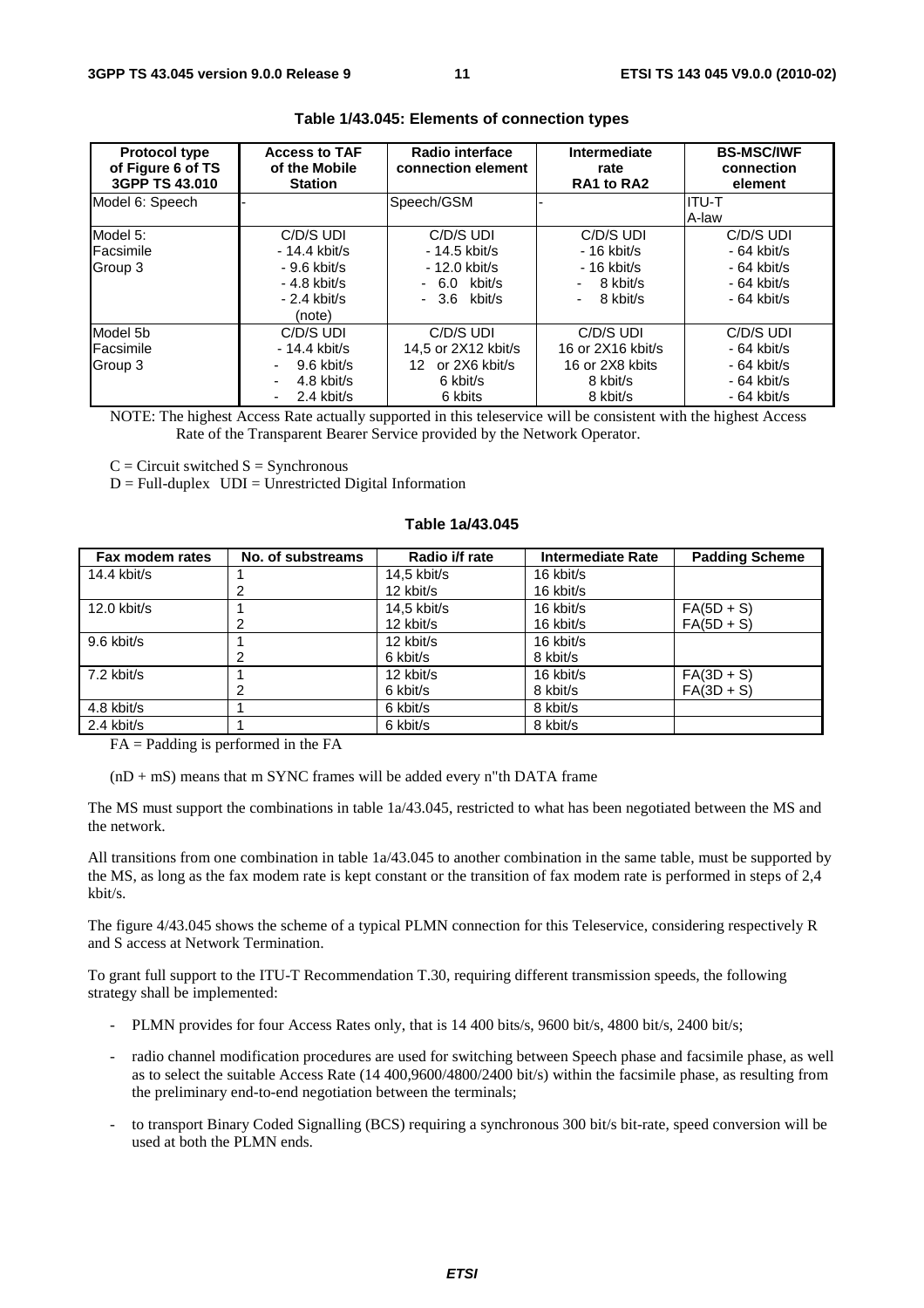

**Figure 4b/43.045: Optional Teleservice connection (F.F.S)** 

# 4.1 Information transfer protocol model

The Figure 5/43.045 depicts the conceptual protocol model for this Teleservice, deduced from model 5 and 5b of Figure 6/43.010.

The main point to be underlined is that all the protocol modules specific for this Teleservice are confined in the Fax Adaptation functions at both the MT and IWF ends. Note that model 5b of figure 6/43.010 details the placing of the splitting and combiner function for multislot configurations.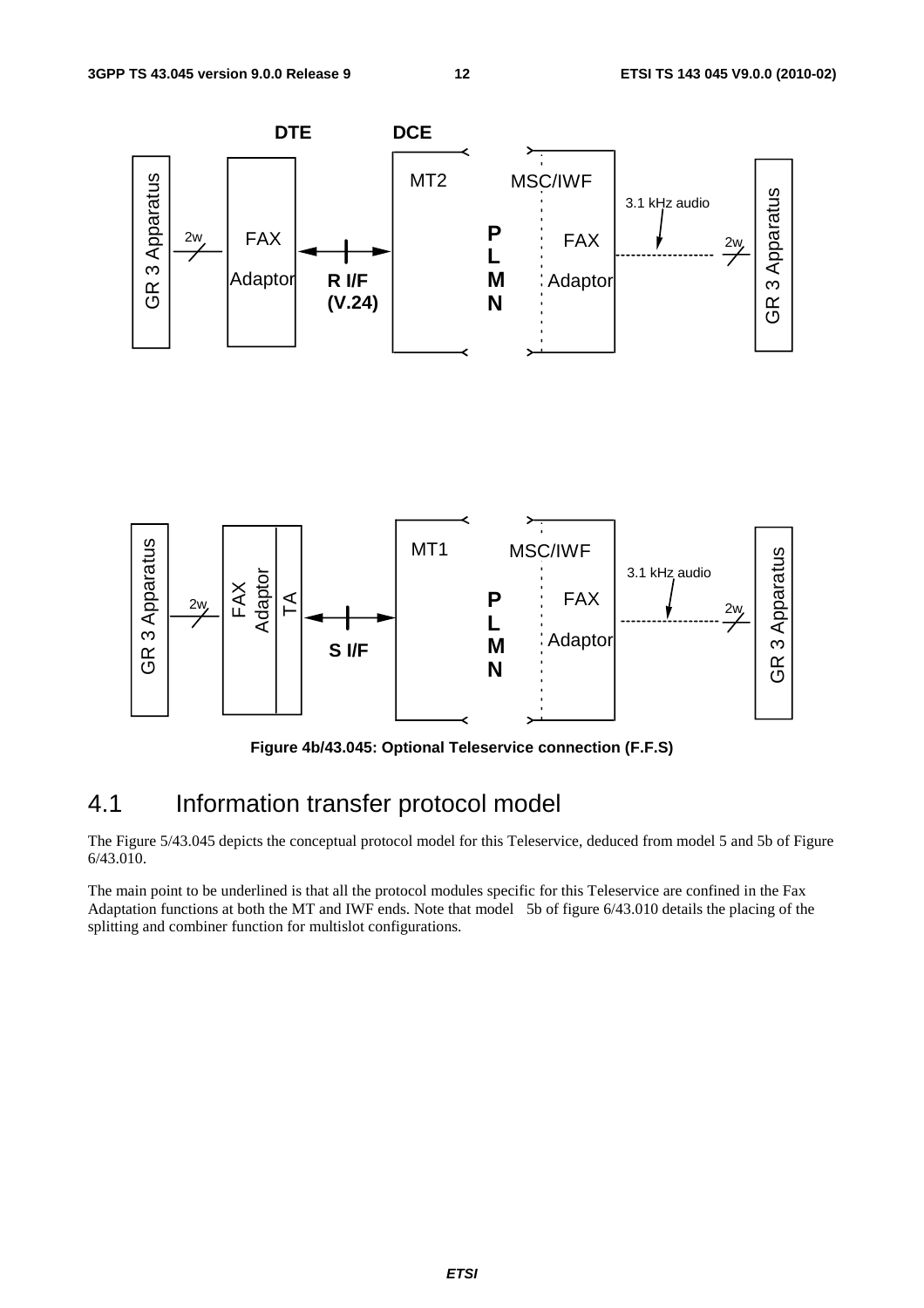

**Figure 5/43.045: Information transfer protocol model** 

# 4.2 Interactions with T.30

The philosophy of this specification is to allow the T.30 protocol to pass transparently wherever possible, through the Fax Adaptors at both ends of the PLMN channel. Manipulations are only made to the protocol where necessary to overcome problems resulting from the differences between the PSTN and the PLMN system. Basically, these problems fall into four categories:

- supporting facsimile on a digital connection type;
- bit errors during transfer of BCS frames:
- the need to change speed to reduce the impact of bit errors during transfer of Fax encoded Messages;
- inability to support some features of T.30.

#### 4.2.1 Link control strategy

Though the T.30 procedure is plain half-duplex, between the FAs at both the PLMN ends a full-duplex mode connection will be established. Information transfer is structured in fixed length blocks, carrying either data received from the local modem, or idle synchronization patterns.

Establishment, maintenance and release of the data circuit is performed autonomously by each FA, by properly handling the physical interface to its local modem.

Due to the rigid timeout constrains in T.30 protocol procedure, which will be actually concatenated to the procedure defined here for the PLMN connection part, a strictly forwardonly approach is adopted for data link control; that is no retransmission means are explicitly introduced to recover corrupted information blocks.

Although in the majority of cases the T.30 protocol can take care of lost frames and easily recover, there are some particularly critical points where two consecutive segments in the procedure, without any interposed acknowledgement, require different transmission speeds (BCS speed/Message speed).

In these cases, to grant that a correct change-over from one modem type to another takes place at both the PLMN ends, some additional protection is necessary in the PLMN environment. This protection, actually at the beginning and at the end of the Fax page transmission, is given by means of a confirmation mechanism, whereby the originating FA waits while transmitting a fixed pattern until an explicit acknowledgement is received from the terminating FA. In these cases an interruption of the normal T.30 information flow may eventually result.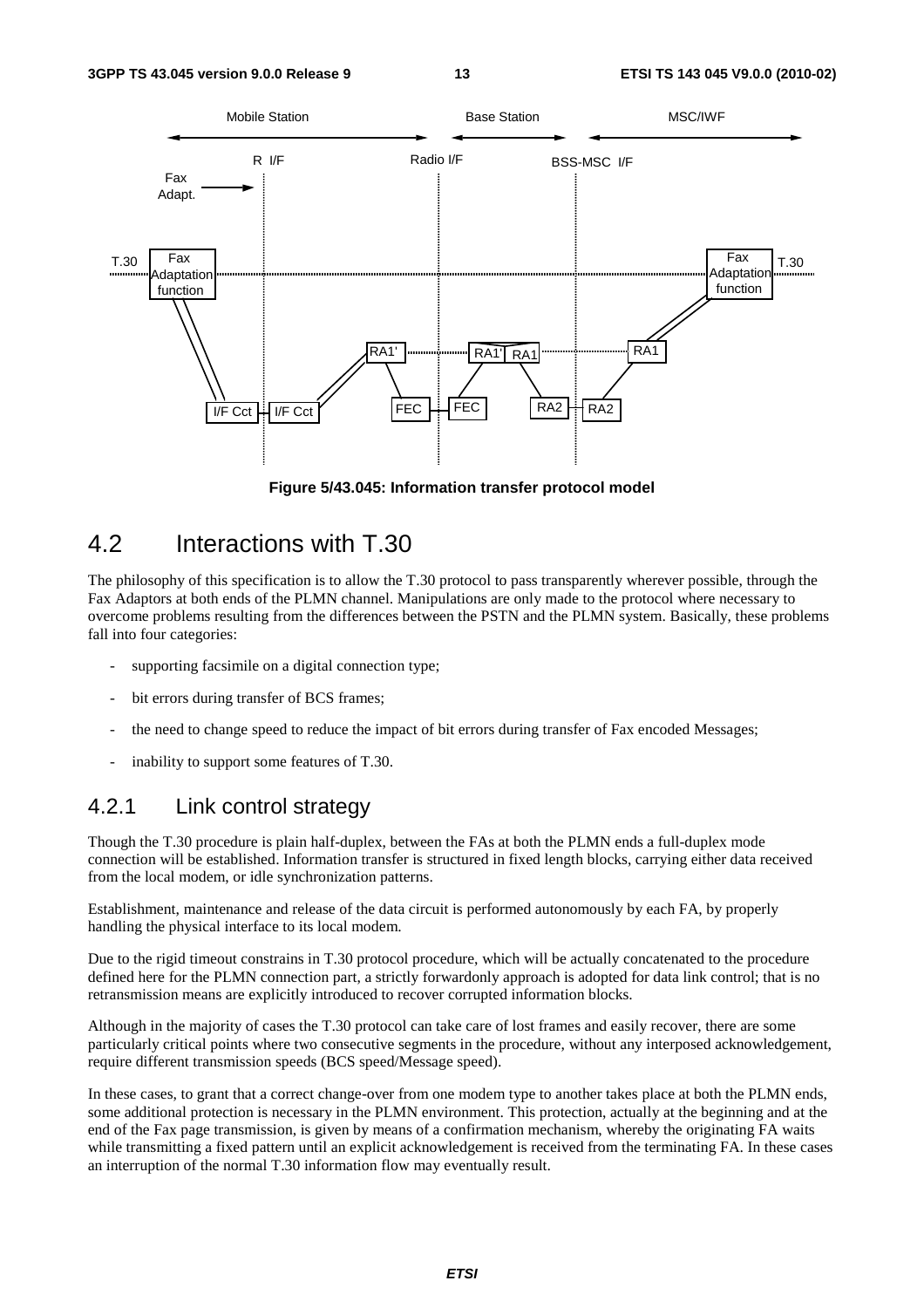Aiming at minimizing any possible delay in the end-to-end transmission between the two facsimile apparatuses, the FAs will pass on information without error control of the message integrity (note). To this regard, however, it is worth underlining that an essential requirement in this procedure is the detection of some key messages exchanged between the terminals, carrying basic control information. Hence, in parallel to the primary information passing process, a continuous monitoring of the information flowing across the FA is necessary, to detect these messages, fully checked in their logical integrity.

NOTE: All V.21 modems in the FAs shall use the faster response time provided by ITU-T Rec. V.21 (see table 2/V.21) for OFF to ON transition of CT109 and CT106.

In addition, as detailed below, some fields in some frames may need to be changed.

#### 4.2.1.1 Message detection

While in BCS, the following frames have to be detected:

- DIS/DTC, to monitor all operational parameters proposed to the sender terminal by the receiver terminal;
- DCS, to realize (see table  $2/T.30$ ) the actual message transmission speed accepted by the sender terminal and the relevant message transfer direction;
- NSF, to inhibit Non-Standard Facilities, if explicitly required by the user Fax Adaptor configuration;
- DCN, to initiate the Call release procedure.

During the Message phase (C phase of T.30) a single bit pattern has to be detected, the EOL character, a unique codeword that can never be found within a valid line of Fax coded Data (see ITU-T Recommendation T.4, subclause 4.1.2), and therefore used to control the buffer level in each FA, as detailed in the following subclause 5.2.6.

#### 4.2.2 Speed conversion for BCS phases

Given the signalling load caused by the Channel Mode Modify procedure, rather than changing the radio channel speed to 300 bit/s to carry the BCS frames, a speed conversion mechanism is exploited at both the PLMN ends, allowing to maintain the Channel rate of the Message phase (14 400/9600/4800/2400 bit/s) during BCS phases.

A speed conversion factor can be defined as:

Fax Message speed (14 400 or 9600 or 4800 or 2400 bit/s)

---------------------------------------------------------------------

Standard BCS speed (300 bit/s)

which will assume the value 8 or 16 or 32 or 48, depending on the actual Message speed negotiated between the terminals.

On the basis of the above speed conversion factor, in the originating FA up-conversion to Message speed will be performed according to the repetition algorithm specified in subclause 5.2.3.2.

In the terminating FA, down-conversion to the BCS speed will require a decimation algorithm (see subclause 5.2.3.3); this algorithm is assumed implementation dependent, and hence its actual definition is beyond the scope of the present document.

As the actual Access Rate over the GSM-TCH may change throughout the Call, speed conversion factor needs to be updated in both FAs.

The FA/IWF will update this value upon successful completion of a CMM procedure (see subclause 4.3.2).

The FA/MT which does not have direct access to the PLMN signalling channel (except for MT0 configuration), shall estimate the actual Access Rate established over the GSM-TCH from the effective Access Rate of the MT data interface (or any other means in case of MT0); this check shall be performed whenever a BCS frame is sent towards the Radio path after which a change for GSM-TCH Access Rate may be expected (e.g., DIS and DCS frames for Normal Fax mode, PPR and CTC frames for Error Correction Mode).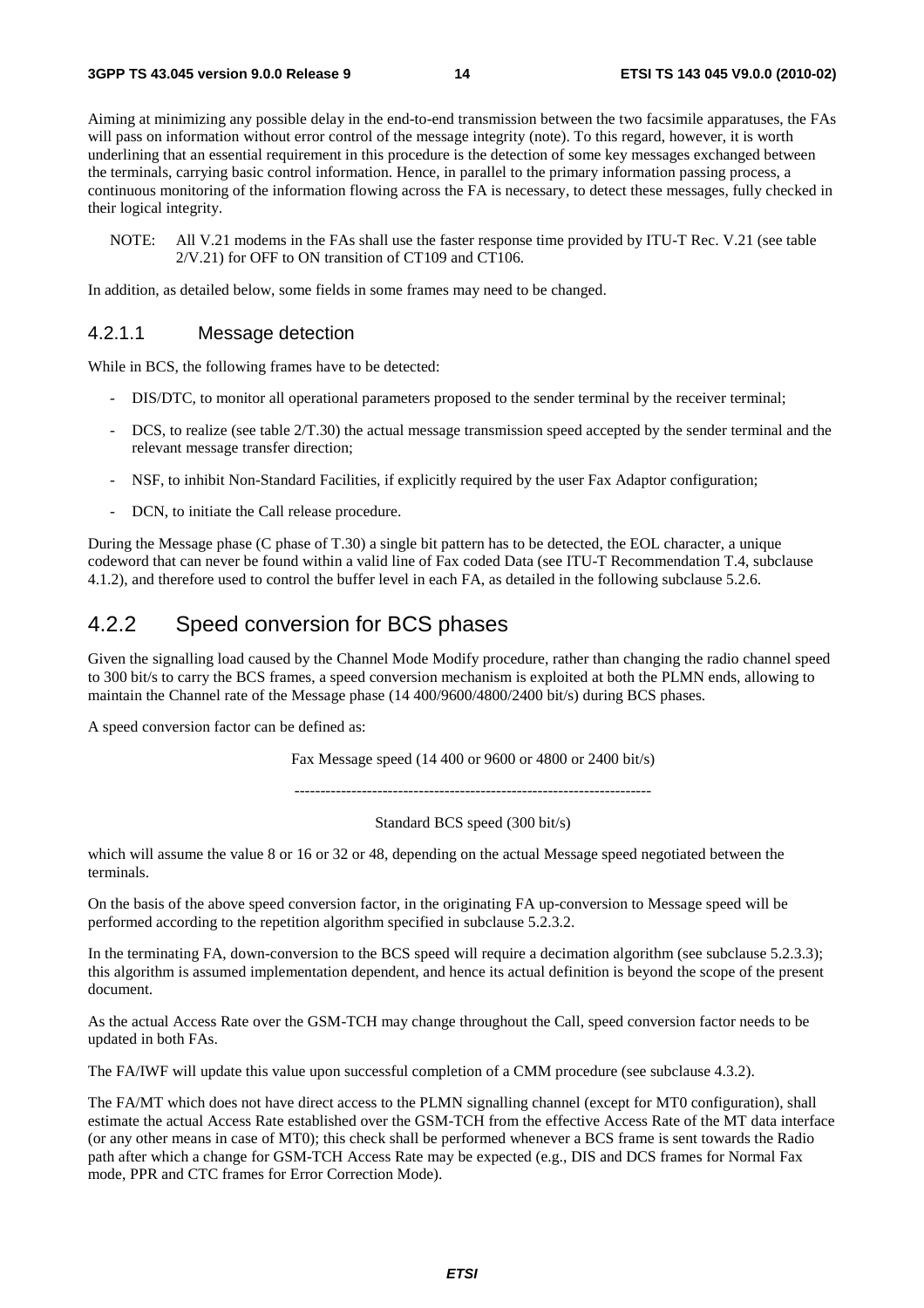# 4.2.3 Compatibility checking

Some features of T.30 cannot be supported in the PLMN environment. Fax Adaptation function is in charge of dealing with such compatibility checking.

#### 4.2.3.1 Group 1 and Group 2 support

Group 1 and Group 2 equipments are not supported by the Teleservice as described in the present document.

To this purpose, any tonal signalling specific to the above kind of Fax apparatus will be ignored by the Fax adaptation function at MS and IWF.

#### 4.2.3.2 2 400 bit/s handshaking

Only standard 300 bit/s Binary Coded Signalling is supported. To this purpose the FA will ignore this capability within the B segment of T.30 procedure, looking for DIS frame, by default, from V.21 modem only.

#### 4.2.3.3 Non-standard facilities

Non-standard facilities are supported in so far they are not in conflict with the standard procedure described in the present document. All the relevant BCS frames are passed end-to-end, unless an explicit deletion is required by the user (e.g. by a specific input at the Fax Adaptor associated with the MS). In this case, upon detection (see subclause 4.2.1.1) of the NSF frame identifier (the Facsimile Control Field octet according to T.30 terminology), the whole HDLC frame shall be stripped and replaced by a PLMN specific NSF frame, containing a Country Code and a unique identification of the FA manufacturer, encoded as per ITU-T T.35 and according to national regulations; the Information field of this NSF frame shall have a maximum length of 6 octets, and shall not require any specific functionality in the PLMN.

#### 4.2.3.4 12 000 and 7200 bit/s Facsimile Document Transfer

End-to-end transfer of T.4 information at 12 000 and 7 200 bit/s can be supported, even if this Bearer Service is not provided by a PLMN.

To this purpose a 14 400 bit/s or 9 600 bit/s Access Rate shall be used in the PLMN, by exploiting only part of the available bandwidth. The originating FA will add padding information to data received from the MSG modem, before transmission over the GSM-TCH; the terminating FA will remove the same information to restore the net 12 000 or 7 200 bit/s continuous data stream to be transmitted over its local MSG modem.

The relevant procedures are fully described in sections 5.2.3.4 and 5.2.3.5.

#### 4.2.3.5 Procedure interrupts

Procedure interrupts are only possible in Teleservice 61; in case of Teleservice 62 any attempt to invoke procedure interrupts by MMI on the MT (see subclause 4.3.1 below) will be ineffective.

### 4.2.4 Speed checking

Upon receiving DIS/DTC frame, the FA/IWF shall perform a basic speed checking procedure, aiming at verifying compatibility between the bit-rate possibilities offered by the called Fax apparatus (bit fields 11, 12, 13, 14 in the IF) and the actual Access Rates allowed on the PLMN (2 400/4 800/9 600/14400 bit/s); in addition, some of these bit rates may result inhibited during the call, if a speed lower than 9 600 bit/s has been chosen by the user in the call set up message (for example if a better error rate is required).

The following cases may occur:

some of the bit-rates indicated in DIS/DTC are not allowed on GSM-TCH (e.g. the max speed indicated in setup is 9 600 bit/s, while DIS/DTC requests V.33); a possible strategy to cater for this case is altering the indication in DIS/DTC to a compatible value (e.g. V.29) by forcing appropriately the relevant bits (note); other strategies are possible and allowed, as long as the same goal of supporting the progress of the call is pursued, by constraining the Fax apparatuses to use as message speeds the access rates actually available in the PLMN.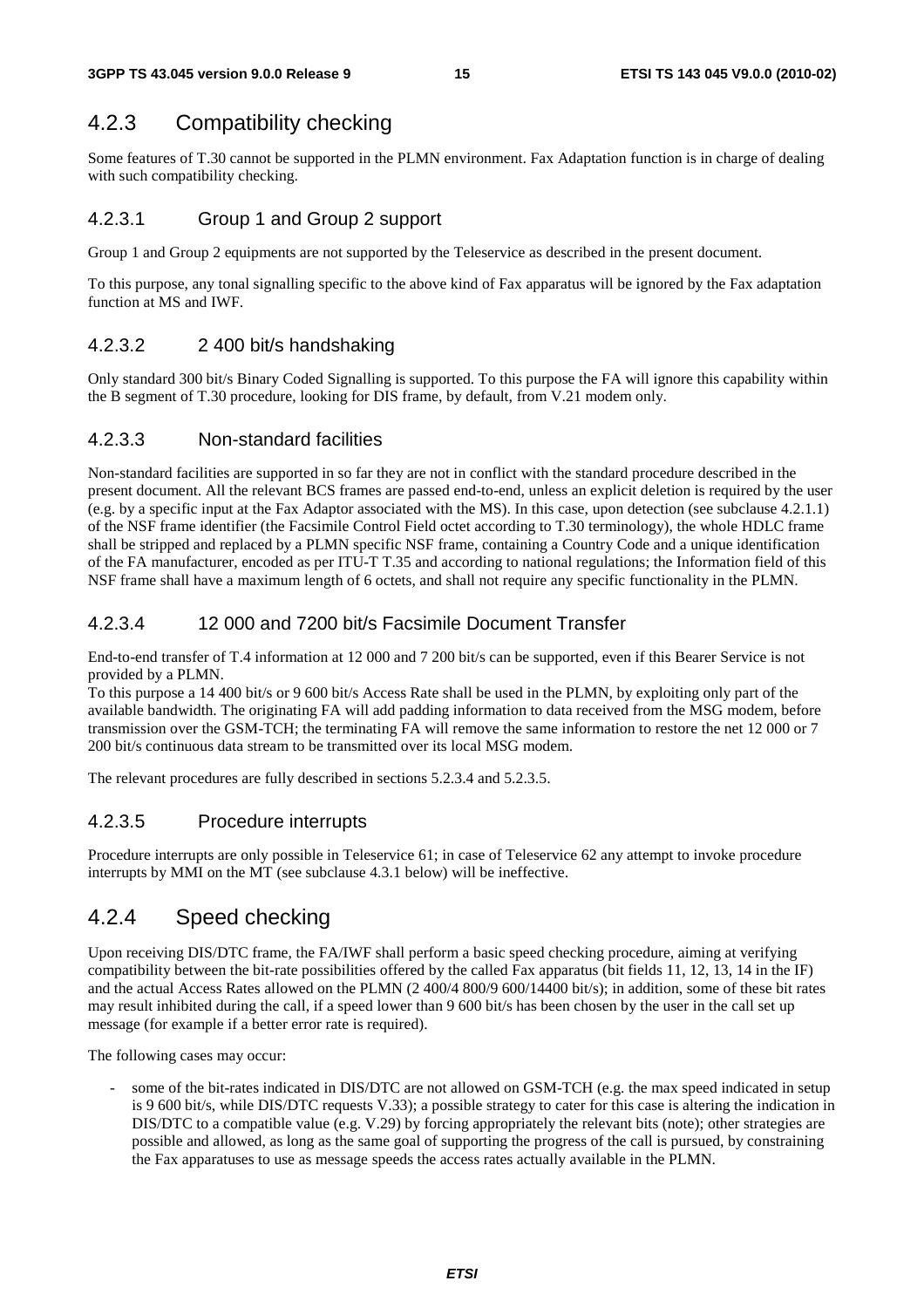- NOTE: Is beyond the scope of this specification to specify the implementation strategy adopted to recalculate the frame CRC after the manipulation; additional delays, if any, shall not have a significant impact on T.30 operability.
- the full set of bit-rates indicated in DIS/DTC are not compatible with the allowed Access Rates on GSM-TCH (e.g. the max speed indicated in setup is 2 400 bit/s while DIS/DTC requests V.29 only); in this case the call shall be failed;
- the full set of bit-rates indicated in DIS/DTC are compatible with the allowed Access Rates on GSM-TCH; in this case no action shall be taken, independently of the access rate actually established.

It should be noted that the "14400 bit/s" as max speed indication in the SETUP message, does not preclude the establishment of a Call towards a Fax GR 3 equipment supporting only 9600, 4 800 and 2 400 bit/s as Message speed. As a matter of fact, due to the multiplexing mechanism for BCS phases the initial Access Rate (14 400 bit/s) will affect only the connection part between the called MS and the associated IWF, whilst the appropriate Message speed will be actually negotiated during the initial BCS phase, and settled upon reading the appropriate field in DCS frame (see subclause 4.2.1.1). Therefore, if a request for MSG transmission is received, without a valid DCS frame being detected in advance (hence the message speed is undefined), the FA/IWF shall release the call immediately.

# 4.3 Radio Channel Modification Procedures

There are two reasons why the characteristics of the radio channel may need to be changed during a call.

Firstly, for the swap from speech to data and vice versa. In this case the In Call Modification procedure as detailed in 3GPP TS 24.008 is carried out.

Secondly, if a T.30 speed drop back is requested, a channel mode modify procedure as detailed in 3GPP TS 24.008 is initiated to match the radio channel rate to the facsimile transmission speed to optimize the error rate.

#### 4.3.1 In Call Modification (ICM)

Applies only for Teleservice 61.

The speech to facsimile change is initiated by MMI at the MS as in other data services starting the ICM procedure via MODIFY signalling. CT108.2 ON condition towards MT is a basic requirement to allow speech/data transition take place.

Additionally, the data call direction (DCD) must be known to both the FA's because of a correct tone handling. The DCD identifies the call direction from the calling to the called station according to ITU-T T.30 phase "A" tonal signals.

The DCD is derived from the evaluation of the behaviour of the mobile Fax machine. No later than 3 sec after connecting the Fax apparatus to the line the FA/MT is able to determine the DCD. If a CNG tone or nothing is detected by the FA/MT the mobile Fax station is the calling station, if a CED tone or a BCS signal is detected by the FA/MT the mobile Fax station is the called station. The FA/MT indicates this towards the MT by means of CT105: CT105 OFF condition indicates "mobile terminated", CT105 ON condition indicates "mobile originated". The detection of CT105 condition and subsequent triggering of the MODIFY message has to be done 3 sec after reception of the ON condition of CT108.2.

A reverse DCD compared with the initial call setup direction is indicated to the FA/IWF by means of the "Reverse Call Setup Direction" (RCSD) information element within the MODIFY message. If the MODIFY message had contained this information element, the same information element shall be included in the MODIFY COMPLETE message (ACK). On the basis of RCSD and additional information about the initial call setup direction (e.g. Transaction Identifier flag as per 3GPP TS 24.007), the FA/IWF shall resolve the actual DCD.

At DCD condition "mobile originated" the FA/IWF has to transmit CNG if neither CED nor a BCS signal has been already received, otherwise nothing. At the DCD condition "mobile terminated" the FA/IWF has to transmit CED. At the moment when the CT107 goes to ON condition the FA/MT has to generate CED if CT105 was in ON condition, otherwise nothing (see subclauses 6.2.1 and 6.2.3).

Selection of the speech phase from the data phase (T.30 Procedure Interrupt request) may be initiated by the mobile Fax machine as well as by the fixed network fax machine (refer to the diagrams in figure II.-10/43.045 and II.-11/43.045). Upon receipt of the "alert operator" tone request will be accepted by manual intervention via MT (phone off-hook), and is reflected to the Fax Adaptor (PLMN Facsimile machine) by CT106 and CT109 going in OFF condition.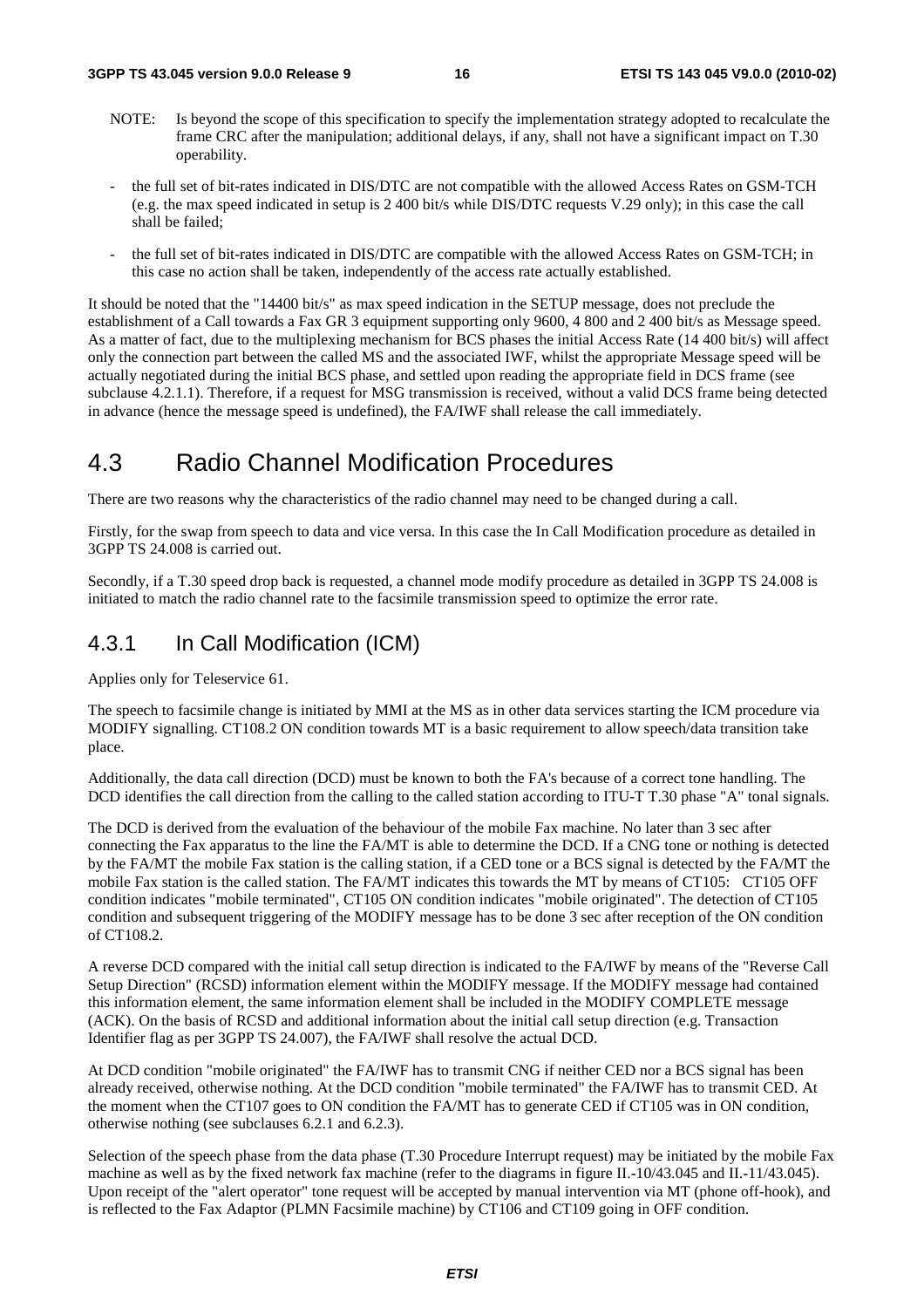Upon monitoring the transit of the necessary sequence of BCS signals specific for PRI the CT108.2 goes to OFF condition causing ICM from the Fax data phase to the speech phase. In case of Procedure Interrupt request from the fixed network side (figure II-10/43.045), a guard timer in the MS is necessary to protect against the possible loss of the response to the PRI-Q(PIN/PIP) sent from the MS. After the execution of ICM CT107 is set to OFF condition finishing the Fax data phase.

Subsequent re-selection of the data phase will be by manual intervention via the MS causing CT108.2 going to ON condition initiating ICM.

During the speech phase of a procedure interrupt, the "phone off-hook" condition of the MT is reported via the Fax Adaptor "R" interface (CT106/109 in OFF condition) to the fax apparatus which must remain functionally connected to the Fax Adaptor to maintain the connection.

The precise operation of the Fax Adaptor for the support of procedure interrupt is implementation dependent.

#### 4.3.2 Channel Mode Modify (CMM)

The channel mode modification procedure is only initiated by the FA/IWF. Its purpose is to adjust the radio channel bit rate to match the message speed negotiated end-to-end between the facsimile machines.

The FA/IWF enters the CMM routine upon detecting the DCS frame sent either from the MS or from the PSTN.

In the first case, FA/IWF being actually the receiving side in the facsimile document transmission, the CMM procedure is executed as soon as the end of frame is detected.

That is, FA/IWF monitors the DCS frame and, if the requested rate differs from the existing radio channel rate, then in sequence:

- issues a CMM request to the new rate towards the PLMN signalling;
- waits for the acknowledgement of CMM completed (note);
- NOTE: Information sent/received to/from the GSM-TCH while waiting for CMM completed is considered irrelevant, and left implementation dependent in the context of this Recommendation.
- returns back to the usual information passing process.

In the second case, FA/IWF being actually the transmitting side in the facsimile document transmission, the CMM procedure is executed after a suitable delay assumed as the time for transferring the DCS frame across the Radio channel.

That is, FA/IWF monitors the DCS frame and, if the requested rate differs from the existing radio channel rate, then in sequence:

- waits for a fixed time of 150 m/sec.;
- issues a CMM request to the new rate towards the PLMN signalling;
- waits for the acknowledgement of CMM completed;
- returns back to the usual information passing process.

If the CMM procedure fails, the IWF will initiate the release of the call. However, in calls restricted to one channel and radio interface rate not higher than 12 kbit/s, this does not necessarily apply.

As it will be seen below (see subclause 5.2.4), in both cases the execution of the CMM procedure has to be seen like an exception within the usual information passing process, even overlapping it to maintain the overall end-to-end fixed delay.

# 5 Use of terminal adaptation functions

According to the Connection types (figure 4/43.045) there are two classes of TAFs to be considered.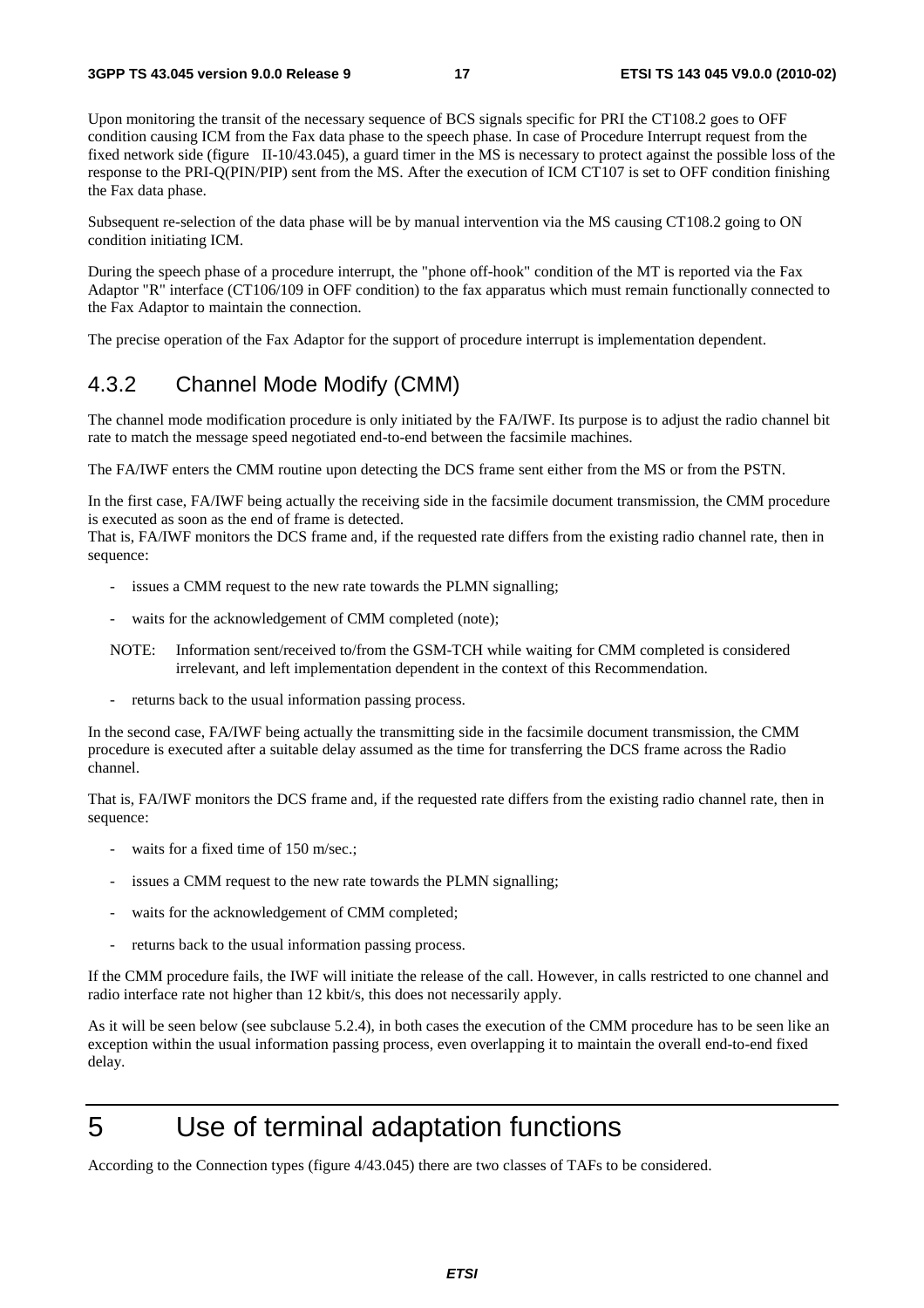# 5.1 Standard TAFs for synchronous services

Are those described in 3GPP TS 27.003 for synchronous bearer capabilities in the transparent mode. The Rate Adaption functions shall comply with the 3GPP TS 44.021.

The interchange circuit signalling mapping is in accordance with the 3GPP TS 27.003.

# 5.2 Specific TAFs for facsimile service

Integral part of an end-to-end connection for this Teleservice is the Fax Adaptation function, located at both the PLMN ends and in charge of adapting the T.30 protocol procedure to the PLMN environment, as described in clause 4 of the present document.

The main features relevant to the adaptation function are detailed in the following. For a better clarification, the Finite State Machine approach will be adopted in the following description of FA functionality, considering it as a set of states defined by specific interactions with both the PLMN digital channel and the analogue channel.

#### 5.2.1 Working principle

The working principle of the proposed solution is depicted in figure 6/43.045.



**Figure 6/43.045: Fax Adaptor working principle** 

The Fax Adaptor is split in its main functional blocks:

- a BCS (300 bit/s) modem capability (half duplex);
- a MSG (14400/12000/9600/7200/4800/2400 bit/s) modem capability (half duplex);
- Mux/Demux capability, to connect the PLMN traffic channel (full duplex) to either of these modems.

Looking at the overall Facsimile service architecture in PLMN (figure 5/43.045), half-duplex transmission is initiated in either side of the connection by the actual request on the physical interface (CT109 ON on the local modem), is then continued on the PLMN traffic channel (TCH), and finally terminated on the appropriate modem at the remote side.

On the basis of the above assumptions, considering the Fax Adaptor a finite state machine, the whole Adaptation process can be described by a set of 5 states:

- IDLE state, when the FA is just connected to the GSM-TCH, sending synchronizing patterns over the radio path;
- BCS-REC state, when the FA is receiving data from the V.21 modem (BCS phases);
- BCS-TRA state, when the FA is transmitting data over the V.21 modem (BCS phases);
- MSG-REC state, when the FA is receiving data from the MSG modem (2400/4800/7200/9600/

12000/14400 bit/s);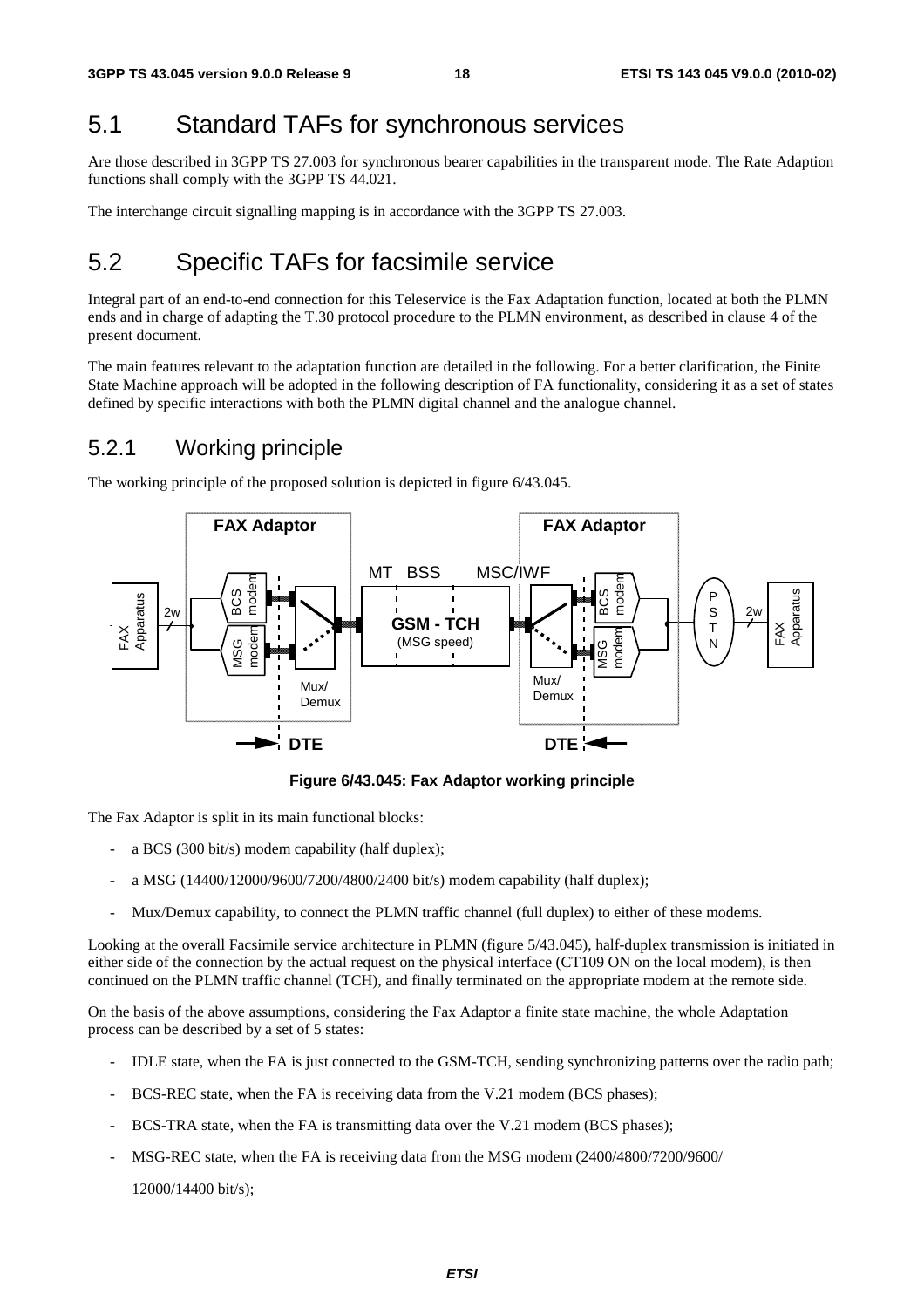MSG-TRA state, when the FA is transmitting data over the MSG modem.

#### 5.2.2 Basic protocol structure

The protocol structure is based on a strictly synchronous approach, using 64 bit fixed length frames; that is each FA actually sends/receives information as 64 bit frames, in sequence and without interruption, during the whole duration of a call; the content of each frame depends on the specific state currently implemented.

The following set of frame types encompasses the full range of capabilities required:

- SYNC frame, explicitly designed to allow synchronization at the remote end, even in the adverse transmission environment like the cellular radio channel; it is a unique frame, used even as idle frame whenever there is no information to be sent over the radio path;
- STATUS frame, intended to carry both state identification codes, along with state specific information; this frame has a unique structured format to allow synchronization checking at remote side; the actual information content is related to the specific state;
- DATA frame which is fully unstructured, and carries Fax coded information during MSG phases.

#### 5.2.2.1 Frame formats

To reduce complexity of finding synchronization over a 64 bit pattern, SYNC frames are obtained by concatenating two 32 bit sync codewords, the second one being the 1's complement notation of the first one.

The following codes shall be used for sync codewords:

MSB

hex code 3E375096: first sync codeword

hex code ClC8AF69: second sync codeword

To improve the probability of detecting synchronization, up to 3 errors are tolerate in each single sync codeword; even in this conditions, the false sync probability is quite negligible.



#### **Figure 7/43.045: STATUS frame format**

STATUS frames have an internal 8 bit modularity (see figure 7/43.045), where odd octets contain state identification codes (IDENT), and even octets contain status specific information (INFO). IDENT octets are split in two (four bit) fields, each one repeating the same code for status identification:

hex code 1: BCS-REC state

hex code 3: MSG-REC state

hex code 4: MSG-TRA state

To improve the probability of detecting the correct state, up to 3 corrupted codes are tolerate in the total 8 instances repeated within a single STATUS frame. INFO octets contain the same code repeated 4 times within one frame; in particular:

- for BCS-REC state this octet contains 8 bits received from the BCS modem;
- in all other states an idle code (hex code 0F) is inserted.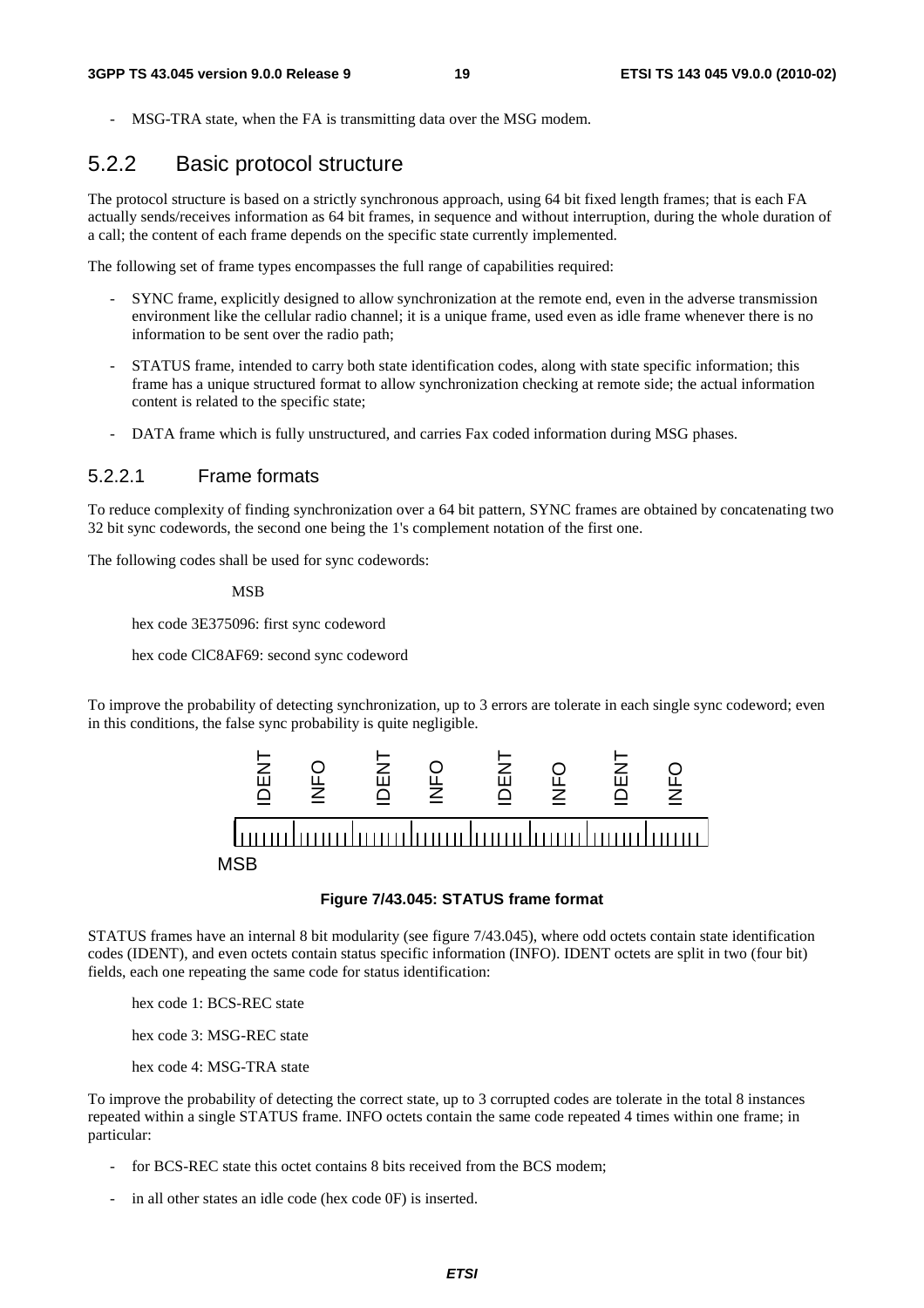DATA frames are 64 bit fully unstructured information blocks; the last DATA frame in a Message phase will be truncated to the actual length of the bit stream to be transmitted.

A general rule concerning all the above frames is that most significant bits are transmitted first; in addition, a basic First-In First-Out functionality will be implemented in the information passing process.

#### 5.2.3 Protocol description

The above defined Finite State Machine model will be used to fully describe the protocol procedure.

#### 5.2.3.1 IDLE state

In each FA this state implies a continuous transmission of SYNC frames towards the radio path, to allow frame synchronization at the remote end. This state is entered into immediately after the end of the synchronization process over GSM-TCH, and will be returned to whenever loss of synchronization is assumed.

#### 5.2.3.2 BCS-REC state

The basic function of FA in this state is transferring BCS information from local modem to GSM-TCH.

Transition to this state is triggered by CT109 ON condition of V.21 modem. Towards the radio path continuous transmission of STATUS frames is performed, according to the format described in the above subclause 5.2.2.1, as soon as 8 bits at least are available from the modem; information received from GSM-TCH is ignored while CT109 (local modem) is in the ON condition.

Every 8 bits received from the V.21 modem, the appropriate number of STATUS frames (1 or 2 or 4 or 6 depending on the current TCH access rate) will be originated.

Following CT109 (local modem) OFF condition, padding bits (e.g. ls) will be inserted to assemble the last octet.

Monitoring the content of certain BCS frames is required; the DCS frame requires a specific procedure, detailed in the following subclause 5.2.4 in the present document.

#### 5.2.3.3 BCS-TRA state

The basic function of FA in this state is transferring BCS information from GSM-TCH to its local V.21 modem.

Transition to this state is triggered by reception of BCS-REC code from TCH. Towards the radio path continuous transmission of SYNC frames is performed, according to the format described in the above subclause 5.2.2.1.

The information received from GSM-TCH, after proper decimation (likely a voting algorithm, implementation dependent), is passed to the V.21 modem. Upon detecting again a SYNC frame, the modem is turned OFF and a transition to the IDLE state is performed.

Monitoring the content of certain BCS frames is required; the DCS frame requires a specific procedure, detailed in the following subclause 5.2.4 in the present document.

In addition a supervisoring function is required to check maintenance of synchronization, by examining the inherently structured STATUS frame format. Loss of synchronization will be assumed in case of reception of unstructured STATUS frames, that is, when the repetition mechanism for both the IDENT and the INFO octets does not allow unambiguous result to the voting algorithm. In this case an estimate of the INFO octet value in the received STATUS frames is anyway passed on to the V.21 modem, up to a maximum BCS-TRA duration of 2.5 sec.; at this point, if the correct synchronization has not been recovered yet, the modem is turned OFF and a transition to the IDLE state is performed.

In case of loss of V.110 synchronization on the PLMN side, the FA shall transmit 0s towards the analogue interface, as long as no data is available.

#### 5.2.3.4 MSG-REC state

The basic function of FA in this state is transferring MSG information from its local modem to GSM-TCH.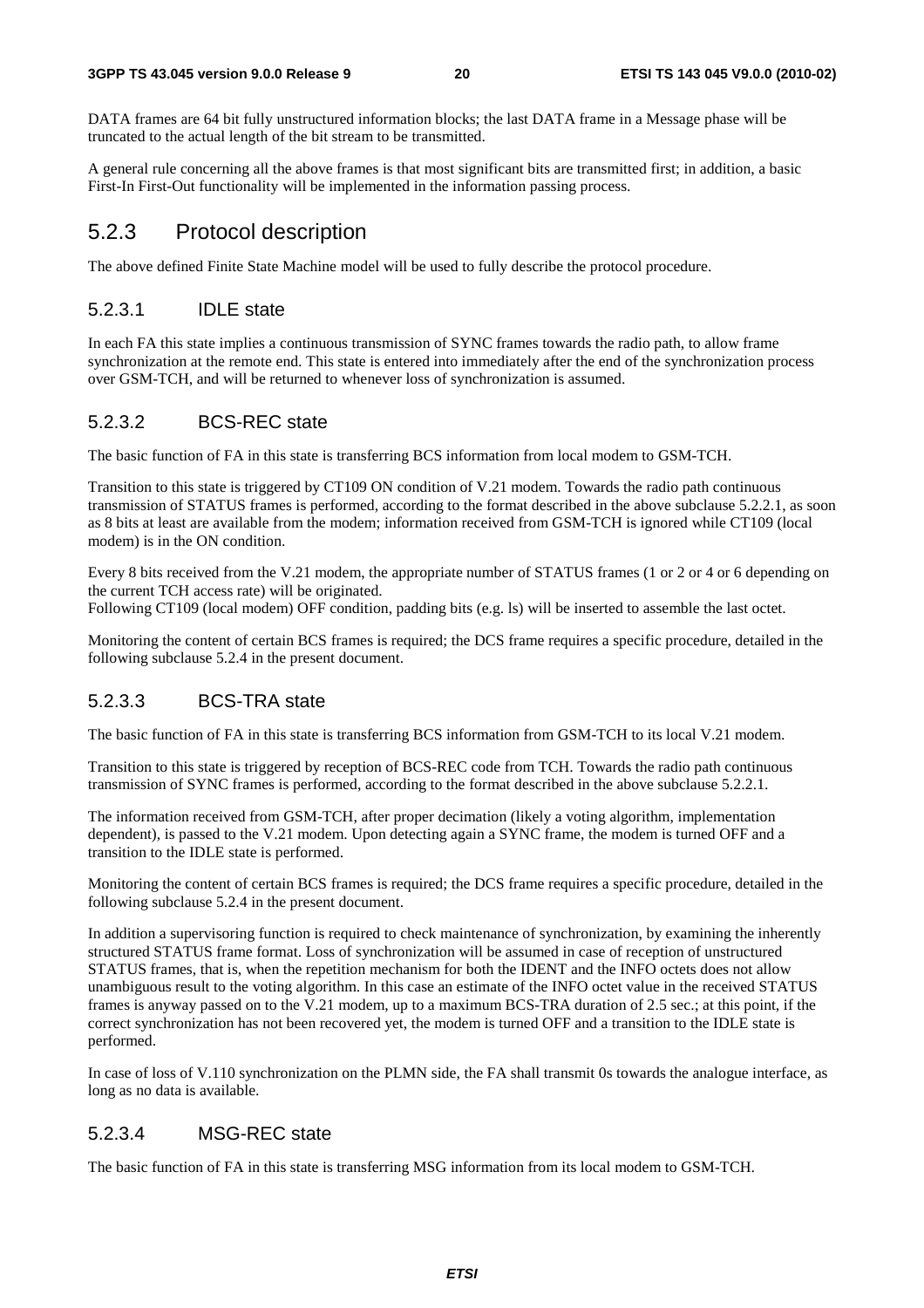Transition to this state is triggered by the MSG modem being trained. Towards the radio path continuous transmission of STATUS frames interleaved with SYNC frames is performed. Actual transfer of Fax coded data over the radio path can be initiated only after the specific acknowledgement is received from the remote side, that is reception of MSG-TRA indication in a STATUS frame, signifying the correct state transition. All data received from the MSG modem will be stored in the FA buffer, to be passed on to GSM-TCH (First-In First-Out mechanism) as soon as this confirmation message is received. Transmission is performed by means of unstructured DATA frames, aligned to the last SYNC or STATUS frame; in this phase, information received from GSM-TCH is ignored.

Following CT109 OFF condition of MSG local modem, after all buffered data are transmitted (the last DATA frame is truncated if necessary), a transition to the IDLE state is performed. In this state the FA waits (meanwhile BCS data received from the local modem are ignored) for a minimum of 5 transmitted SYNC frames, in order to indicate to the remote FA the end of the message.

While waiting for the acknowledgement re-synchronization shall be performed if necessary, following reception of unrecognisable SYNC frames or unstructured STATUS frames.

In case of 7.2 kbit/s MSG speed, a SYNC frame will be stuffed every 3 DATA frames, to produce the data stream at 9.6 kbit/s. The overall protocol structure will result in multi-frame entities (3 DATA frames followed by a single SYNC frame), continuously sent over the radio path. Similar mechanisms for multislot configurations are specified in table 1a/43.045 for MSG speed of 12 kbit/s.

#### 5.2.3.5 MSG-TRA state

The basic function of FA in this state is transferring MSG information from GSM-TCH to its local MSG modem.

Transition to this state is triggered by reception of MSG-REC code from TCH; towards the radio path continuous transmission of STATUS frames interleaved with SYNC frames is performed.

The MSG modem is trained and a timer (300 m/sec) corresponding to the round trip time over the GSM-TCH is started. After timeout, loss of synchronization in the information received from TCH, will be assumed as the first Fax coded DATA frame. From the receipt of Message on, continuous transmission of SYNC frames is performed.

All data received from the GSM-TCH will be stored in the FA buffer, to be passed on to the MSG modem (First-In First-Out mechanism) as soon as the modem training terminates (CT106 ON).

From this time on, re-synchronization will be attempted continuously; when an IDLE state is recognized again in the data stream received from the radio path, end of MSG phase will be assumed; then a transition to the IDLE state will be executed, where the FA will wait (ignoring data received from GSM-TCH) until the buffered information has been fully transmitted to the local MSG modem; the procedure will then proceed in the normal way.

In case of 12.0 or 7.2 kbit/s MSG speed, the above general rule applies as well.

NOTE: In this case, no longer an isolate SYNC frame can be interpreted as the end of MSG phase (transition to the IDLE state of the originating FA at the remote side).

However multi-frame synchronization shall be checked in addition, to remove the SYNC frame stuffed by the originating FA to match the 14.4 kbit/s or 9.6 kbit/s Access Rate over the PLMN. If necessary multi-frame resynchronization shall be performed.

In case of loss of V.110 synchronization on the PLMN side, the FA shall transmit 0s towards the analogue interface, as long as no data is available.

### 5.2.4 DCS and TCF processing

Transmission of TCF is performed end-to-end between the two Fax apparatuses, and requires in both FAs a specific routine triggered by DCS command.

As far as the originating FA is concerned, the general procedure as described above for MSG phase (MSG-REC state) applies, but no acknowledgement is required, both at the beginning and at the end, and so no buffering is necessary. That is, just following CT 109 ON condition of the MSG modem, unstructured DATA frames are sent over the radio path, aligned to previous frames; upon CT 109 OFF condition the last frame is sent (truncated if necessary), and a transition to the IDLE state is performed.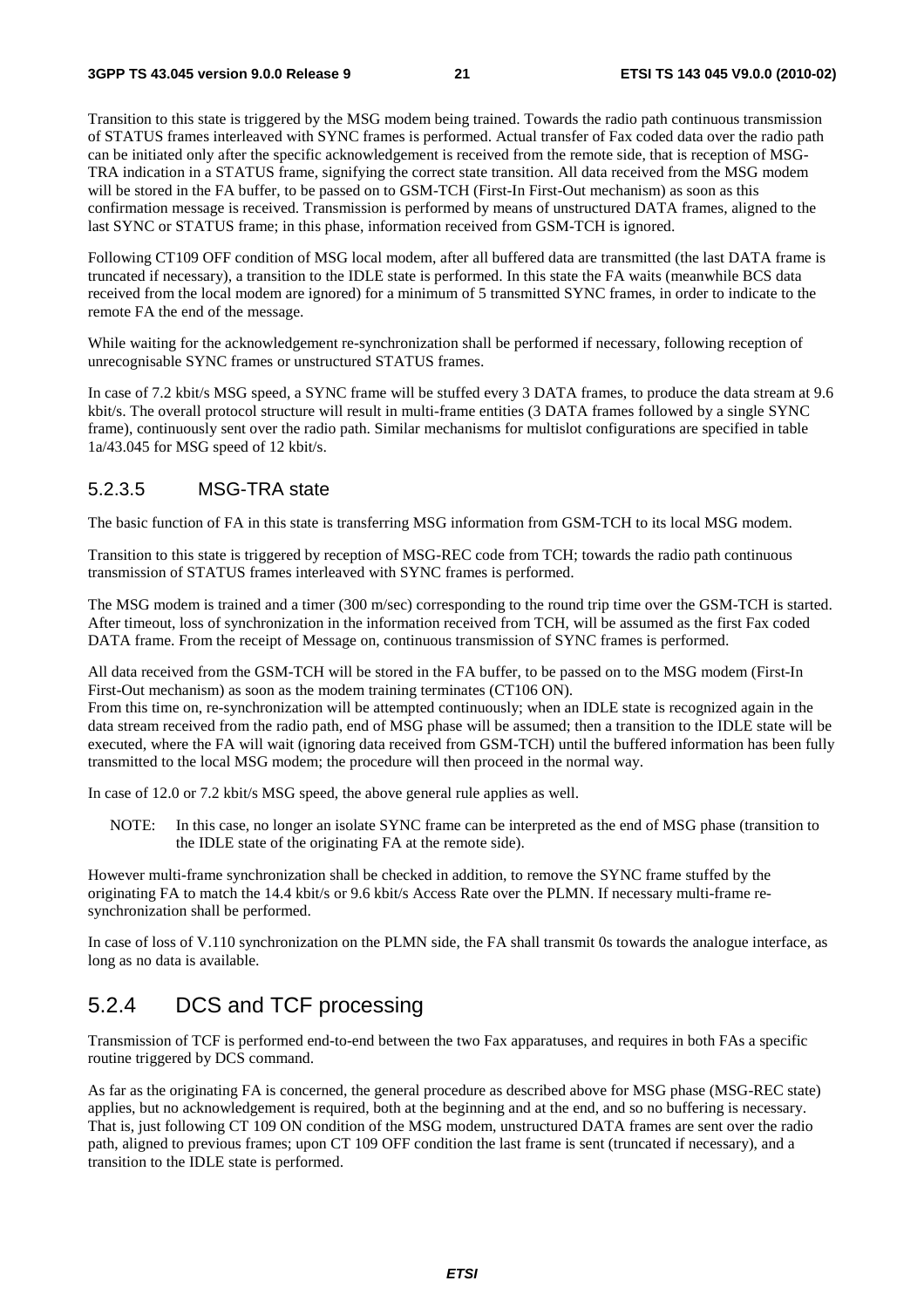As far as the terminating FA is concerned, after passing DCS command and waiting for the appropriate delay (75 m/sec), transition to the MSG-TRA is executed; here modem training shall be pre-empted and, as soon as the modem is ready for sending (CT 106 ON), loss of synchronization on TCH will be assumed as the first DATA frame containing TCF information and will be passed to the MSG modem. After 1.5 sec. timeout (standard TCF duration), the MSG modem will be turned OFF and the IDLE state entered as usual. Fill information (i.e. logical 0s) will be sent on the local modem if real TCF bit stream is not available.

When DCS frame requires a different Message speed with respect to the actual Access Rate established on the PLMN channel, CMM procedure will be issued (at IWF side only) as detailed in subclause 4.3.2 of the present document, just upon detecting the end of DCS frame, before any other task.

To ensure that the time gap between the DCS and TCF is within  $75 +/20$  ms period as specified in ITU-T/T.30, the training shall be pre-empted in the terminating FA, as defined above.

#### 5.2.5 DCN (disconnect) frame

The FA/MT, upon detection of the DCN frame (see T.30) sent by the local terminal to indicate the end of facsimile transmission, passes this information to GSM-TCH in the normal way and then, initiates the disconnection procedure towards MT, as defined in subclause 6.3/43.045. When the DCN frame is received from GSM-TCH, disconnection procedure is initiated immediately by the FA/MT, as defined in subclause 6.3/43.045.

#### 5.2.6 Clocking

At MS the Fax Adaptor or PLMN facsimile machine will acquire received data bit timing on CT115 (from MT). The transmitter element timing CT114 (from MT) shall be synchronized to CT115.

Since a synchronous terminal adapter function is used, the clock rate over the V.24 interface will always reflect the rate over the radio interface.

In this Teleservice the Network Independent Clocking (NIC) mechanism is not used; to compensate against mismatching between PLMN clock speed and local modem clock speed, a FIFO buffering technique shall be adopted in the FAs on both the PLMN sides. The strategy to manage the buffer queue has a direct impact on the overall delay of the MSG phase, and therefore on T.30 operability in the ensuing post-message phase; basically this procedure is regarded as implementation dependent, and hence is beyond the scope of the present document. A possible implementation is described below, aiming at minimizing the addition delay.

In the originating FA, when the modem speed is lower, according to T.4 (subclause 4.1.3/T.4) a pause may be placed in the message flow by transmitting a FILL sequence (variable string of 0s) between a line of Data and an EOL character. When the modem speed is higher, as no flow control is provided by T.4 coding, the buffer will store excess data resulting from a Fax page transmission.

In the terminating FA the same control means will be exploited.

#### 5.2.7 Timeouts

The overall Fax Adaptation function has no intrinsic timeout, and so relies fully on the timing constraints associated to the end-to-end T.30 procedure.

This means that, no matter of the reference configuration used at the MS, either the "standard" one (figure 2a/43.045) or the "PLMN Facsimile Machine" (figure 2d/43.045), the progress of the Call for this Teleservice will be merely subject to the T.30 typical timing protections, settled externally (physically and/or functionally) with respect to the procedure as described above.

# 5.3 Specific TAFs for facsimile service (T.30/A)

The optional error correction procedure, as defined in ITU-T T.4 and T.30 (annex A) Recommendations may be fully supported, provided some specific features are added to the Fax Adaptation procedure as resulting from the previous subclause 5.2/43.045.

These features are relevant to: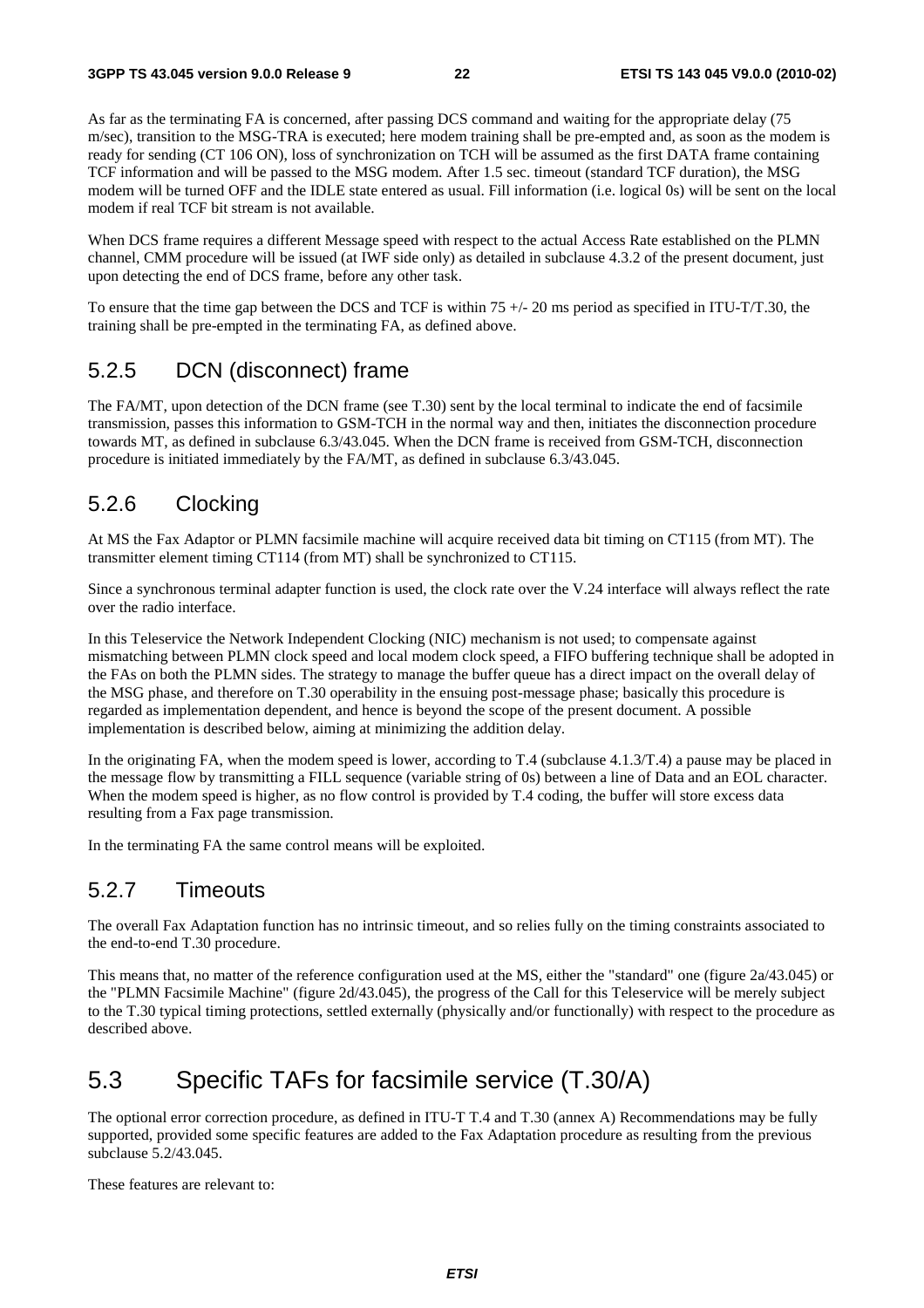- additional HDLC frame to be detected:
- handling of the Message phase;
- modification of the Channel rate (CMM request);

The Error Correction mode is entered upon detection of the relevant bits in the DIS/DTC frame.

If the FA does not support the ECM, the relevant bit in the DIS has to be set to zero by the FA.

#### 5.3.1 Frame detection

During the BCS phases, beside the frames enlisted in subclause 4.2.1.1/43.045, an additional frame (CTC) has to be detected, as it fixes the retransmission strategy chosen by the Fax transmitting terminal.

#### 5.3.2 Message phase

The same buffering approach as for standard T.30 procedure (see subclause 5.2.3.1/43.045) will be exploited to overcome the mismatching in clock speed between PLMN and the local modem; in this case however the HDLC flag code (hex 7E) will be used to control the buffer level, as the Fax coded data are structured in HDLC frames.

### 5.3.3 Additional CMM request

While in BCS the CTC frame has to be detected, due to the possible (not mandatory) request of changing the transmission speed to a fallback bit-rate.

The CMM request towards the PLMN (when appropriate) is issued at the IWF side, by exploiting the bit-rate indication in the CTC frame, similar to the indication in DCS frame.

Upon detecting the CTC frame, either sent by the PSTN or by the MS, provided the transmission speed indication is different from the existing Channel rate, as soon as the end of frame is detected, CMM request is issued, using exactly the same procedure as described for DCS in subclause 4.3.2 of the present document

If a 7,2 kbit/s MSG speed is requested in the CTC frame, no CMM request is necessary, and the specific procedure described in subclause 4.2.3.4 applies, using the same 9,6 kbit/s Access Rate over the PLMN channel.

# 6 Signalling aspects

3GPP TS 27.003 identifies the BC/LLC/HLC requirements to be supported by the MT.

In case of Teleservice 61 (Alternate Speech/Facsimile), both "Speech" and "Group 3 facsimile" Bearer Capability Information Elements (BC-IE) are necessary to set up the call; the sequence order in which these BC-IEs are transmitted identifies the service to be provided first by the PLMN. For Mobile Originated calls, the MT indicates in the SETUP message the first requirement e.g. speech, by sending this as the first BC-IE; for an "autocalling" facsimile request, the "Group 3 Facsimile" BC-IE is sent as the first one.

For Mobile Terminated calls, the MT may change the order of BCIEs and send them back in the CALL CONF message.

In case of Teleservice 62, a single BC-IE ("Group 3 Facsimile") is used.

Interworking between Teleservice 61 and 62 is specified in 3GPP TS 22.003 and 3GPP TS 27.001.

# 6.1 Handling of Tonal Signals

Because the ITU-T defined service uses modems, there are some signals received from the analogue link at the IWF and (where used) the Fax Adaptor which do not have a direct binary representation. These signals cannot therefore be passed across the radio interface in the same way as the T.30 and T.4 information. These signals are the modem Called (CED) and Calling (CNG) tones sent at the start of each Fax data phase of the call; they are generated locally by the FA/MT and FA/IWF, exploiting an end-to-end time alignment mechanism, triggered by appropriate messages on the PLMN signalling channel. The procedure is detailed in the following.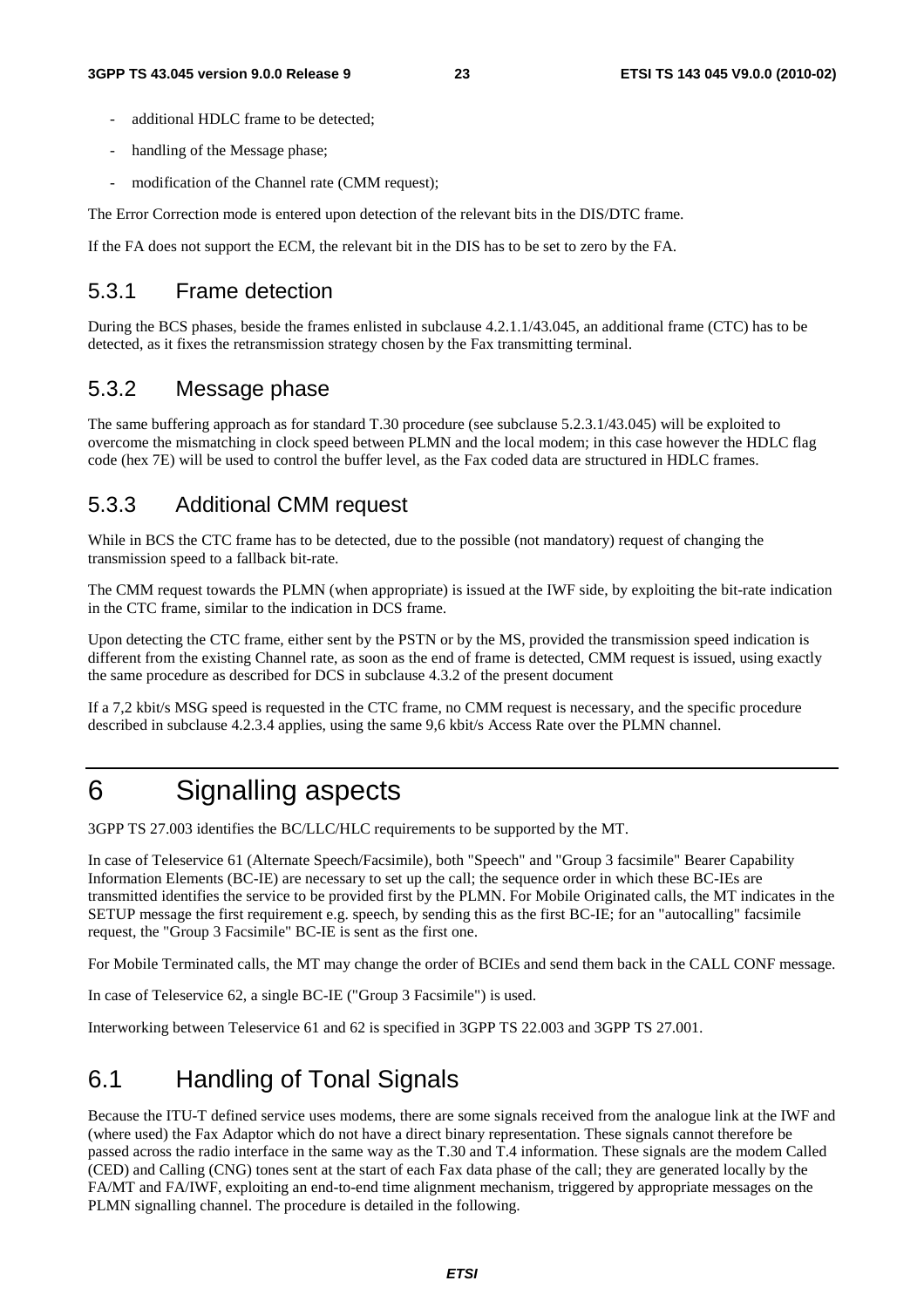# 6.2 Call establishment

The PSTN Facsimile apparatus may be manually or automatically calling.

### 6.2.1 Mobile Terminated Call - Speech then Fax

Refer to diagrams in figure II-5a/43.045 and II-5b/43.045. In both of the figures the initial call setup is mobile terminated. In figure II-5a/43.045 the data call direction is also mobile terminated, in figure II-5b/43.045 it is mobile originated.

In order to make the transition from the speech phase to the facsimile phase, the MODIFY command must be initiated by MMI at the MS

In the case where a PLMN facsimile machine is used, it will turn on CT108.2 when it is connected to the line by manual intervention.

In the case where a Fax Adaptor at MT is used, it will turn on CT108.2 when the mobile Fax Apparatus is connected to the line by manual intervention.

After determination of the data call direction and ICM (see subclause 4.3.1) and on completion of the synchronization process over the radio interface, CT107 shall be turned on by the MT; in the case where a Fax Adaptor is used, on receipt of CT107 from MT, the Fax Adaptor will complete the tonal handshaking according to the rules in subclause 4.3.1. The analogue link at FA/IWF side will be established in accordance with the T.30 Recommendation; provided the synchronization process is completed (CT108.2 ON condition), the appropriate tone according to the rules in subclause 4.3.1 shall be transmitted. In case of data call direction "mobile terminated" the CED tone shall be transmitted after a silence time of 1,8 to 2,5 sec. (see T.30/4.3.3.2) from the call being answered; during transmission of CED tone (2,6 sec. minimum duration, followed by a delay period of  $75 +/- 20$  m/sec) the IWF/FA will process data received from GSM-TCH as usual, but the relevant information (e.g. preamble of a BCS frame) shall be discarded without any buffering.

Note that CT109 and CT106 at the R interface of the MT must be in the ON condition before any further procedure can be carried out end-to-end between the Fax Adaptors; therefore, as soon as the synchronization process over the radio interface is completed, both CT109 and CT106 (MT side) are clamped to the ON condition by the FA/IWF (by setting the appropriate status bits in the V.110 frame), so fixing a full-duplex mode throughout the whole data phase of the call.

### 6.2.2 Mobile Terminated Call - Auto answer

Refer to the diagram in figure II-6/43.045.

A call received from the PSTN will cause the MT to turn on CT125 at the R interface.

In the case where a PLMN facsimile machine is used, V.25bis auto answer process is handled directly by turning on CT108.2. In the case where a Fax Adaptor is used, CT125 will cause ring current to be sent to the mobile Fax apparatus. The Fax Adaptor will turn on CT108.2 when the mobile Fax Apparatus answers the call.

On receipt of CT108.2, the MT will answer the call and initiate the synchronization process over the radio interface.

On completion of the synchronization process over the radio interface, CT107 shall be turned on by the MT; in the case where a Fax Adaptor is used, on receipt of CT107 from MT, the Fax Adaptor will initiate the tonal handshaking by sending CNG (mandatory).

The analogue link at IWF side shall be established in accordance with the T.30 Recommendation; the same considerations apply as detailed in the previous subclause 6.2.1 for CED transmission.

Note that CT109 and CT106 at the R interface of the MT must be in the ON condition before any further procedure can be carried out end-to-end between the Fax Adaptors; therefore, as soon as the synchronization process over the radio interface is completed, both CT109 and CT106 (MT side) are clamped to the ON condition by the FA/IWF.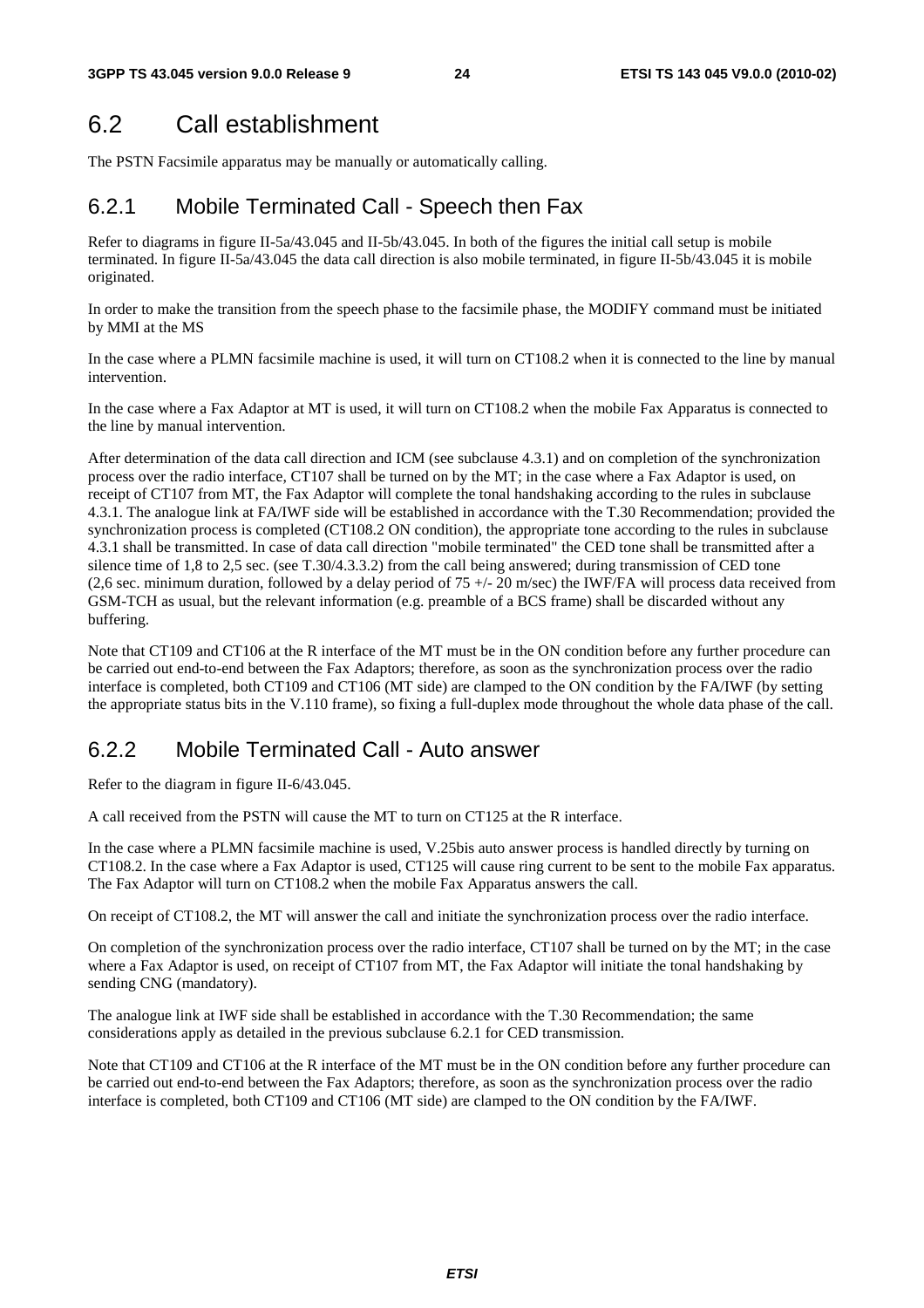# 6.2.3 Mobile Originated Call - Speech then Fax

Refer to diagrams in figure II-7a/43.045 and II-7b/43.045. In both of the figures the initial call setup is mobile originated. In figure II-7a/43.045 the data call direction is also mobile originated, in figure II-7b/43.045 it is mobile terminated.

In order to make the transition from the speech phase to the facsimile phase, the MODIFY command must be initiated by MMI at the MS, which will result in a synchronization phase over the radio interface and connection to line of FA/IWF.

In the case where a Fax Adaptor is used, the mobile Fax apparatus must be connected to line by manual intervention at this stage, and will cause the Fax Adaptor to turn on CT108.2 towards the MT. In the case where a PLMN facsimile machine is used, CT108.2 shall be turned on when the PLMN facsimile apparatus is connected to line by manual intervention.

After determination of the data call direction and ICM (see subclause 4.3.1) and on completion of the synchronization process over the radio interface, the modem at IWF will be automatically selected and send the appropriate modem tone according to the rules in subclause 4.3.1 to the PSTN Fax apparatus. Also CT107 shall be turned on by MT, whereupon the FA/MT will complete the tonal handshaking according to the rules in subclause 4.3.1.

Note that CT109 and CT106 at the R interface of the MT must be in the ON condition before any further procedure can be carried out end-to-end between the Fax Adaptors; therefore, as soon as the synchronization process over the radio interface is completed, both CT109 and CT106 (MT side) are clamped to the ON condition by the FA/IWF.

# 6.2.4 Mobile Originated Call - Auto calling

Refer to the diagram in figure II-8/43.045.

Over the V.24 interface the autocalling procedure of V.25bis is initiated, using the relevant HDLC format commands. This is done either directly from the PLMN facsimile machine or, in the case where a Fax Adaptor is used, by loop disconnect or DTMF dialling information between the mobile Fax apparatus and the Fax Adaptor.

When the call is answered, a synchronization phase will take place over the radio interface.

On completion of the synchronization process over the radio interface, the modem at IWF will be automatically selected and send CNG (mandatory) to PSTN Fax apparatus. Also CT107 shall be turned on by MT. In the case where a Fax Adaptor is used, the receipt of CT107 shall cause the Fax Adaptor to connect to line.

Note that CT109 and CT106 at the R interface of the MT must be in the ON condition before any further procedure can be carried out end-to-end between the Fax Adaptors; therefore, as soon as the synchronization process over the radio interface is completed, both CT109 and CT106 (MT side) are clamped to the ON condition by the FA/IWF.

# 6.2.5 Mobile Originated Call - Manual calling

Refer to the diagram in figure II-9/43.045.

When the call is answered a synchronization phase will take place over the radio interface, provided CT108.2 is in ON condition.

In the case where a Fax Adaptor is used, the mobile Fax apparatus must be connected to line by manual intervention at this stage, and will cause the Fax Adaptor to turn on CT108.2 towards the MT.

In the case where a PLMN facsimile machine is used, CT108.2 shall be turned on when the PLMN facsimile apparatus is connected to line by manual intervention.

On completion of the synchronization process over the radio interface, the modem at IWF will be automatically selected and send CNG (mandatory) to PSTN Fax apparatus. Also CT107 shall be turned on by MT. In the case where a Fax Adaptor is used, the receipt of CT107 shall cause the Fax Adaptor to connect to line.

Note that CT109 and CT106 at the R interface of the MT must be in the ON condition before any further procedure can be carried out end-to-end between the Fax Adaptors; therefore, as soon as the synchronization process over the radio interface is completed, both CT109 and CT106 (MT side) are clamped to the ON condition by the FA/IWF.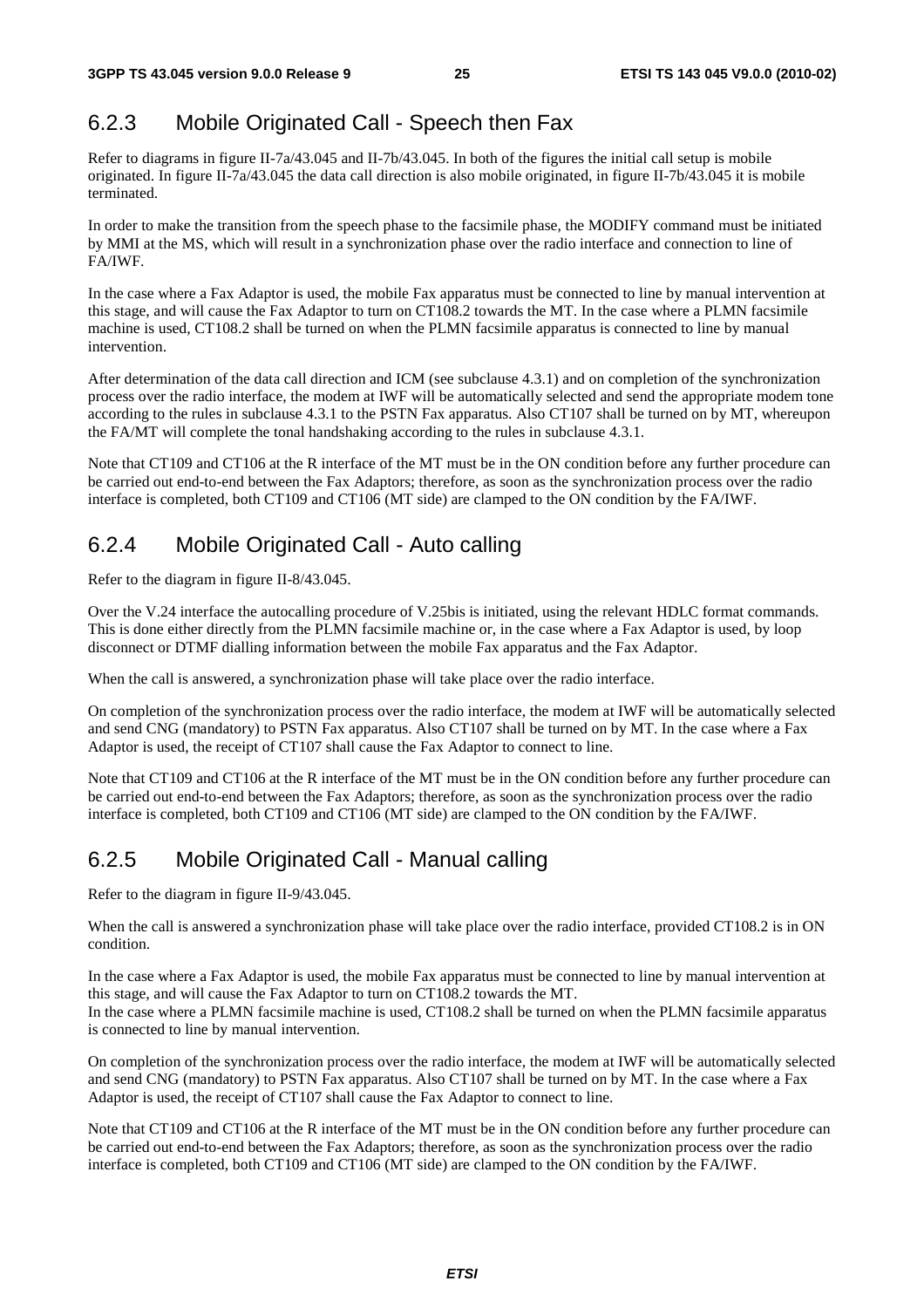# 6.3 Call release

The normal call release procedure will be initiated at the MS, either by the PLMN Facsimile Machine or by the FA/MT, forcing CT108.2 in OFF condition; this will follow DCN frame (disconnect, see subclause 5.2.5 of the present document) occurrence, either sent over the GSM-TCH towards the remote Fax terminal or received via GSM-TCH from the remote Fax terminal.

In the former case CT109 will be actually turned OFF after a time delay of 200 m/sec from DCN being sent. In the latter case no delay is necessary before turning CT108.2 in OFF condition; when the received DCN is corrupted and hence undetected in the MS by the FA, the Call Control entity in the MSC/IWF will release the call over the PLMN connection element, following the disconnection over the PSTN.

# 7 Interworking to fixed networks

PSTN and ISDN only are considered, both used as transit network to complement the PLMN in the end-to-end connection between GR 3 facsimile apparatus, figure 8/43.045.

As far as the signalling aspect are concerned, both general and Facsimile Teleservice specific requirements, as specified in 3GPP TS 29.007, apply. Clarifications given in the following deal with Traffic channel aspects only.

# 7.1 Interworking to PSTN

As the standard access of Group 3 facsimile terminals for this Teleservice is a 2-wire analogue interface, all the technical requirements for network interworking to PSTN are identical in principle to those encountered for the terminal connection to the MT.

The key functional block is the Fax Adaptor described in clauses 4 to 6 of the present document. As far as network interworking is concerned, the main function to be performed by such block is the correct managing of a composite modem, in accordance with the requirements of ITU-T Rec. T.30.

- V.21 synchronous mode, as standard facility for all BCS phases;
- V.27ter for message speeds of 4 800 and 2 400 bit/s;
- V.29 for 9 600 and 7 200 bit/s message speed.
- V.17 for 7200, 9600, 12000 and 14400 bit/s message speed.

The mechanism for selecting the right modem is the following:

- the actual message speed is obtained by detecting the DCS frame (see table  $2/T.30$ ) while in BCS phase;
- on entering the Message phase, there is an interchange between the V.21 modem and the actual modem agreed upon between the terminals for message transmission;
- on exiting the Message phase the V.21 modem is selected again.

Times for settling the modems will be in accordance with the requirements of Recommendation T.30.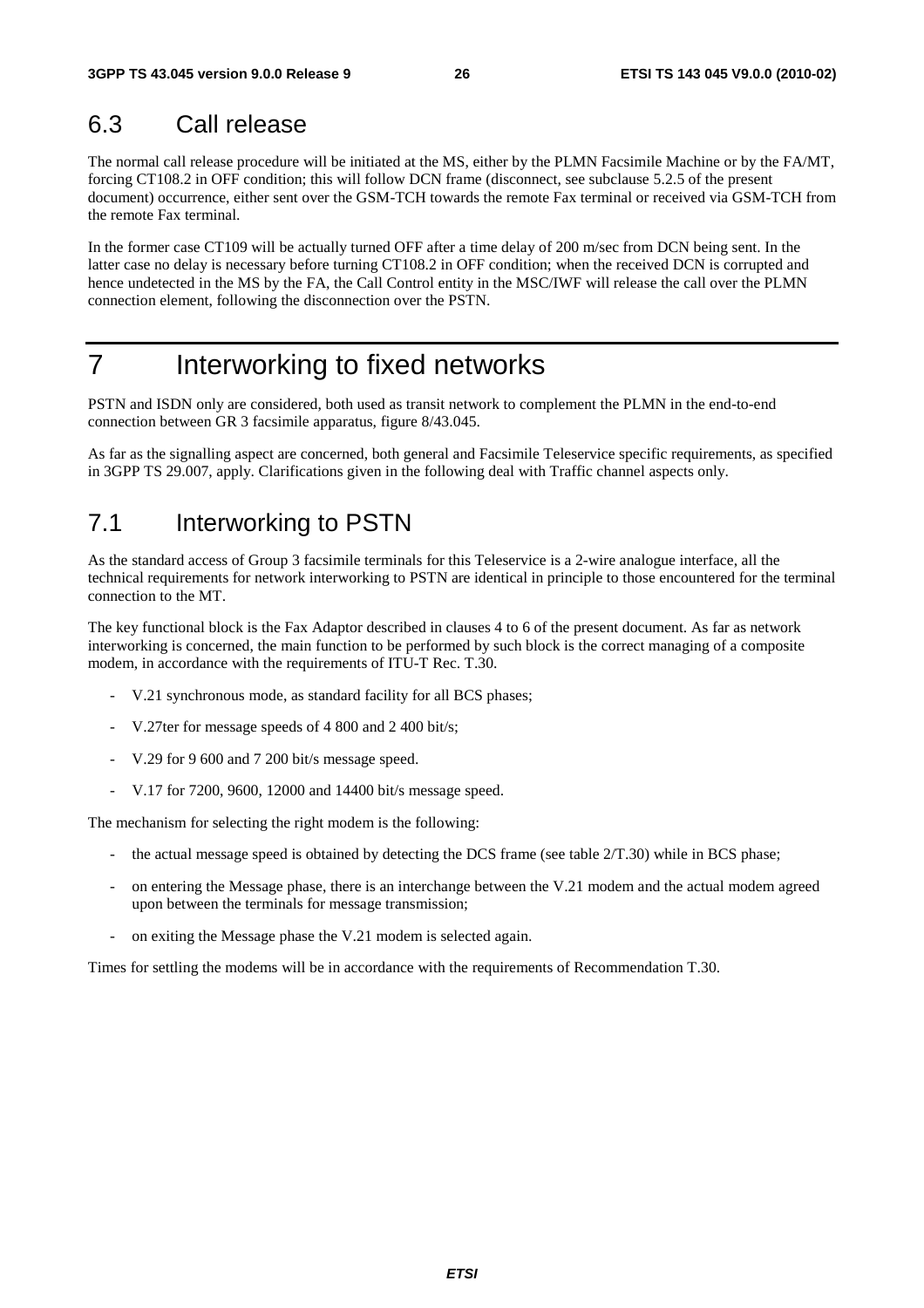

**Figure 8/43.045: Network interworking** 

# 7.2 Interworking to ISDN

The use of 3,1 kHz bearer capability of ISDN allows for an interworking of PLMN very similar in practice to the scheme for PSTN, figure 6/43.045.

The Fax Adaptor function is in conformance with the description given in clauses 4 to 6 of the present document, and operates as detailed in subclause 7.1/43.045.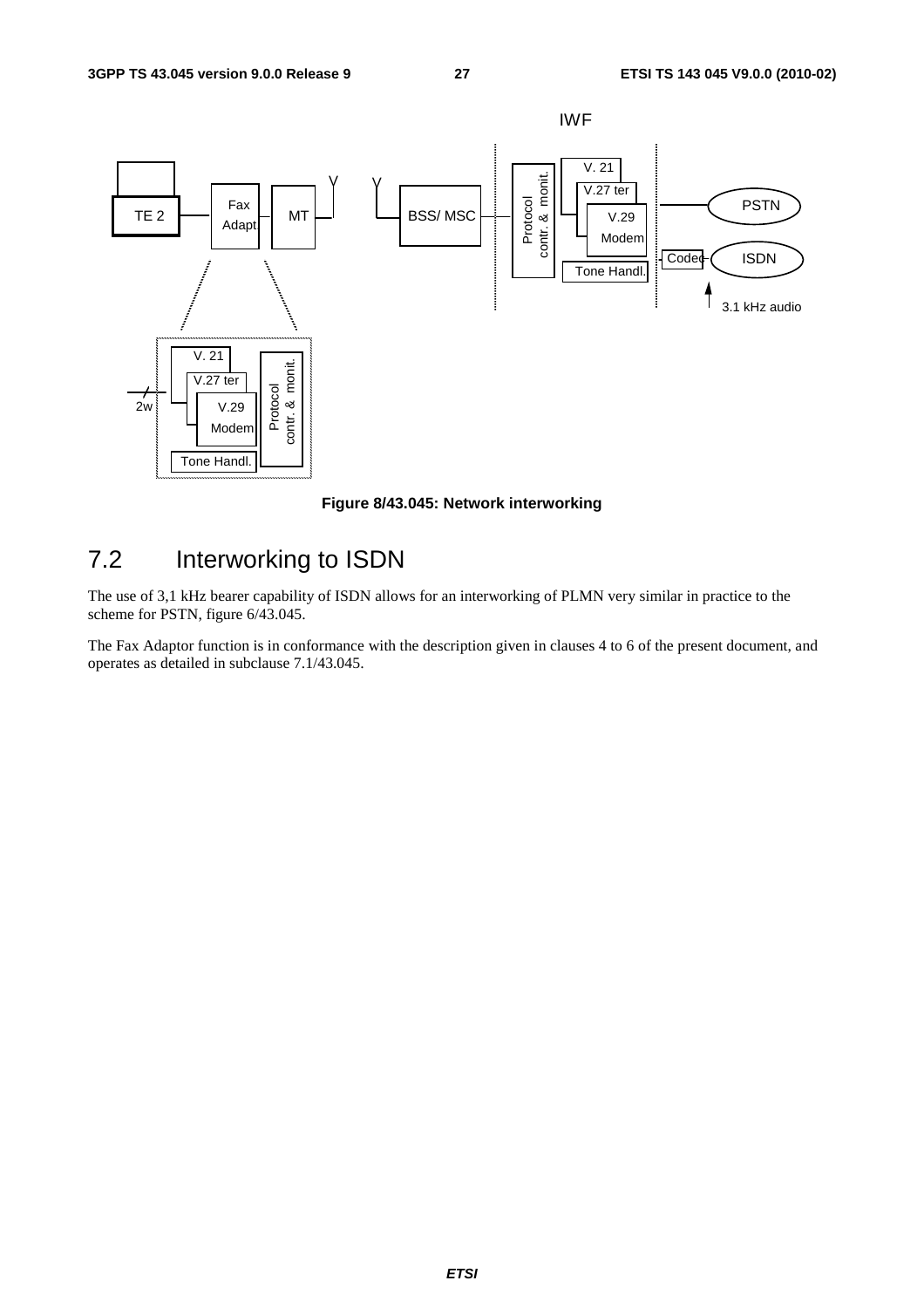# Annex I (informative): Protocol entities from ITU-T T.30 and T.4

List of T.30 signals

| Abbre-           | <b>Function</b>                        | <b>Signal format</b><br>T.30 standard   T.30 err.corr. |                         |                         |  |
|------------------|----------------------------------------|--------------------------------------------------------|-------------------------|-------------------------|--|
| viation          |                                        |                                                        |                         |                         |  |
| <b>CED</b>       | Called station identification          | 2100 Hz                                                | $\overline{X}$          | $\overline{X}$          |  |
| <b>CFR</b>       | Confirmation to receive                | X010 0001                                              | $\pmb{\times}$          | X                       |  |
| <b>CRP</b>       | Command repeat                         | X101 1000                                              | X                       | X                       |  |
| <b>CIG</b>       | Calling subscriber identification      | 1000 1000                                              | X                       | Χ                       |  |
| <b>CNG</b>       | Calling tone                           | 1100 Hz                                                | $\mathsf{X}$            | X                       |  |
| <b>CSI</b>       | Called subscriber identification       | 0000 0010                                              | $\mathsf{X}$            | X                       |  |
| <b>CTC</b>       | Continue to correct                    | X100 1000                                              |                         | X                       |  |
| <b>CTR</b>       | Response to continue to correct        | X010 0011                                              |                         | $\sf X$                 |  |
| <b>DCN</b>       | Disconnect                             | X101 1111                                              | $\overline{\mathsf{X}}$ | $\overline{\mathsf{x}}$ |  |
| <b>DCS</b>       | Digital command signal                 | X100 0001                                              | X                       | X                       |  |
| <b>DIS</b>       | Digital identification signal          | 0000 0001                                              | X                       | Χ                       |  |
| <b>DTC</b>       | Digital transmit command               | 1000 0001                                              | $\mathsf X$             | X                       |  |
| <b>EOM</b>       | End of message                         | X111 0001                                              | X                       |                         |  |
| <b>EOP</b>       | End of procedure                       | X111 0100                                              | $\mathsf{X}$            |                         |  |
| <b>EOR</b>       | End of retransmission                  | X111 0011                                              |                         | X                       |  |
| <b>ERR</b>       | Response to end of retransmission      | X011 1000                                              |                         | X                       |  |
| <b>FCD</b>       | Facsimile coded data                   | 0110 0000                                              |                         | $\overline{\mathsf{x}}$ |  |
| FCF              | Facsimile control field                |                                                        | X                       | X                       |  |
| <b>FCS</b>       | Frame checking sequence                | 16 bits                                                | $\mathsf{X}$            | X                       |  |
| FIF              | Facsimile information field            | ---                                                    | $\mathsf X$             | X                       |  |
| <b>FTT</b>       | Failure to train                       | X010 0010                                              | $\sf X$                 | X                       |  |
| <b>MCF</b>       | Message confirmation                   | X011 0001                                              | $\overline{\mathsf{x}}$ | $\overline{\mathsf{x}}$ |  |
| <b>MPS</b>       | Multi-page signal                      | X111 0010                                              | $\mathsf X$             |                         |  |
| <b>NSC</b>       | Non-standard facilities command        | 1000 0100                                              | X                       | Χ                       |  |
| <b>NSF</b>       | Non-standard facilities                | 0000 0100                                              | X                       | X                       |  |
| <b>NSS</b>       | Non-standard set-up                    | X100 0100                                              | $\sf X$                 | X                       |  |
| PIN              | Procedural interrupt negative          | X011 0100                                              | $\overline{\mathsf{X}}$ | $\overline{\mathsf{x}}$ |  |
| PIP              | Procedural interrupt positive          | X011 0101                                              | $\mathsf{X}$            | X                       |  |
| <b>PIS</b>       | Procedure interrupt signal             | 462 Hz                                                 | $\mathsf{X}$            | X                       |  |
| <b>PPR</b>       | Partial page request                   | X011 1101                                              |                         | X                       |  |
| <b>PPS</b>       | Partial page signal                    | X111 1101                                              |                         | X                       |  |
| PRI              | Procedure interrupt                    | X111 XXXX                                              | X                       |                         |  |
| $\overline{RCP}$ | Return to control for partial page     | 0110 0001                                              |                         | $\overline{\mathsf{x}}$ |  |
| <b>RNR</b>       | Receive not ready                      | X011 0111                                              |                         | Χ                       |  |
| <b>RR</b>        | Receive ready                          | X111 0110                                              |                         | Χ                       |  |
| <b>RTN</b>       | Retrain negative                       | X011 0010                                              | X                       | X                       |  |
| <b>RTP</b>       | Retrain positive                       | X011 0011                                              | $\sf X$                 | X                       |  |
| <b>TCF</b>       | Training check frame                   | 0 1.5s                                                 | $\overline{\mathsf{x}}$ | $\overline{\mathsf{x}}$ |  |
| <b>TSI</b>       | Transmitting subscriber identification | X100 0010                                              | $\sf X$                 | X                       |  |

#### List of ITU-T T.4 signals

| Abbre-<br>viation | <b>Function</b>          | <b>Signal format</b> |
|-------------------|--------------------------|----------------------|
| <b>EOL</b>        | End of line              | 10000 0000 0001      |
| <b>RTC</b>        | <b>Return to control</b> | $6 * EOL$            |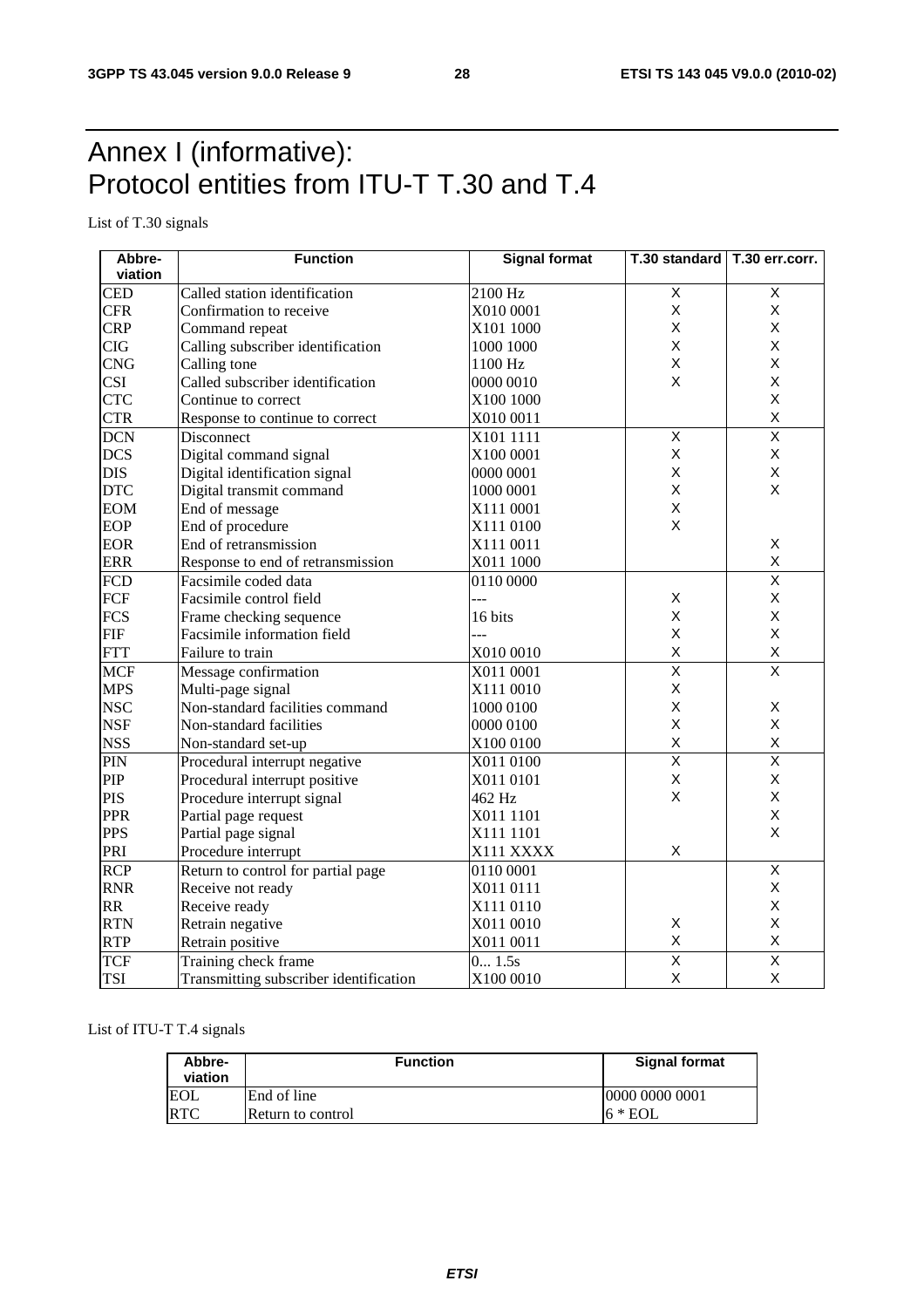

 Fig. II-1/03.45 - Mobile originated facsimile transmission - Typical BCS phase (command/response)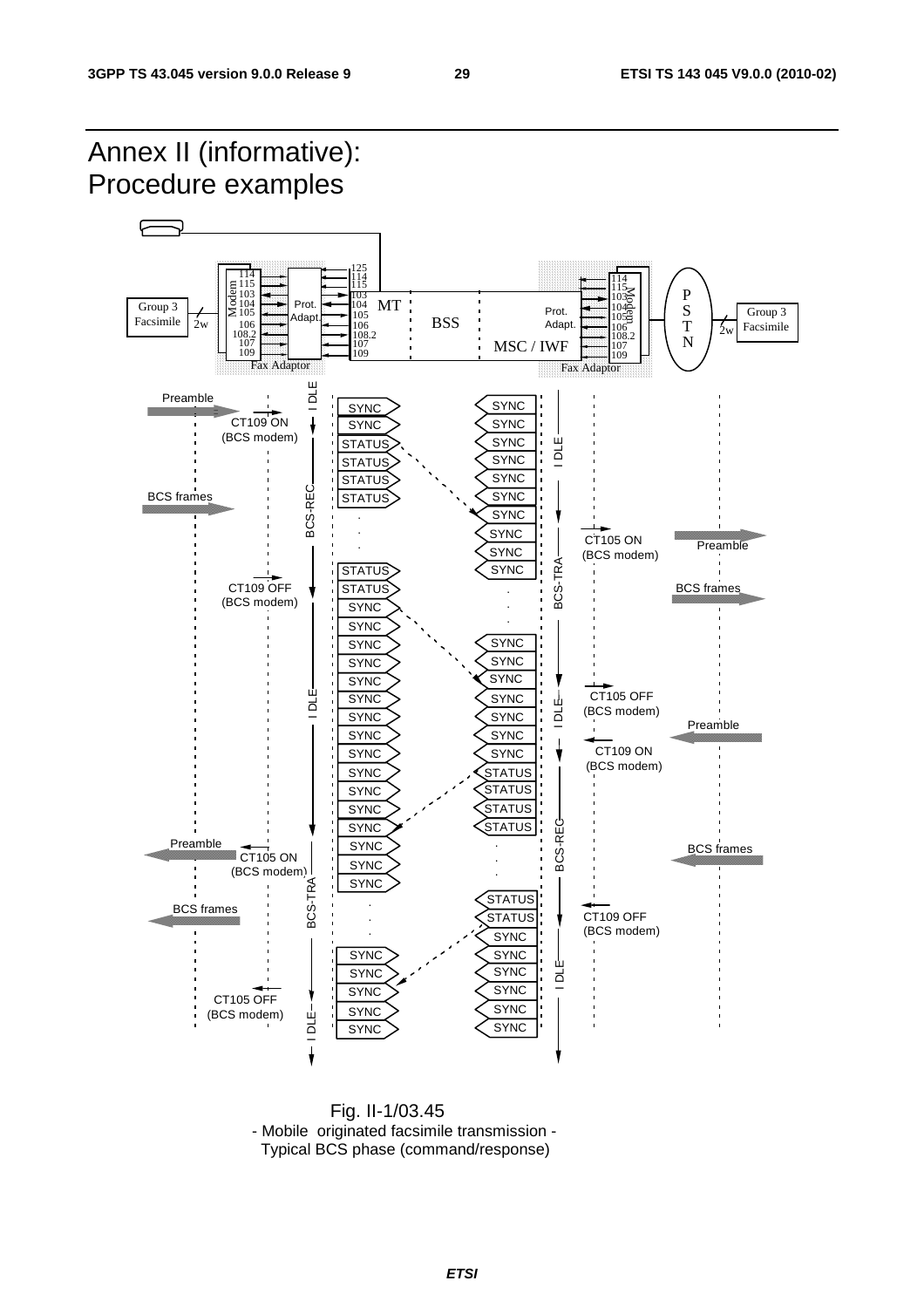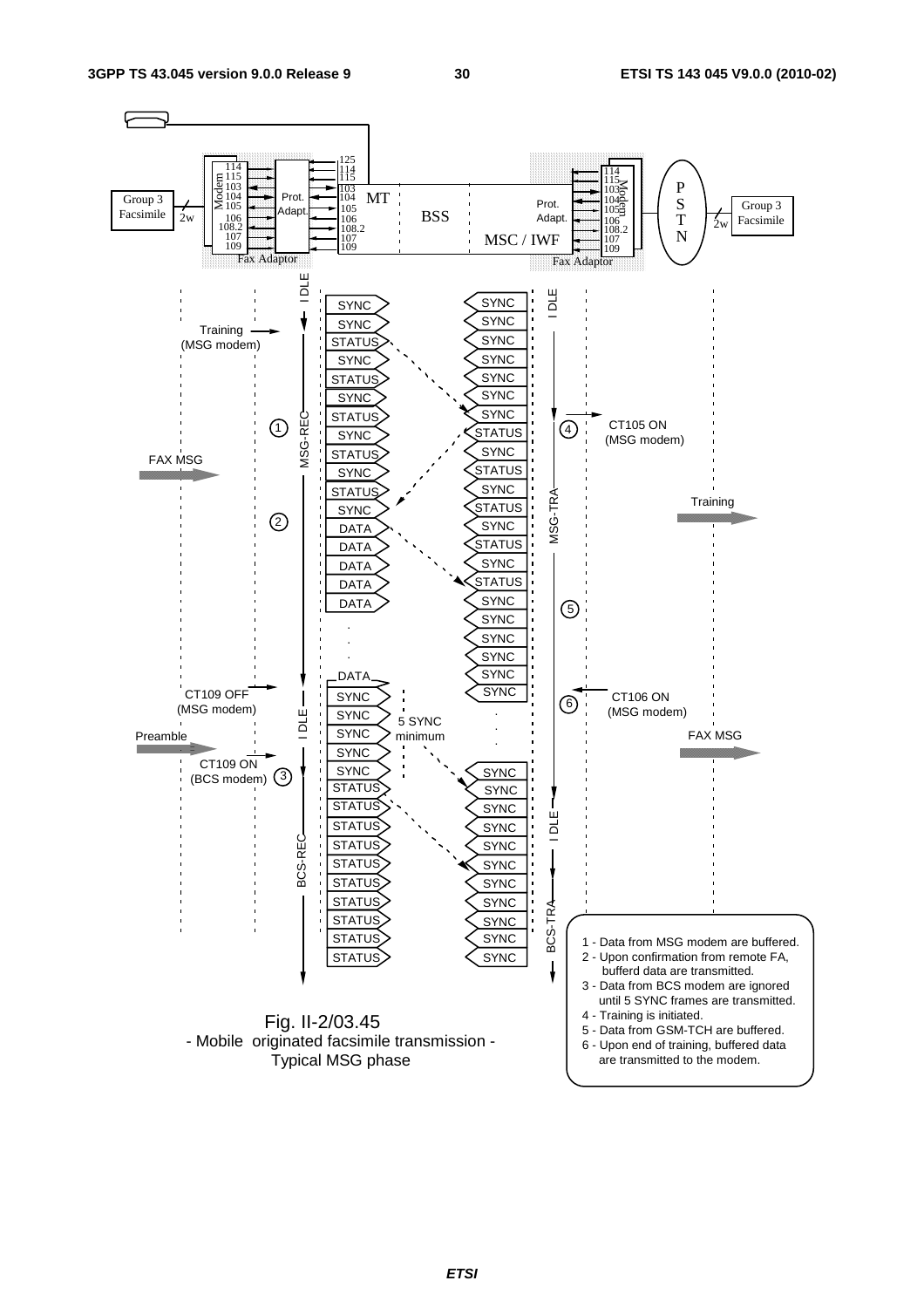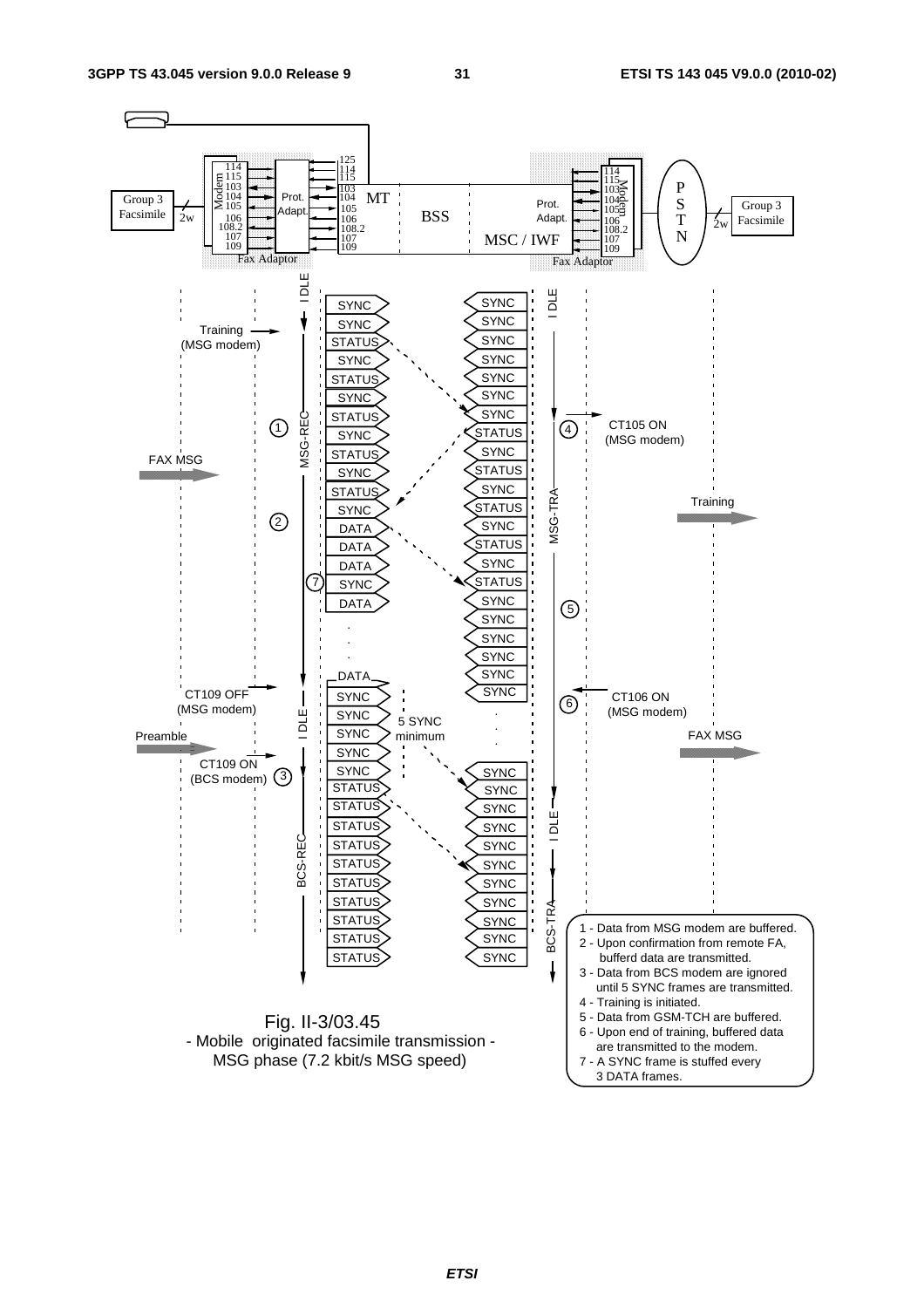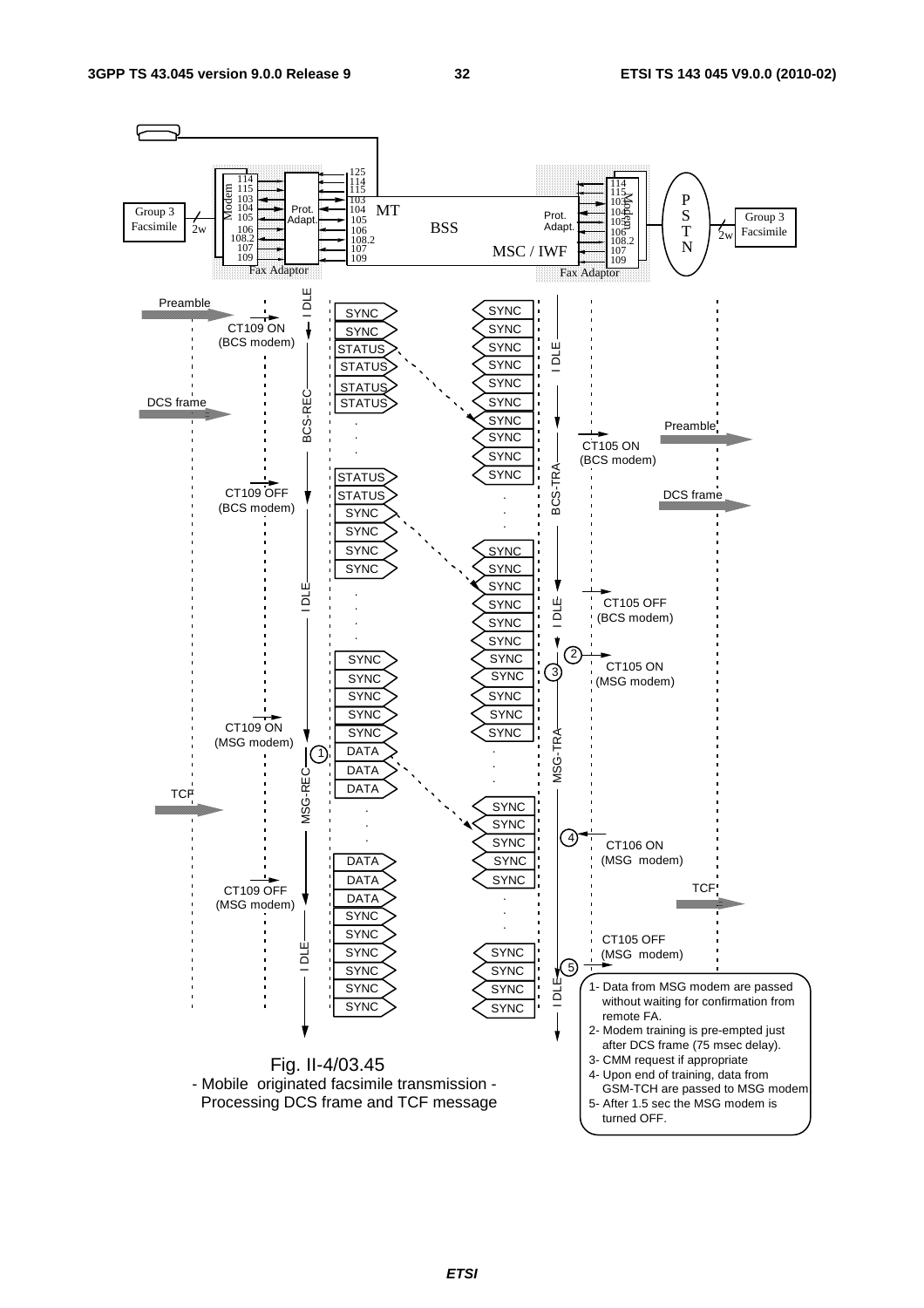

 Fig. II-5a/03.45 - Mobile Terminated Call - Speech then Fax (Data Call Direction is Mobile Terminated)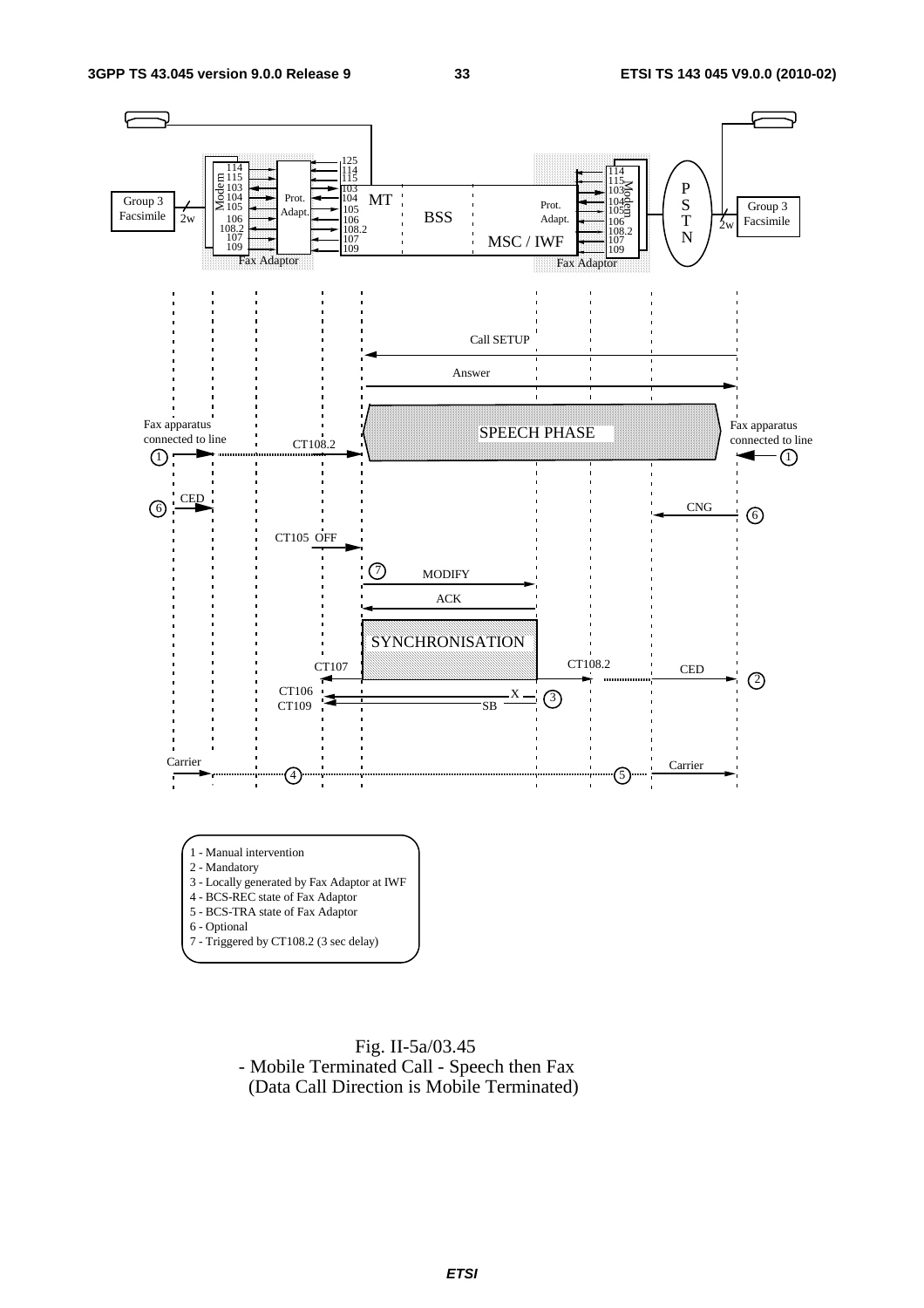

 Fig. II-5b/03.45 - Mobile Terminated Call - Speech then Fax (Data Call Direction is Mobile Originated)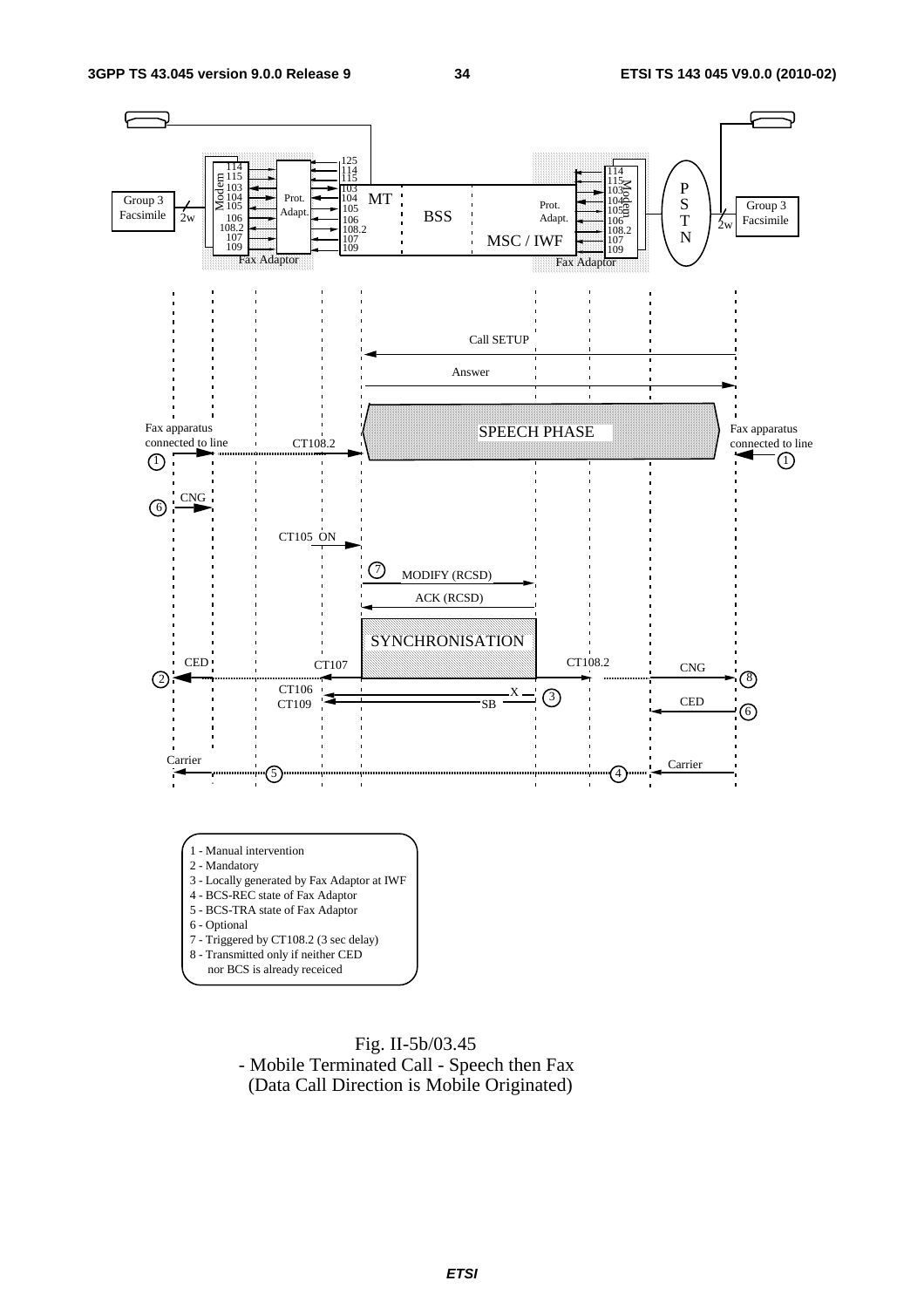

 Fig. II-6/03.45 - Mobile Terminated Call - Auto Answer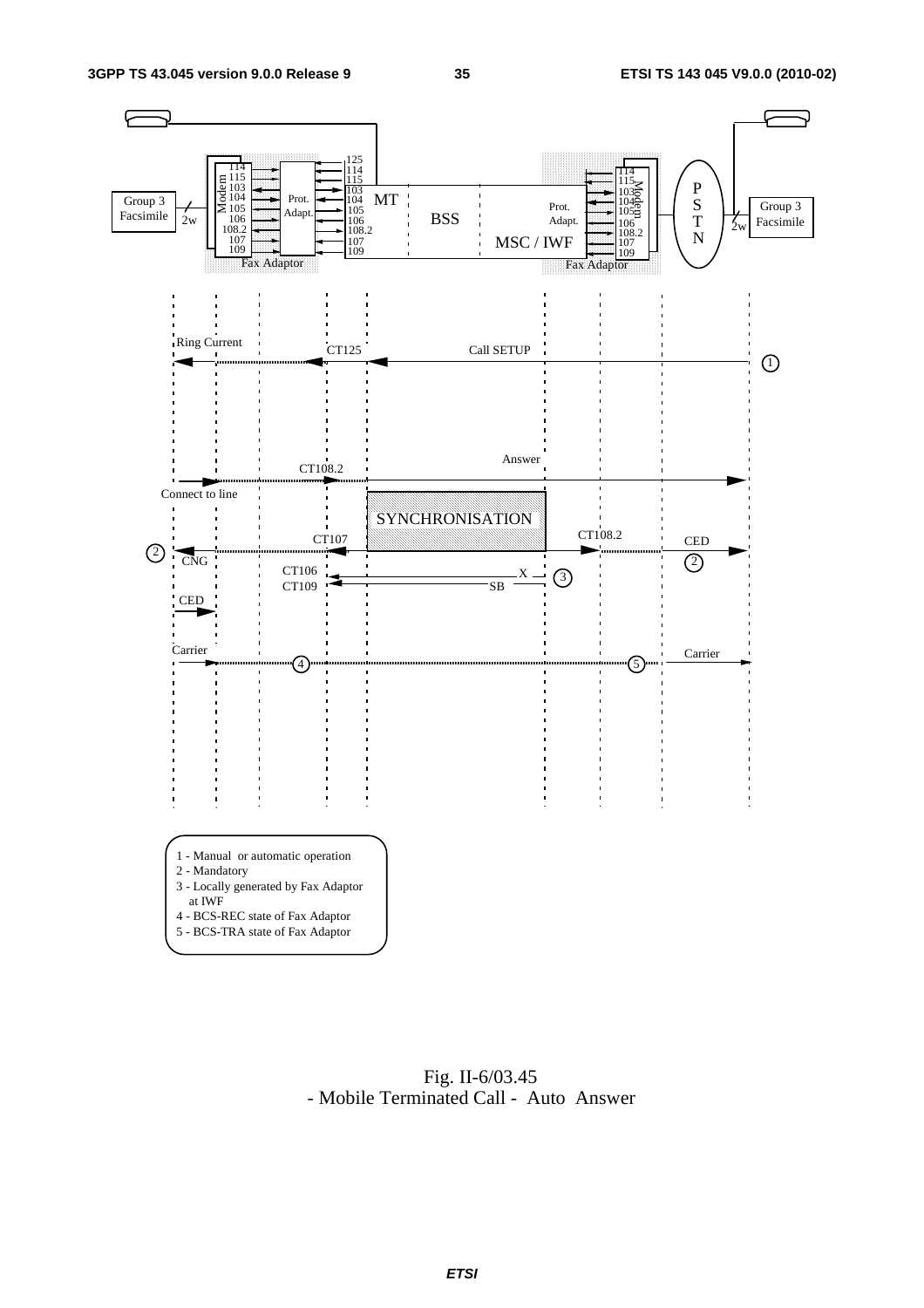![](_page_36_Figure_3.jpeg)

![](_page_36_Figure_4.jpeg)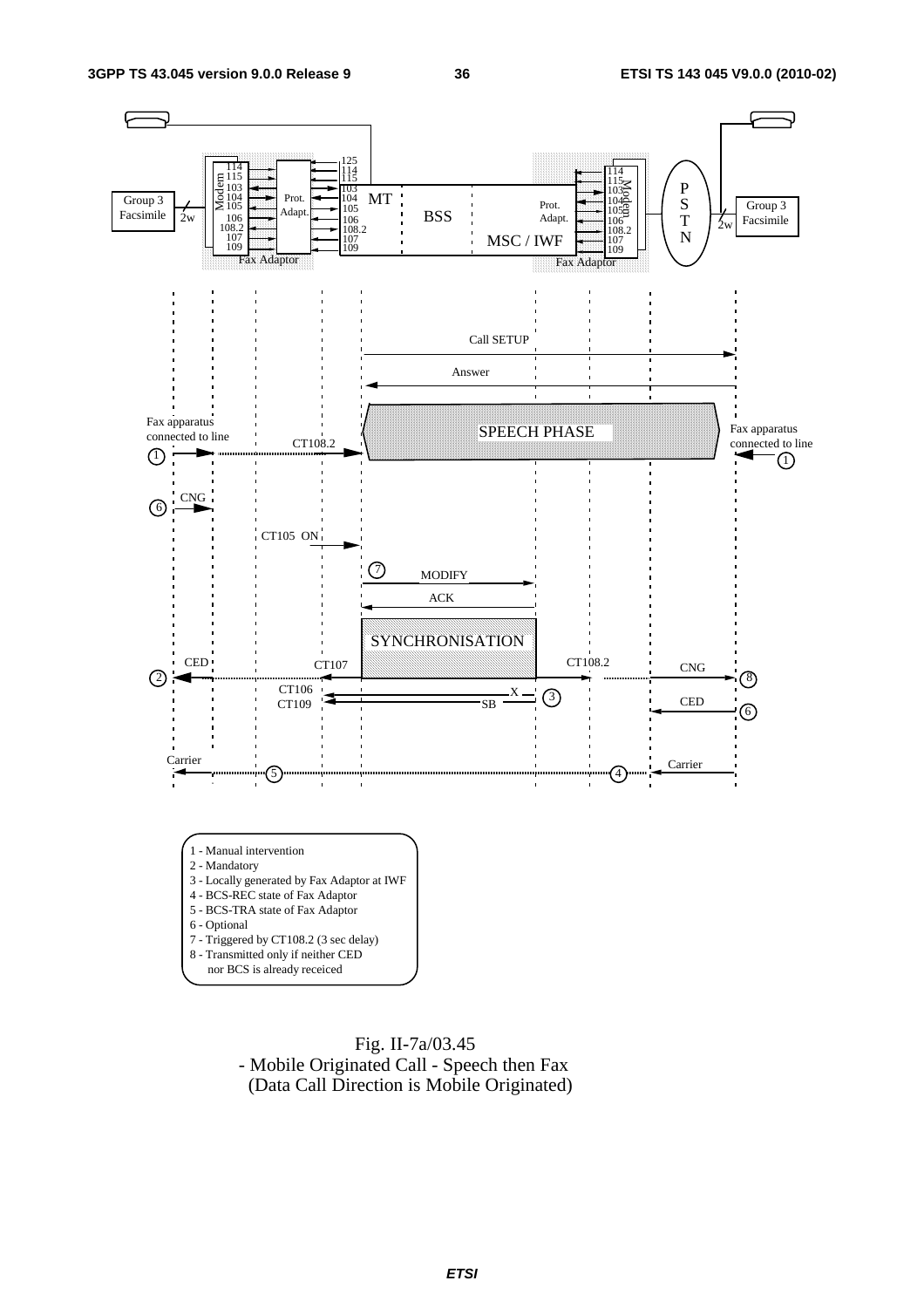![](_page_37_Figure_3.jpeg)

 Fig. II-7b/03.45 - Mobile Originated Call - Speech then Fax (Data Call Direction is Mobile

Terminated)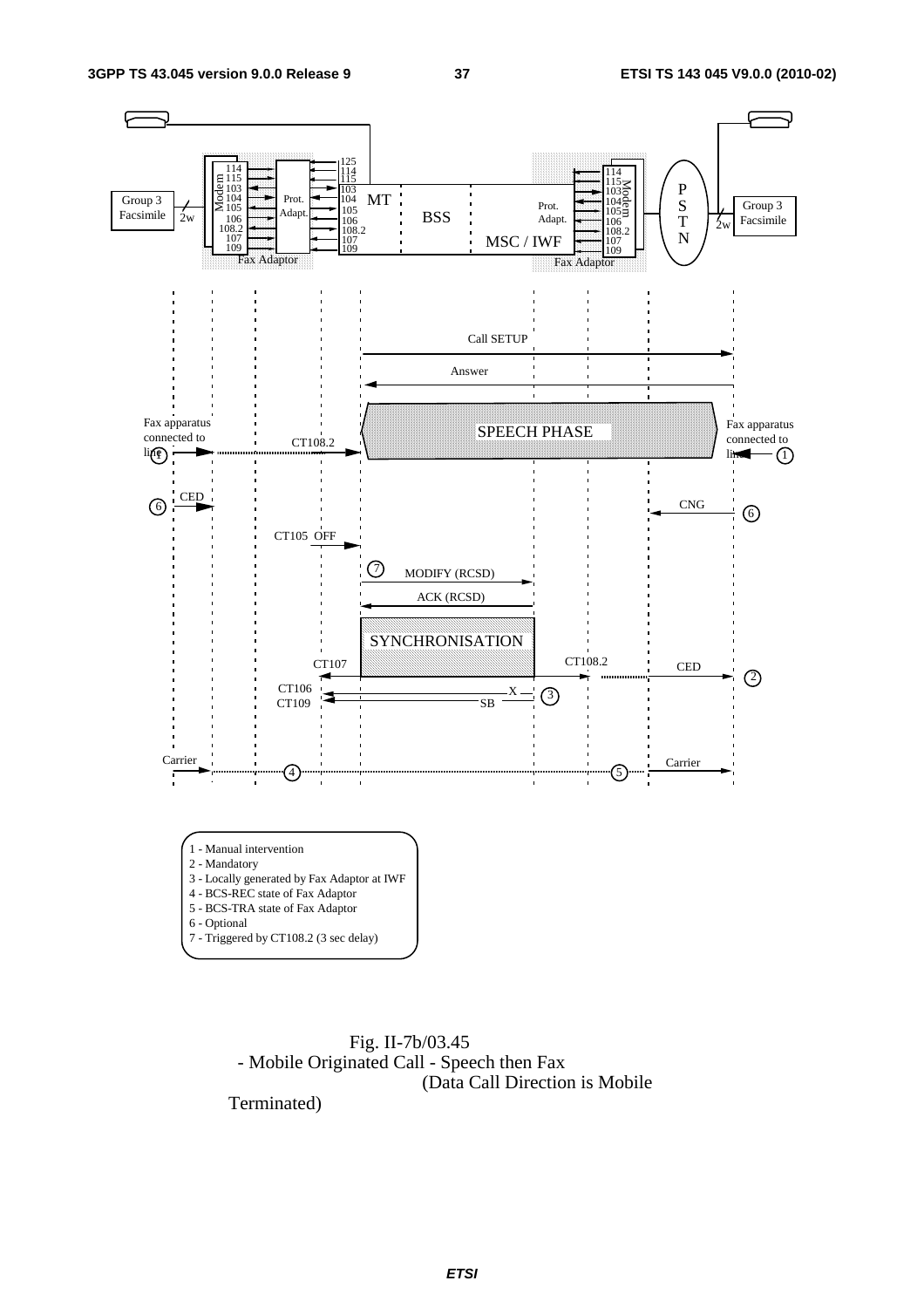![](_page_38_Figure_3.jpeg)

 Fig. II-8/03.45 - Mobile Originated Call - Auto Calling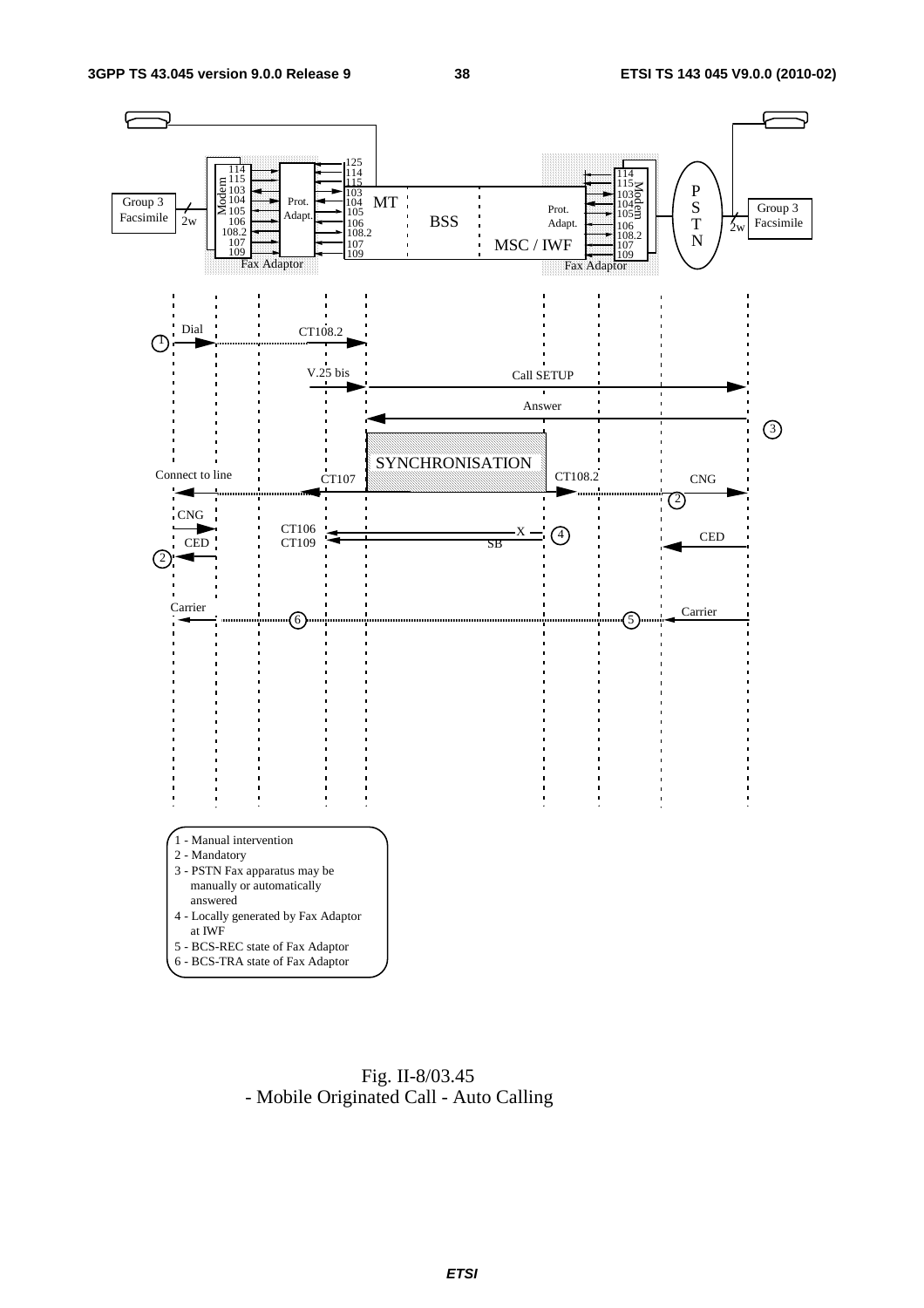![](_page_39_Figure_3.jpeg)

 Fig. II-9/03.45 - Mobile Originated Call - Manual Calling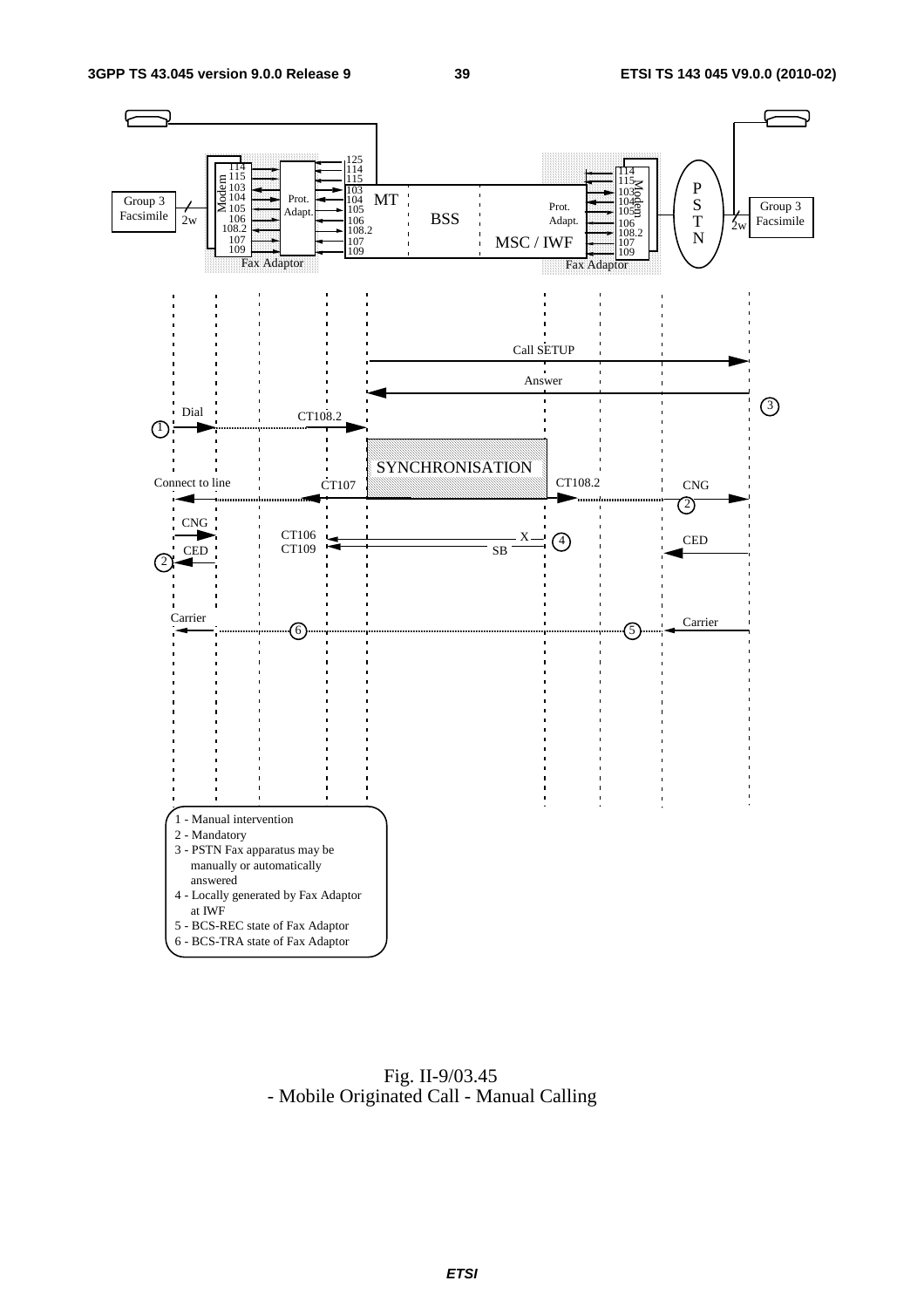![](_page_40_Figure_3.jpeg)

![](_page_40_Figure_4.jpeg)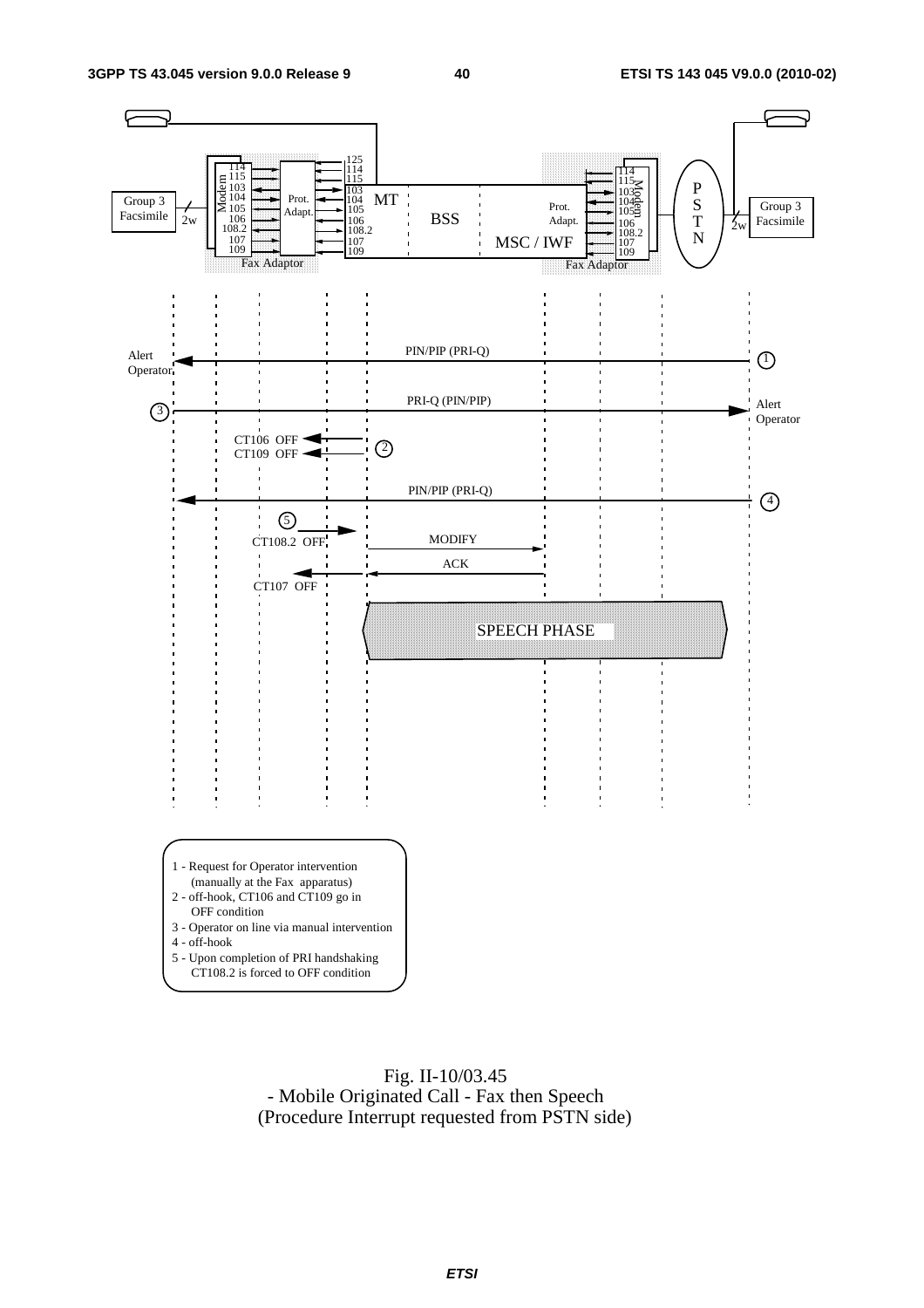![](_page_41_Figure_3.jpeg)

#### Fig. II-11/03.45 - Mobile Originated Call - Fax then Speech (Procedure Interrupt requested from Mobile side)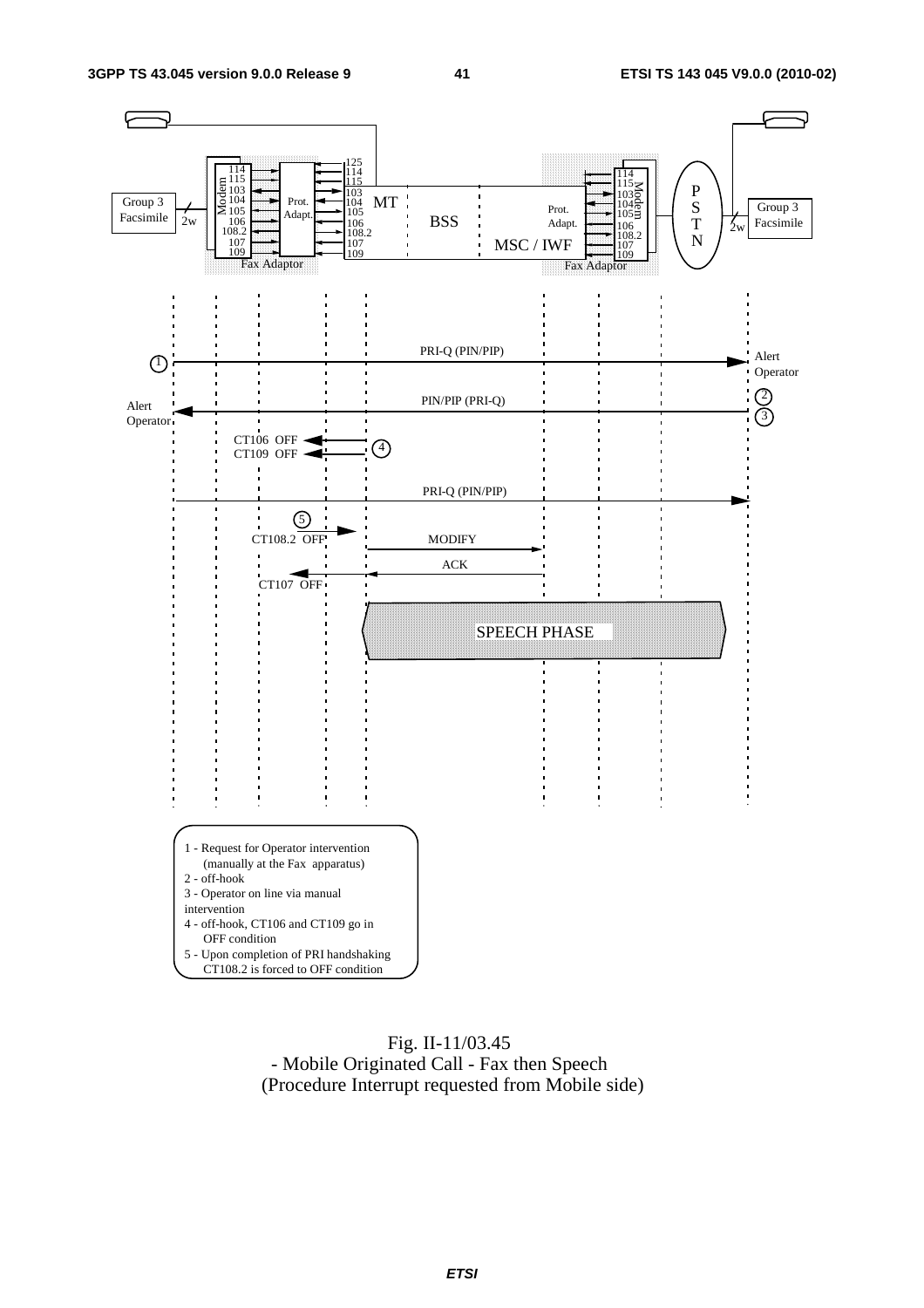# Annex III (informative): Change history

| <b>Date</b> | TSG#          | <b>TSG Doc.</b> | <b>CR</b> | <b>Rev</b> | <b>Change history</b><br><b>Subject/Comment</b>      | <b>Old</b> | <b>New</b> |
|-------------|---------------|-----------------|-----------|------------|------------------------------------------------------|------------|------------|
|             | <b>SMG#11</b> |                 |           |            | Phase 2 version                                      |            | 4.4.2      |
|             | <b>SMG#20</b> |                 |           |            | Release 1996 version                                 |            | 5.0.0      |
|             | <b>SMG#20</b> |                 |           |            | ETSI version change                                  |            | 5.0.1      |
|             | <b>SMG#21</b> | 055/97          | A002      |            | Support of HSCSD                                     |            | 5.1.0      |
|             | <b>SMG#21</b> |                 |           |            | ETSI version change                                  |            | 5.1.1      |
|             | <b>SMG#22</b> | 412/97          | A004      |            | Corrections and Alignments HSCSD                     |            | 5.2.0      |
|             |               | 460/97          | A003      |            | Introduction of 14.4 kbit/s                          |            |            |
|             | <b>SMG#22</b> |                 |           |            | ETSI version change                                  |            | 5.2.1      |
|             | <b>SMG#27</b> |                 |           |            | Release 1997 version                                 |            | 6.0.0      |
|             | <b>SMG#29</b> |                 |           |            | Release 1998 version                                 |            | 7.0.0      |
| 12-1999     | <b>TSG#06</b> |                 |           |            | Agreed to be created as a version 8 for Release 1999 |            | 8.0.0      |
| 03-2001     | <b>TSG#11</b> |                 |           |            | Upgraded to Release 4                                | 8.0.0      | 4.0.0      |
| 03-2002     | <b>TSG#15</b> | NP-010085       | 001       |            | Terminology Clarifications as requested by TSG GERAN | 4.0.0      | 5.0.0      |
| 04-2004     | <b>CN#26</b>  |                 |           |            | Upgraded to v6.0.0                                   | 5.0.0      | 6.0.0      |
| 06-2006     | CT#36         |                 |           |            | Upgraded to v7.0.0                                   | 6.0.0      | 7.0.0      |
| 12-2008     | CT#42         |                 |           |            | Upgraded to v8.0.0                                   | 7.0.0      | 8.0.0      |
| 12-2009     | CT#46         |                 |           |            | Automatic upgrade from previous Release              | 8.0.0      | 9.0.0      |